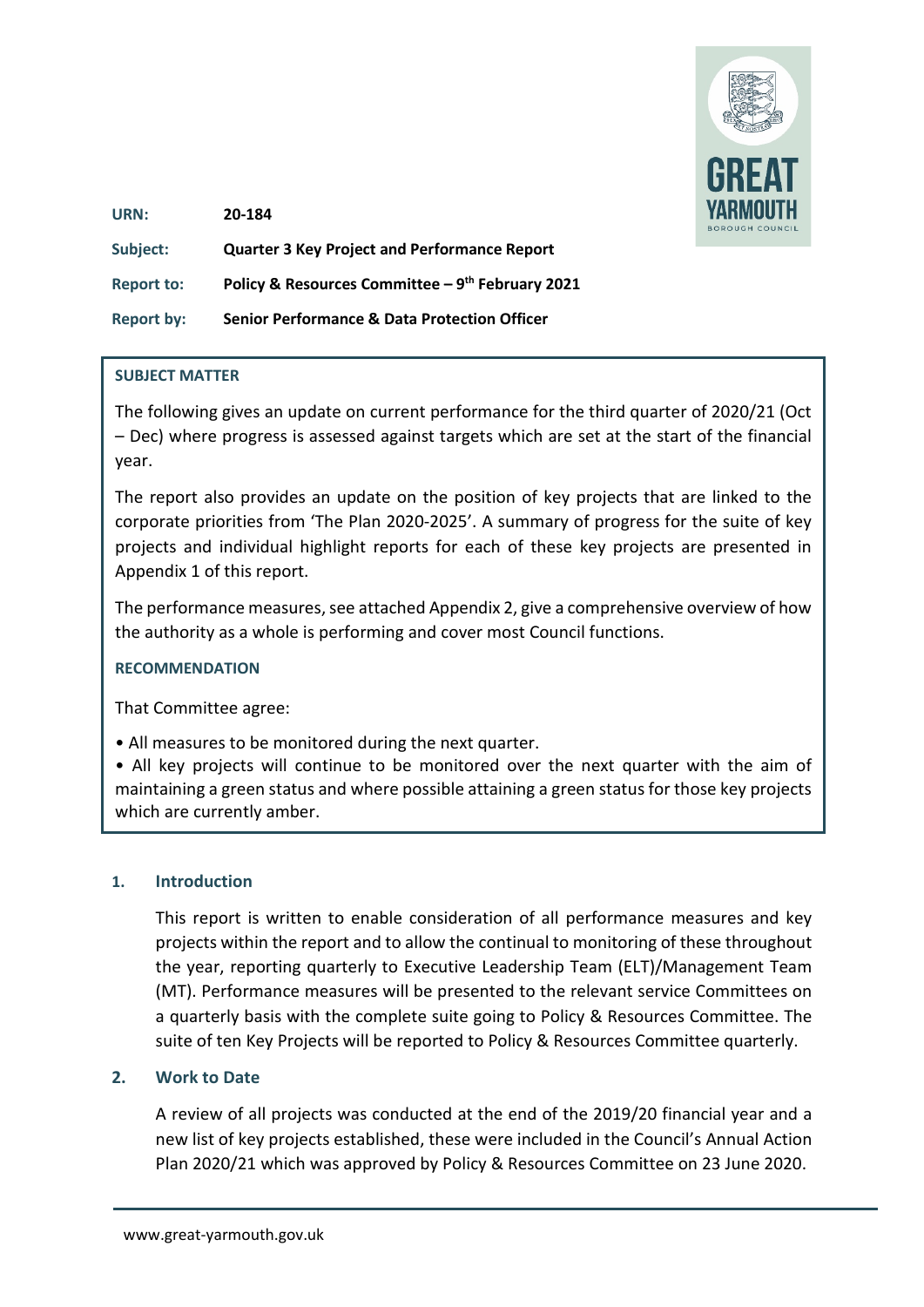The project highlight reports that follow provide a summary of the project, milestones and achievements, alongside open issues, mitigation and a financial summary.

Each report has a current status, which can be green, amber or red. Out of the ten reports, eight have a current green status defined as no problems or minor issues and two have an amber status defined as having problems which have been identified but with a contingency plan in place.

Key Project Current Status Total According to the United Status Total Total Total

| Green – no problems or minor issues                       |  |
|-----------------------------------------------------------|--|
| Amber – problems identified but contingency plan in place |  |
| Red – out of tolerance serious problems                   |  |

KP10 - Community Economic Development Inclusion Project: Outstanding issues remain with the validation of claims from quarters 3 & 4 of 2019 which is causing a delay in approval. DWP IT are providing support but this has proved to be sporadic. Claims for quarters  $1 - 3$  of 2020 have been drafted and are ready to submit once the outstanding validation issues are resolved.

KP12 - North Quay Redevelopment: Procurement of services has been delayed due to staff being redeployed to other areas of corporate need. There will be a brief delay in the project caused by this but it will not have a significant impact. North Quay is included in a package of measures in the draft Great Yarmouth Town Deal bid submitted in December 2020 and if successful, this will contribute to the programme of land assembly.

## **3. Performance Measures**

Performance measures cover the full range of services delivered by the Council. The details in the summary report provide quantitative information about the performance of these services and provide useful trend data. A traffic light status easily identifies if improvement is required.

There are several areas across the Council where performance is below the target level set (RAG rating) or where no target has been set performance is moving in the wrong directions (Direction of Travel). These measures are highlighted in the appropriate service committee section in the report.

In total there are 44 targeted and 5 monitored measures reported in the third quarter performance report. The monitored measures are reported for contextual information, this data is important information for the Council as the actions of the Council may make improvements however there is not sufficient control over the outcome to set a target.

The performance targets for 5 out of the 8 Environmental measures are currently under review by the Head of Environmental Health. Unfortunately, due to the third lockdown, increasing demand on our COVID-19 Marshals and lockdown enforcement activities it has not been possible to progress further with the review. It is hoped that pressure in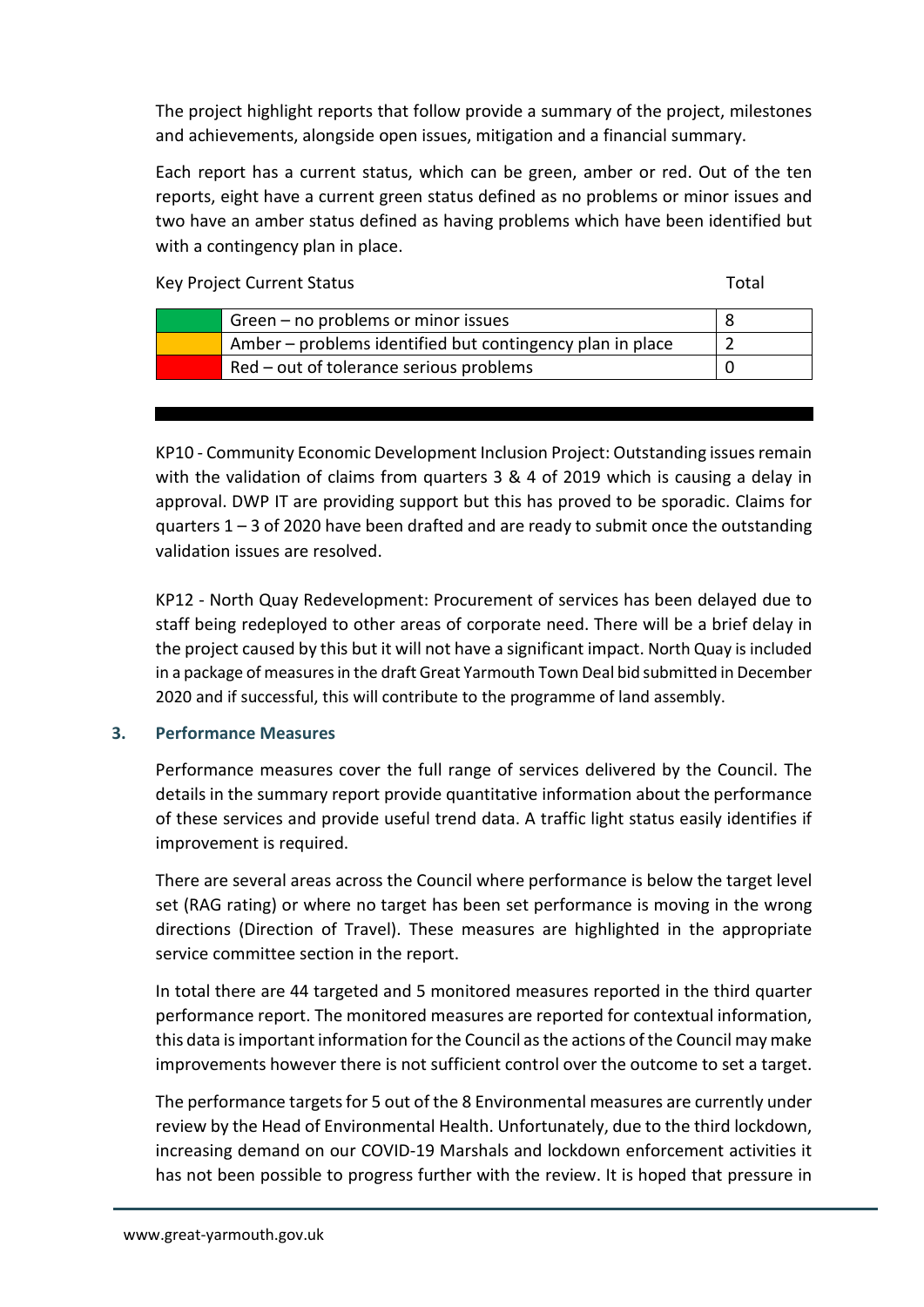this area will ease as the vaccine rollout progresses allowing for the review to be completed and revised targets set in readiness for 2021/22 reporting year.

Out of the remaining 39 targeted measures, information was not available for one measure (HN05: Percentage of residents very or fairly satisfied with the repairs service they received) as the survey monkey system used to obtain this information has not been available for use.

A breakdown of the remaining 38 targeted measures is shown below.

Performance Measures against Targets Totals Totals

| Green - Performance has met or exceeded target                                                  | Ί, |
|-------------------------------------------------------------------------------------------------|----|
| Amber – Performance is below target but within tolerance                                        |    |
| $Red$ – Performance is below target but has been disproportionately   9<br>affected by COVID-19 |    |
| Red - Performance is below target and tolerance                                                 |    |

Despite the competing requirements of continuing with business as usual along with prioritising support for vulnerable people through the second national lockdown and also assisting and ensuring business and the public comply with the lockdown and stop the spread of the virus, 66% of performance measures are still performing within an acceptable level or above target.

There are four measures that are within the Red status which are not achieving the target and are below the tolerance level set, an explanation of the performance in these areas is provided below each measure in the report.

Nine other measure are also performing below target however these measures have been disproportionately affected by COVID which has caused them to slip into the Red Status. The nine measures affected are indicated by an \* below:

The red status measures are:

- PR01 Average time to assess Housing Benefit & Council Tax Support: New claims\*
- PR03 Collection rates Council Tax\*
- PR05 Collection rates NNDR\*
- PR10 The number of working days lost due to sickness absence per FTE
- PR12 % of Audit days delivered (of the annual plan)\*
- PR15 Corporate Property Portfolio Arrears per annum\*
- ED02: Planning applications: Non-Major (Minor or Other) applications determined within 8 weeks or as agreed extension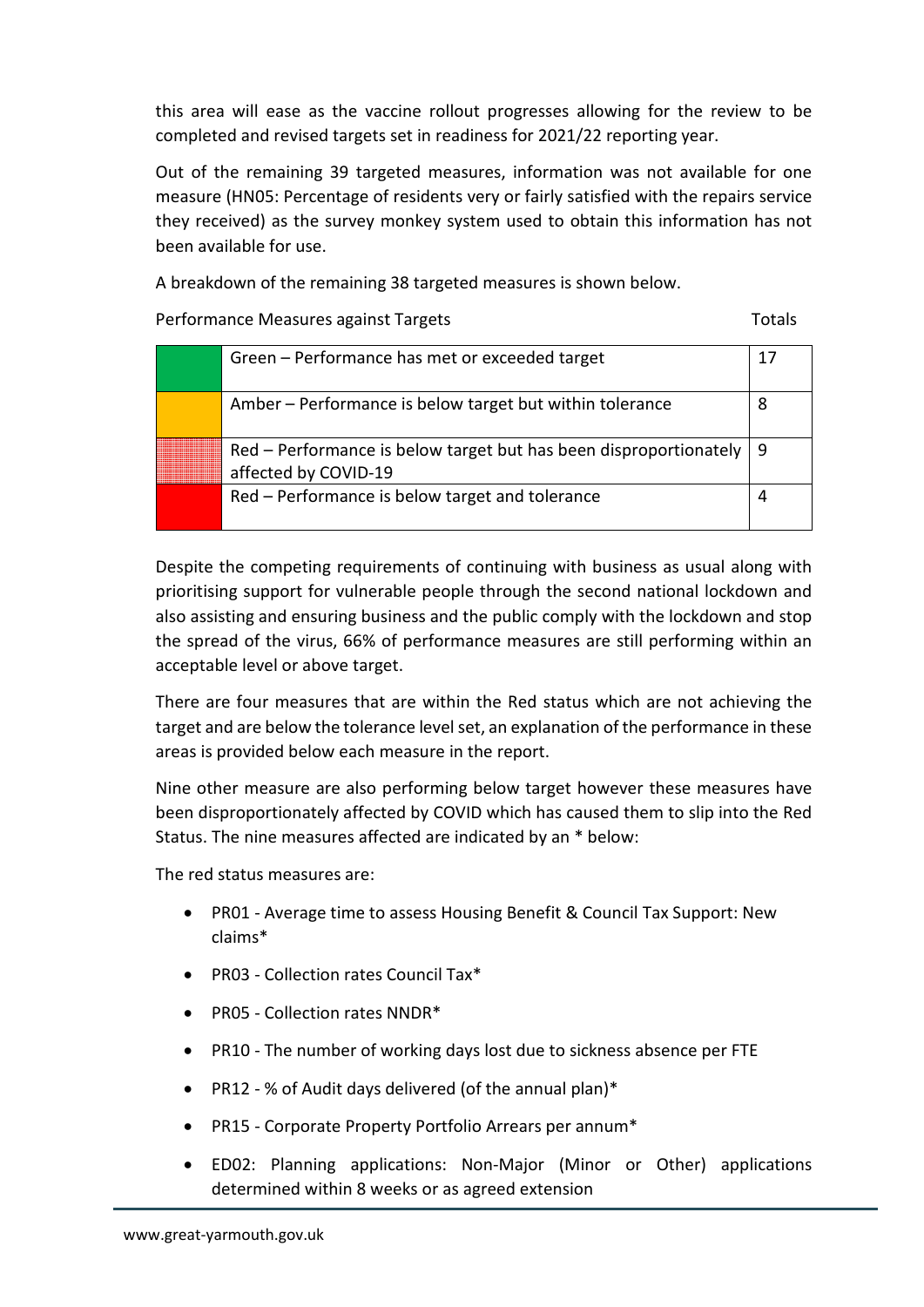- ED08: Percentage of Land Charges search returns sent within 10 working days\*
- HN01(a) GYBC Housing Rent collection rate: % of rent & arrears collected\*
- HN01(b) GYBC Housing Rent collection rate: Arrears as a % of rent debit\*
- HN01(c) GYBC Housing Rent collection rate: Total rent arrears\*
- HN04 Average cost of a Void repair
- HN06 Total Void Works (service provision) as % of Total Repairs Costs

#### **4. Financial Implications**

None

**5. Risk Implications**

None

**6. Legal Implications**

None

**7. Conclusion**

None

#### **8. Background Papers**

None

*Areas of consideration: e.g. does this report raise any of the following issues and if so how have these been considered/mitigated against?* 

| <b>Area for consideration</b>                               | <b>Comment</b> |
|-------------------------------------------------------------|----------------|
| <b>Monitoring Officer Consultation:</b>                     | N/A            |
| Section 151 Officer Consultation:                           | N/A            |
| <b>Existing Council Policies:</b>                           | None           |
| Financial Implications (including VAT<br>and $\text{tax}$ : | None           |
| Legal Implications (including human<br>rights):             | None           |
| <b>Risk Implications:</b>                                   | None           |
| Equality Issues/EQIA assessment:                            | N/A            |
| Crime & Disorder:                                           | N/A            |
| <b>Every Child Matters:</b>                                 | N/A            |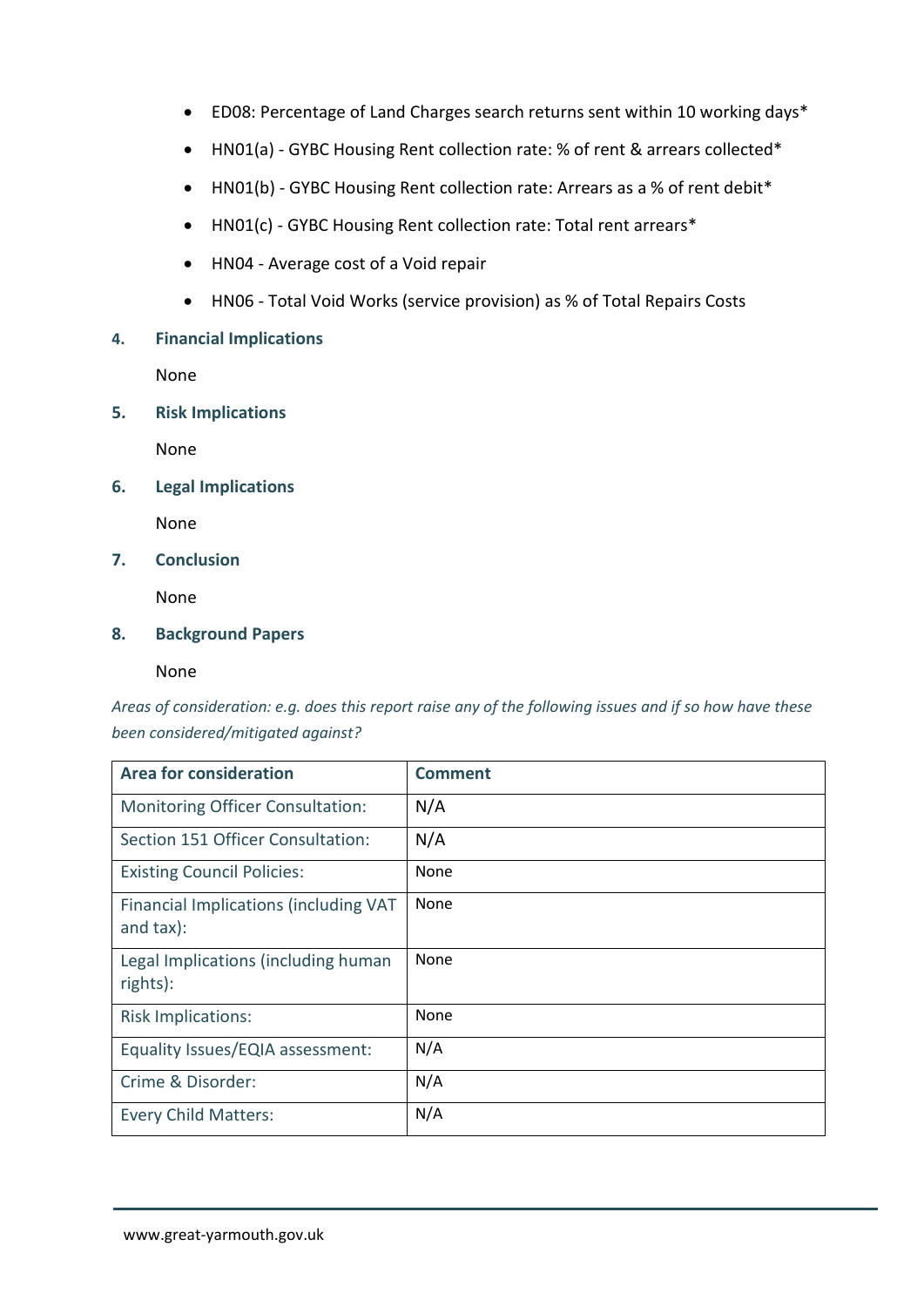## **KEY PROJECTS – SUMMARY REPORT QUARTER 2 2020/21 (JUL - SEPT)**

## **Key projects that impact on the corporate priorities in 'The Plan 2020 – 2025'.**

Detailed commentary from each project lead is provided in the next section.

| Project                                                                                    | <b>Project Lead</b>        | <b>Lead ELT</b> | Current<br><b>Position</b> |
|--------------------------------------------------------------------------------------------|----------------------------|-----------------|----------------------------|
| KP01 - Energy Park, O&M facility,<br>Business Incubator and related offshore<br>activities | <b>Stuart Dawson</b>       | David Glason    |                            |
| KP03 - Middlegate Estate Regeneration                                                      | <b>Vacant Post</b>         | Nicola Turner   |                            |
| KP04 - Wellesley Recreation Ground                                                         | <b>Tracey Read</b>         | Kate Watts      |                            |
| <b>KP05 - Marina Centre</b>                                                                | David Ramsey               | Lindsay Barker  |                            |
| <b>KP06</b> - Winter Gardens                                                               | Michelle<br><b>Burdett</b> | Lindsay Barker  |                            |
| <b>KP08</b> – Improving the Markets and the<br>Marketplace                                 | Jane Beck                  | Lindsay Barker  |                            |
| $KPO9 - Go Trade$                                                                          | <b>Stacy Cosham</b>        | Lindsay Barker  |                            |
| KP10 - Community Economic<br>Development Inclusion Project                                 | <b>Stacy Cosham</b>        | Lindsay Barker  |                            |
| KP11 - The Conge Redevelopment                                                             | <b>Vacant Post</b>         | David Glason    |                            |
| KP12 - North Quay Redevelopment                                                            | <b>Tracey Read</b>         | David Glason    |                            |

| Key |                                                   |
|-----|---------------------------------------------------|
|     | No problems or minor issues                       |
|     | Problems identified but contingency plan in place |
|     | Out of tolerance serious problems                 |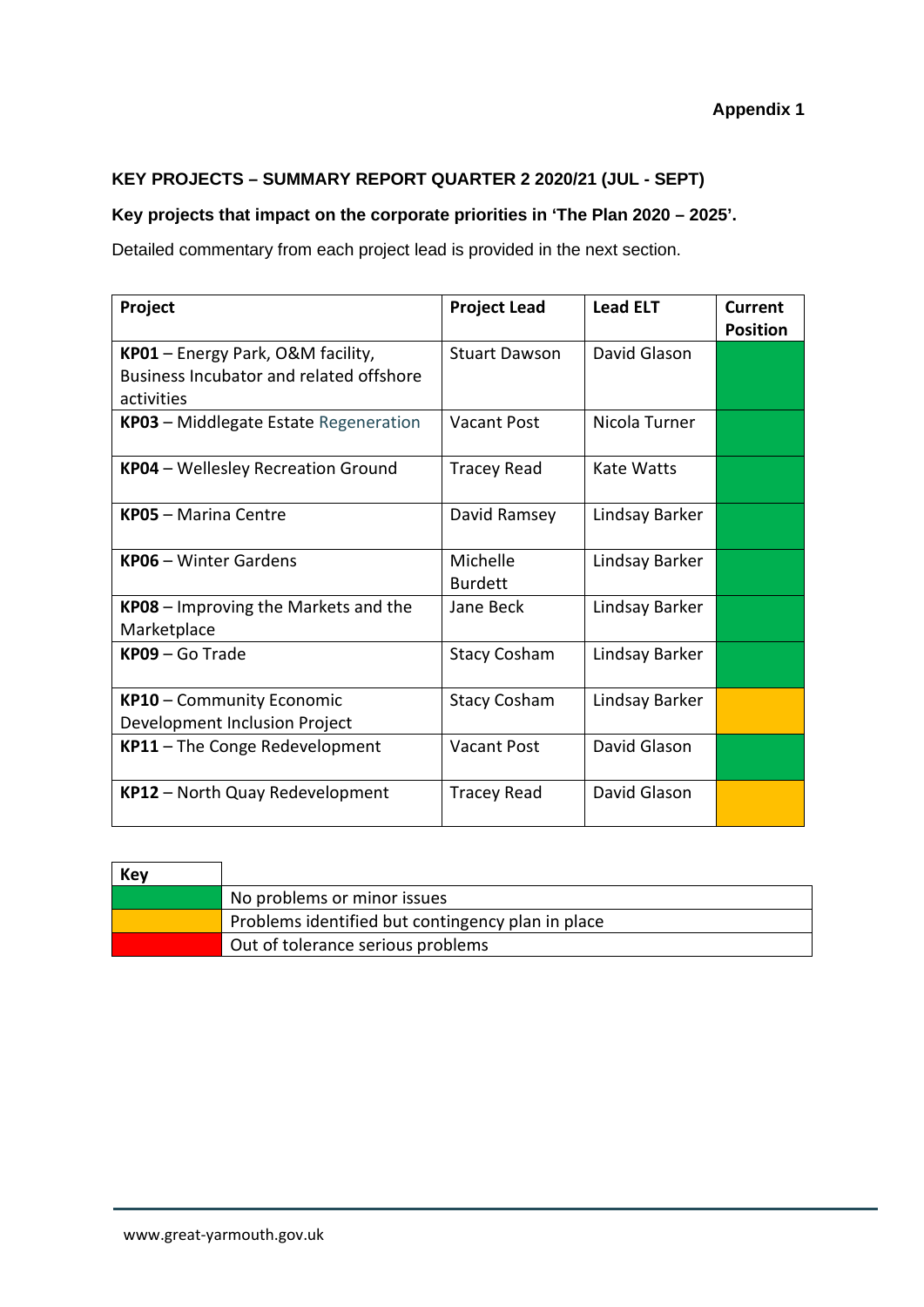## **Project Progress Report**

| <b>Project Name</b>        | South Denes Regeneration |  |                              |  |
|----------------------------|--------------------------|--|------------------------------|--|
| <b>Date</b>                | 29th January 2021        |  |                              |  |
| <b>Lead ELT Officer</b>    | David Glason             |  |                              |  |
| <b>Support ELT Officer</b> | Sheila Oxtoby            |  |                              |  |
| <b>Project Manager</b>     | <b>Stuart Dawson</b>     |  |                              |  |
| <b>Status</b>              |                          |  | Green - no problems or minor |  |
|                            |                          |  | <b>issues</b>                |  |

## **Summary of the whole project**

#### **The Great Yarmouth Energy Park**

The ambition is to secure inward investment and regenerate the project area to generate economic growth and improve the environment through redevelopment. The strategy is a reflection of the demand on the port area, with targeted redevelopment and re-use of sites by the private and public sector. Part funding for the project has been put in place by Norfolk County Council from the Norfolk Infrastructure Fund, this is recorded by the NIF Annual report dated 3 March 2014 where it is decided to support the project to £2.75m. The remaining funding, £250,000, will come from Great Yarmouth Borough Council from its capital reserves.

#### **Great Yarmouth Operations and Maintenance Campus Project**

Launched in 2020 the proposed development of a Great Yarmouth Operations and Maintenance Campus located on the southern tip of the South Denes peninsula and outer harbour – an optimum location for the offshore sector. In summary the aims of the project are to:

- Encourage & support the growth of the offshore energy sector in Great Yarmouth
- Offer facilities in close proximity to Great Yarmouth's Outer Harbour, giving operators access to deep water as well as the river port
- Rejuvenating and redeveloping sites and quay infrastructure adjacent to the Outer Harbour
- Potentially creating up to 650 new jobs at the new campus

| <b>Key Project achievements</b>  | <b>Milestones</b>                         | <b>Target Date/Outcome</b> |
|----------------------------------|-------------------------------------------|----------------------------|
| Operations and                   | Business case / Feasibility and           | December 2020              |
| <b>Maintenance Campus</b>        | Demands & Needs studies                   |                            |
|                                  | £6m Getting Building Funding secured      | Summer 2020                |
|                                  | through NALEP                             |                            |
|                                  | Planning and Technical studies            | Ongoing                    |
|                                  | <b>Create Operations and Maintenance</b>  | April 2022                 |
|                                  | Campus, South Denes phase 1               |                            |
| Port Infrastructure              | Expression of Interest submission -       | December 2020              |
|                                  | jointly between GYBC, NCC, NALEP and      |                            |
|                                  | the Port to bid for a share of national   |                            |
|                                  | port infrastructure funding               |                            |
| <b>Business Incubation Units</b> | Feasibility Study completed & Town        | October 2020               |
|                                  | Deal consideration                        |                            |
| Energy Park: Land                | Various sites acquired case by case       |                            |
| Assembly                         | basis:                                    |                            |
|                                  | Havenshore North (5 acres)                | January 2020               |
|                                  | Millora Works site clearance              | May 2019                   |
|                                  | completed                                 |                            |
|                                  | Tecta Site (block $1$ ) – ground breaking | September 2018             |
|                                  | commenced                                 |                            |
|                                  | Ocean Yard (block 4) site clearance       | August 2018                |
|                                  | completed                                 |                            |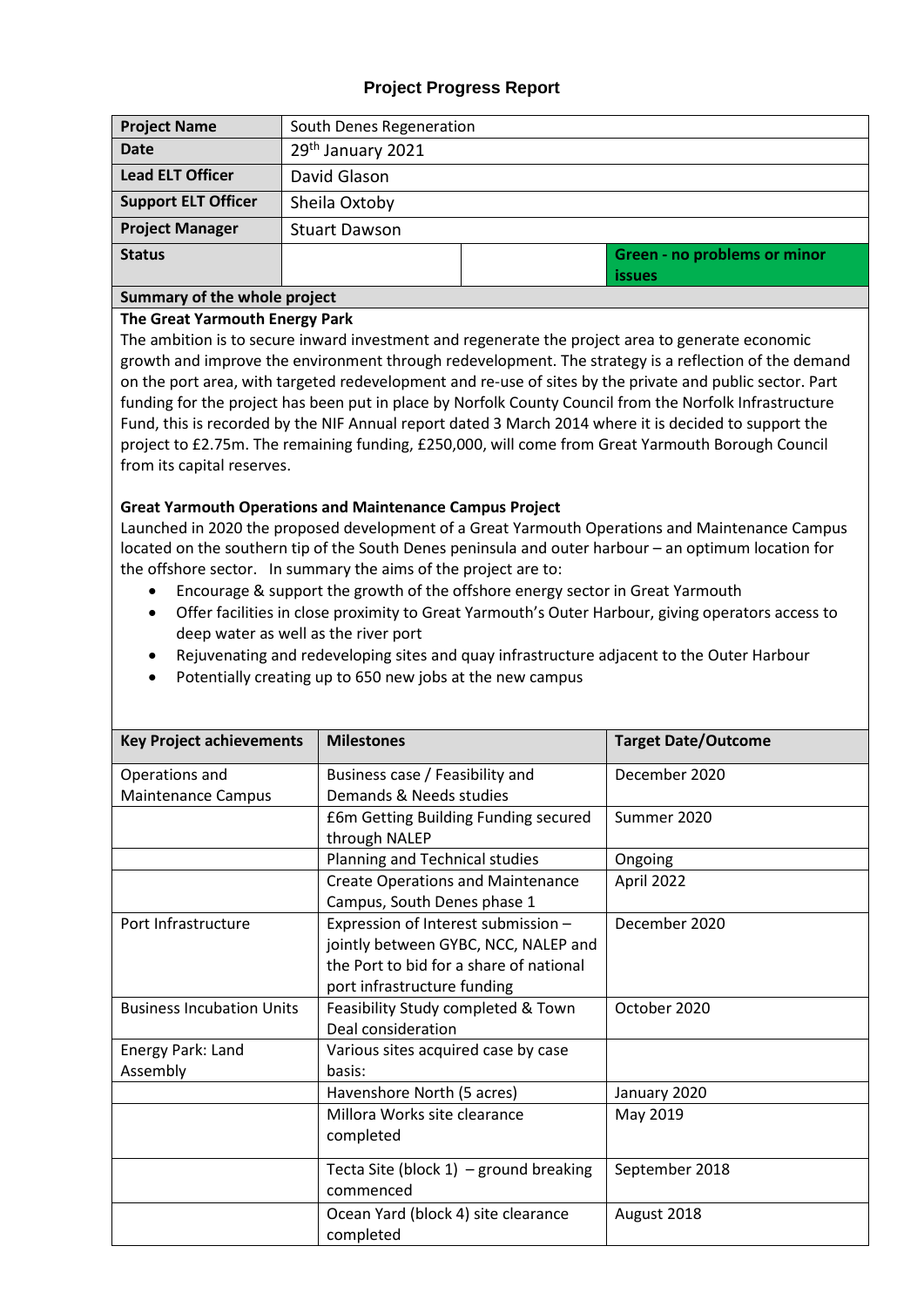|                     | Vanguard Point site clearance                                                                   | January 2018 |
|---------------------|-------------------------------------------------------------------------------------------------|--------------|
|                     | completed                                                                                       |              |
|                     | All sites acquired either sold/let &<br>developed or in use temporarily (case<br>by case basis) | Ongoing      |
| Marketing/Promotion | Agents appointed                                                                                | May 2019     |
|                     | Energy Park marketing website                                                                   | January 2021 |
|                     |                                                                                                 |              |

#### **Summary of Project Quarter Performance**

- 1) Great Yarmouth Operations and Maintenance Campus Project. Ground investigation surveys are underway and affected businesses are aware. Work continues to finalise the costings for phase 1 which includes infrastructure works to the quay heading, road infrastructure and associated laydown locations as well as pontoons. Planning and technical study workstreams are ongoing. Demand analysis is being refreshed. Forms part of the Town Deal bid submission in December 2020.
- 2) Feasibility work for Business Incubation space in the South Denes peninsula completed through consultants WSP: economic analysis, transport & access, utilities & flood risk assessment. Design option appraisal & Demand/Needs analysis complete. Forms part of the Great Yarmouth Town Deal bid submission in December 2020.
- 3) Ongoing interest received for sites within Great Yarmouth Energy Park and agents progressing enquires.
- 4) Port infrastructure bid (national) submitted in December 2020.

| <b>Open issues</b>                                         |         | <b>Mitigation</b>                                                                                            |         |                                                                                      |  |
|------------------------------------------------------------|---------|--------------------------------------------------------------------------------------------------------------|---------|--------------------------------------------------------------------------------------|--|
| Development Surveyor role to fill                          |         | Role being advertised via recruitment consultants and in the interim<br>recommendation to employ consultant. |         |                                                                                      |  |
| COVID <sub>19</sub>                                        |         |                                                                                                              |         | The impact of COVID 19 on the projects will continue to be monitored                 |  |
| Financial Summary 1 - Actuals - Great Yarmouth Energy Park |         |                                                                                                              |         |                                                                                      |  |
|                                                            | Revenue |                                                                                                              | Capital | <b>Notes on Background</b>                                                           |  |
| <b>Total Budget Approved</b>                               |         |                                                                                                              | £3,000k |                                                                                      |  |
| <b>Funded by:</b>                                          |         |                                                                                                              |         |                                                                                      |  |
| <b>GYBC</b>                                                |         |                                                                                                              | £250k   |                                                                                      |  |
| <b>External Grant e.g. HLF</b>                             |         |                                                                                                              | £2,750k | <b>NIF Loan</b>                                                                      |  |
| <b>Other</b>                                               |         |                                                                                                              |         |                                                                                      |  |
| <b>Total Funding</b>                                       |         |                                                                                                              | £3,000k |                                                                                      |  |
| <b>Actual Spend to date</b>                                | £2.5k   |                                                                                                              | £1,155k | Capital spend is cumulative for<br>project. Revenue expenditure is for<br>19/20 only |  |
| <b>Savings Achieved</b>                                    |         |                                                                                                              |         |                                                                                      |  |
| <b>Income Achieved</b>                                     |         |                                                                                                              |         |                                                                                      |  |
| Financial data verified by (name of finance officer):      |         |                                                                                                              |         | Date:                                                                                |  |
| Lorna Snow                                                 |         |                                                                                                              |         |                                                                                      |  |

**Financial Summary 2 – Actuals - Great Yarmouth Operations and Maintenance Campus Project.**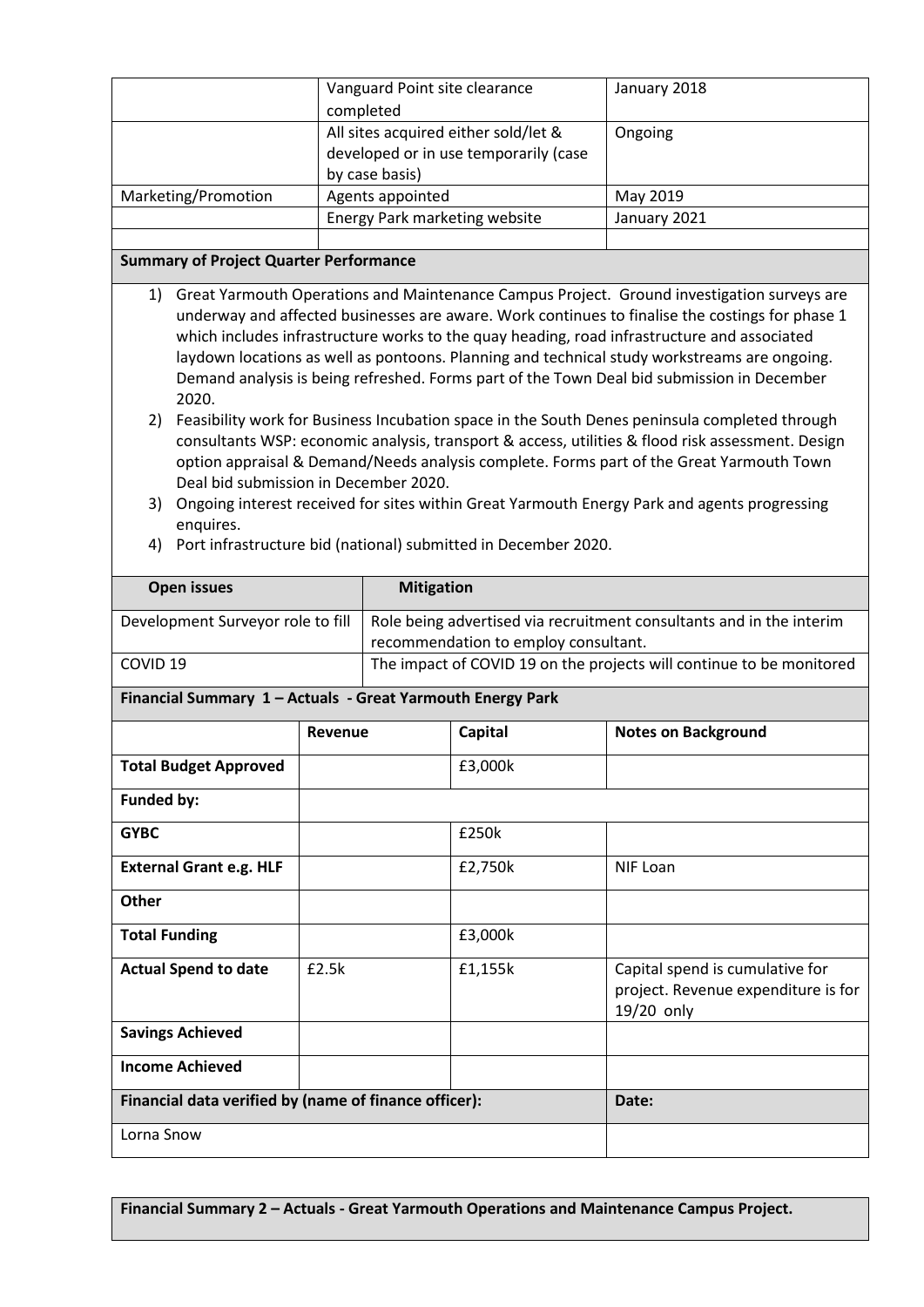|                                                       | <b>Revenue</b> | <b>Capital</b>      | <b>Notes on Background</b>                            |
|-------------------------------------------------------|----------------|---------------------|-------------------------------------------------------|
| <b>Total Budget Approved</b>                          |                | £11 million         | *Project costs tbc through WSP<br>work on 11.09.2020. |
| Funded by:                                            |                |                     |                                                       |
| <b>NALEP</b>                                          |                | £6 Million          |                                                       |
| <b>GYBC</b>                                           |                | £1 Million          |                                                       |
| <b>NCC</b>                                            |                | £1 Million          |                                                       |
| <b>Enterprise Zone B</b>                              |                | $£3$ Million (tbc*) | EZ Pot B funding the WSP<br>feasibility study         |
| <b>Actual Spend</b>                                   |                | £0                  | To be reported next period                            |
|                                                       |                |                     |                                                       |
| Financial data verified by (name of finance officer): |                |                     | Date:                                                 |
| Lorna Snow                                            |                |                     |                                                       |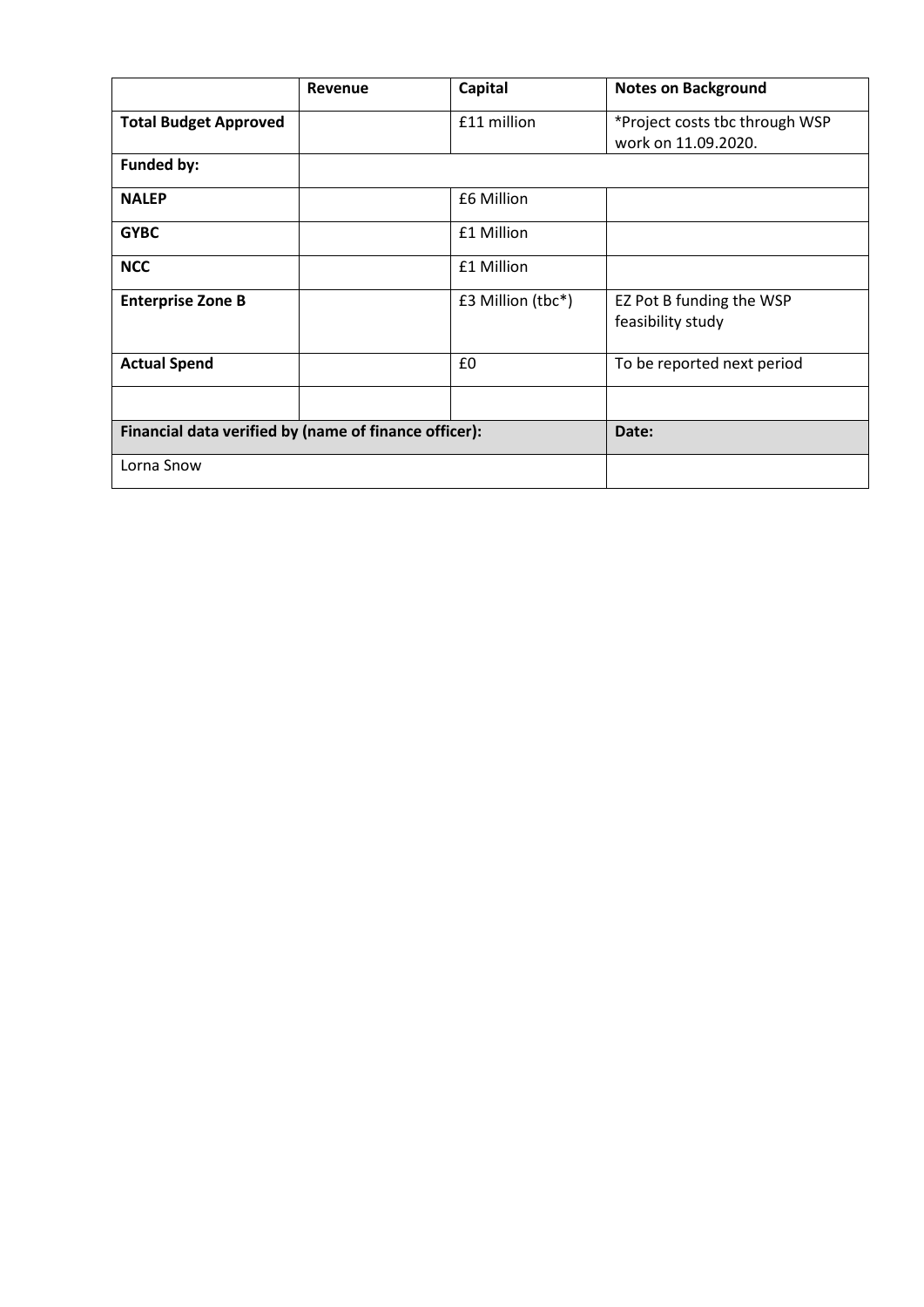# **Project Progress Report**

| <b>Project Name</b>                                                                                                                                                                                                                                                                                                                                                                                                                         | Middlegate Estate Regeneration |                                                                                                                                                                                                                                                                                          |  |                              |  |
|---------------------------------------------------------------------------------------------------------------------------------------------------------------------------------------------------------------------------------------------------------------------------------------------------------------------------------------------------------------------------------------------------------------------------------------------|--------------------------------|------------------------------------------------------------------------------------------------------------------------------------------------------------------------------------------------------------------------------------------------------------------------------------------|--|------------------------------|--|
| <b>Date</b>                                                                                                                                                                                                                                                                                                                                                                                                                                 | 20 January 2021                |                                                                                                                                                                                                                                                                                          |  |                              |  |
| <b>Lead ELT Officer</b>                                                                                                                                                                                                                                                                                                                                                                                                                     | <b>Kate Watts</b>              |                                                                                                                                                                                                                                                                                          |  |                              |  |
| <b>Support ELT Officer</b>                                                                                                                                                                                                                                                                                                                                                                                                                  | Nicola Turner                  |                                                                                                                                                                                                                                                                                          |  |                              |  |
| <b>Project Manager</b>                                                                                                                                                                                                                                                                                                                                                                                                                      |                                |                                                                                                                                                                                                                                                                                          |  |                              |  |
| <b>Status</b>                                                                                                                                                                                                                                                                                                                                                                                                                               |                                |                                                                                                                                                                                                                                                                                          |  | Green - no problems or minor |  |
|                                                                                                                                                                                                                                                                                                                                                                                                                                             |                                |                                                                                                                                                                                                                                                                                          |  | <b>issues</b>                |  |
| Summary of the whole project                                                                                                                                                                                                                                                                                                                                                                                                                |                                |                                                                                                                                                                                                                                                                                          |  |                              |  |
| A feasibility study for potential to regenerate Middlegate Estate.                                                                                                                                                                                                                                                                                                                                                                          |                                |                                                                                                                                                                                                                                                                                          |  |                              |  |
| <b>Key Project achievements</b>                                                                                                                                                                                                                                                                                                                                                                                                             |                                | <b>Milestones</b>                                                                                                                                                                                                                                                                        |  | <b>Target Date/Outcome</b>   |  |
| Phase 1: A high-level<br>options appraisal for the<br>site has been undertaken<br>alongside extensive<br>stakeholder engagement.<br>As a result, these options<br>have been finalized and<br>developed to form part of<br>a master plan for the<br>whole site, which will<br>include financial<br>analysis.                                                                                                                                 |                                | Create Project Team<br>$\bullet$<br>Tender and appoint<br>$\bullet$<br>Consultant<br>Consultation<br>$\bullet$<br>Consideration of report by<br><b>Working Party</b><br>Consideration of report by<br>$\bullet$<br>Housing and Neighbourhoods<br>Committee                               |  | Met                          |  |
| Phase 2: Review viability<br>and master plan to reflect<br>current and future needs                                                                                                                                                                                                                                                                                                                                                         |                                | Refinement of housing need<br>$\bullet$<br>Completion of recreation<br>review<br><b>Completion of Viability Work</b><br>$\bullet$<br>and report submitted<br>Consideration of report by<br><b>Working Party</b><br>Consideration of report by<br>Housing and Neighbourhoods<br>Committee |  | Met<br>May 2021              |  |
| <b>Summary of Project Quarter Performance</b>                                                                                                                                                                                                                                                                                                                                                                                               |                                |                                                                                                                                                                                                                                                                                          |  |                              |  |
| Ark were appointed for phase 2 works and team meetings were held on refining the masterplan. Housing<br>Services provided a housing mix for the Council's rented homes and this has been taken account of in the<br>redesign of the masterplan. Finance colleagues assisted with setting up parameters for modelling.<br>Work on the recreation study is currently in hand to inform completion of master planning and viability<br>review. |                                |                                                                                                                                                                                                                                                                                          |  |                              |  |

| ICVICV.                                  |         |                       |         |                            |
|------------------------------------------|---------|-----------------------|---------|----------------------------|
| <b>Open issues</b>                       |         | <b>Mitigation</b>     |         |                            |
| Detailed Financial work                  |         | Scope of work agreed. |         |                            |
| Recreation strategy for area<br>required |         | Scope of work agreed. |         |                            |
| <b>Financial Summary - Actuals</b>       |         |                       |         |                            |
|                                          | Revenue |                       | Capital | <b>Notes on Background</b> |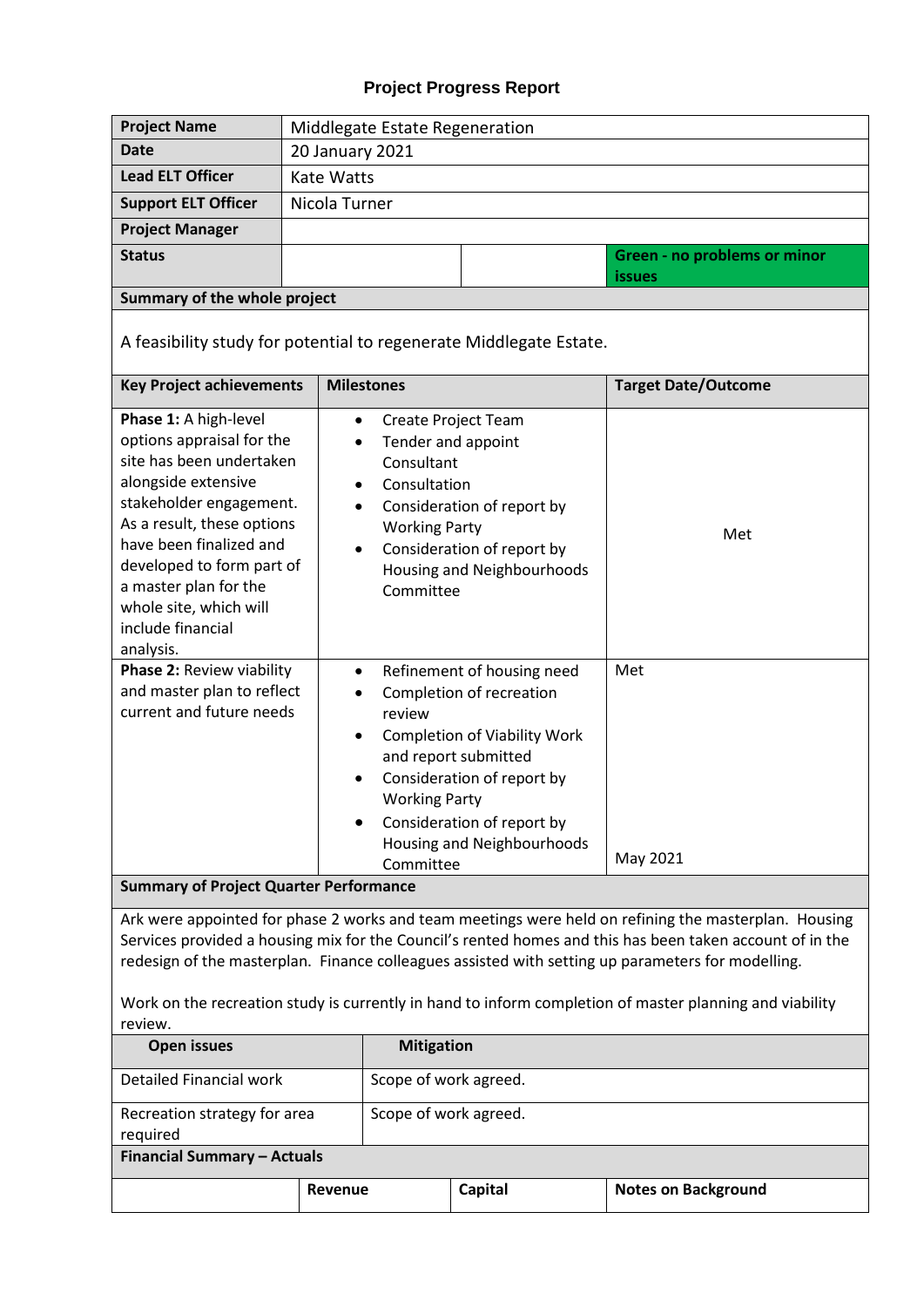| <b>Total Budget Approved</b>                          | $\pmb{\mathsf{f}}$ | £320,000 | <b>Grant funding from MCHLG</b> |
|-------------------------------------------------------|--------------------|----------|---------------------------------|
| <b>Funded by:</b>                                     |                    |          |                                 |
| <b>GYBC</b>                                           | £                  | £        |                                 |
| <b>External Grant e.g. HLF</b>                        | $\mathbf f$        | £320,000 | <b>MCHLG</b>                    |
| <b>Other</b>                                          | £                  | £        |                                 |
| <b>Total Funding</b>                                  | £                  | £320,000 |                                 |
| <b>Actual Spend to date</b>                           | $\pmb{\mathsf{f}}$ | £173,019 |                                 |
| <b>Savings Achieved</b>                               | £                  | £0       |                                 |
| <b>Income Achieved</b>                                | $\mathbf{f}$       | £0       |                                 |
| Financial data verified by (name of finance officer): |                    | Date:    |                                 |
| Danielle Patterson                                    |                    |          | 21/01/21                        |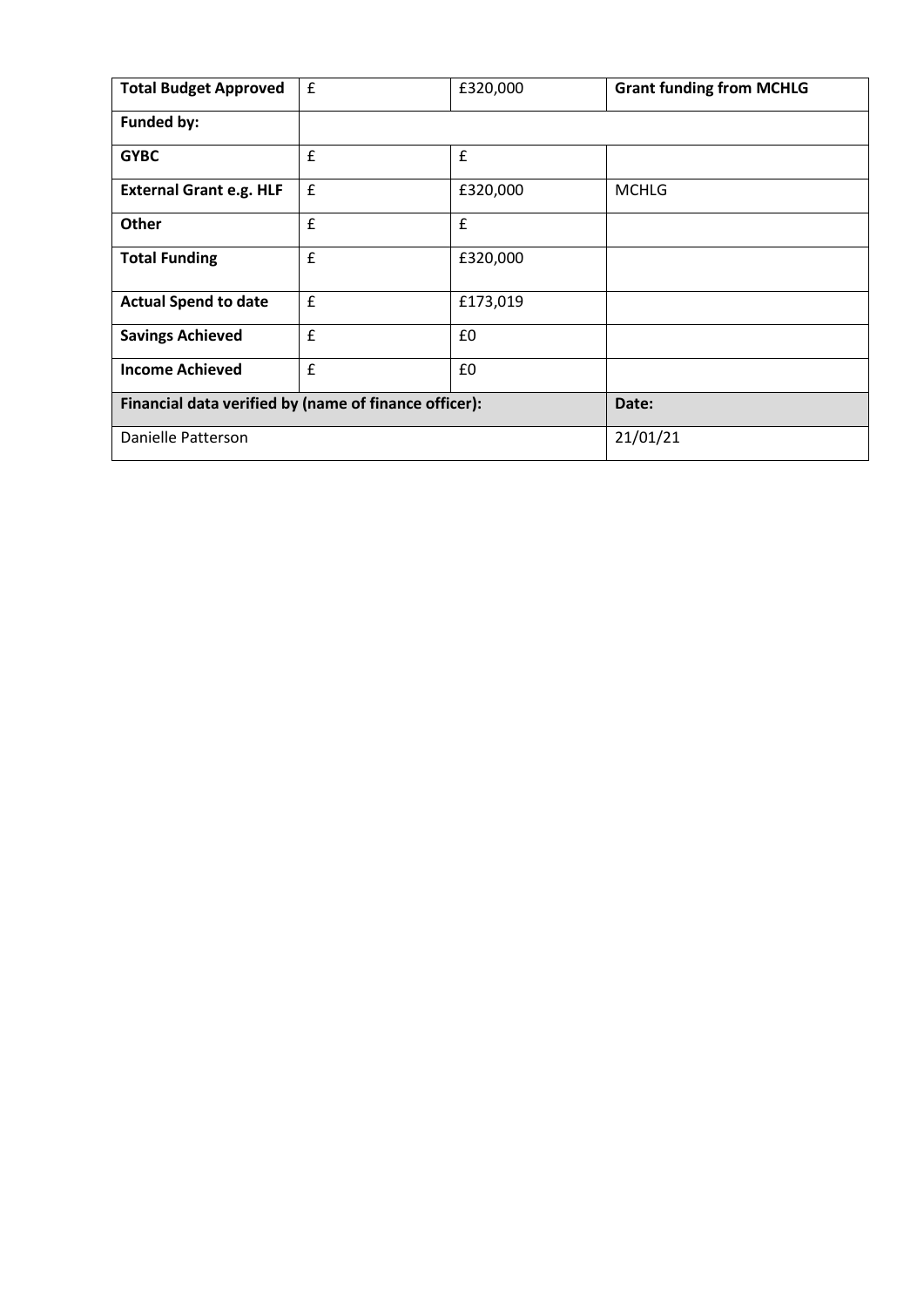### **Project Quarter Progress Report**

| <b>Project Name</b>         | <b>Wellesley Recreation Ground</b> |  |  |                                        |
|-----------------------------|------------------------------------|--|--|----------------------------------------|
| <b>Date</b>                 | 18.01.2021                         |  |  |                                        |
| <b>Lead ELT Officer</b>     | Kate Watts                         |  |  |                                        |
| <b>Support ELT Officer</b>  | Lindsay Barker                     |  |  |                                        |
| <b>Project Manager</b>      | <b>Tracey Read</b>                 |  |  |                                        |
| <b>Status</b>               |                                    |  |  | Green - no problems<br>or minor issues |
| Summary - the whole project |                                    |  |  |                                        |

Following a feasibility study for this site it has been agreed that the Council will work with various funding partners to:

- Install a 9v9 3G football pitch on the site
- Carry out improvement works to the three listed buildings on the site
- Install CCTV on the football stadium
- Undertake improvement works to the athletics track and lighting

| <b>Key Project achievements</b>                                                                        | <b>Milestones</b>                         | Target Date/<br><b>Outcome</b> |
|--------------------------------------------------------------------------------------------------------|-------------------------------------------|--------------------------------|
| Complete a feasibility study for<br>the site (Dec 19)                                                  | H & N Committee                           | Met                            |
| Submit a funding bid to the<br>football association (July 21)                                          | Submitted bid                             | In progress                    |
| 3G pitch works commence on site<br>(Oct 21)                                                            | Constructions work commenced              |                                |
| Ticket office works tendered<br>(funding in place) (April 21)                                          | Appoint contractors                       | In progress                    |
| CCTV installation (funding in<br>place) (May 21)                                                       | CCTV installation completed               | In progress                    |
| Site improvement works funding<br>secured (Feb 21)                                                     | <b>Budget Council</b>                     | In progress                    |
| Site improvement works tendered<br>(April 21)                                                          | Appoint contractors                       |                                |
| Stakeholder engagement -<br>ongoing                                                                    | Feedback through Members working<br>group | In progress                    |
| <b>Exploration of funding</b><br>opportunities - ongoing                                               | Feedback through Members working<br>group | In progress                    |
| $\mathbf{r}$ , $\mathbf{r}$ , $\mathbf{r}$ , $\mathbf{r}$ , $\mathbf{r}$ , $\mathbf{r}$ , $\mathbf{r}$ |                                           |                                |

#### **Summary of Project Quarter Performance**

Project Team is working with FA to develop a funding bid for a 3G pitch, as well as wider regeneration and refurbishment of the site, including football stadium/changing rooms and ticket office. Project Team working with GYBC Property to establish title deed for the site, once obtained the FA will work with the Football Foundation to undertake fieldwork surveys.

An emailed update has been given to the Members Working Group. A Members Working Group meeting is being organised after budget Council.

Regular meetings with the FA taking place to ensure delivery of the 3G project. Further stakeholder engagement will take place.

| <b>Open issues</b> |
|--------------------|
|                    |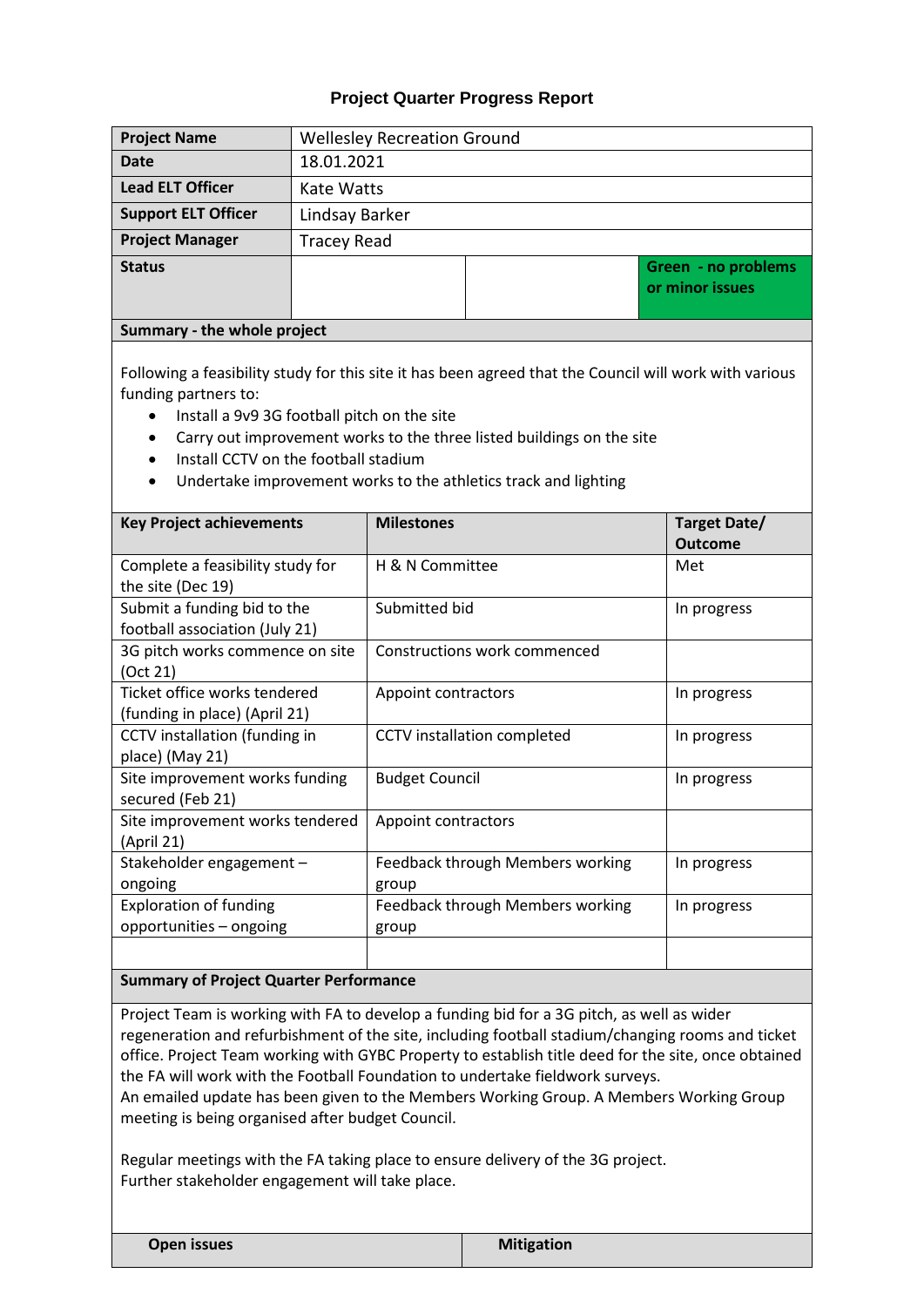| Land Registration of the site - must be in place                                                |                                                                                               | Working with property services to expediate                                                                                                                                                                                                                |                        |  |
|-------------------------------------------------------------------------------------------------|-----------------------------------------------------------------------------------------------|------------------------------------------------------------------------------------------------------------------------------------------------------------------------------------------------------------------------------------------------------------|------------------------|--|
|                                                                                                 |                                                                                               |                                                                                                                                                                                                                                                            |                        |  |
| for FA funding award                                                                            |                                                                                               | this.                                                                                                                                                                                                                                                      |                        |  |
| Stakeholder engagement                                                                          |                                                                                               | Stakeholder engagement is critical to the<br>success of any option appraisal or potential<br>proposal. The Wellesley is a well-loved asset<br>within the borough with long standing uses.<br>Any ongoing work will engage and involve key<br>stakeholders. |                        |  |
|                                                                                                 | <b>Financial Summary - Actuals</b>                                                            |                                                                                                                                                                                                                                                            |                        |  |
|                                                                                                 | Revenue                                                                                       | <b>Savings Achieved</b>                                                                                                                                                                                                                                    | <b>Income Achieved</b> |  |
| <b>GYBC Budget</b>                                                                              | £25,000                                                                                       |                                                                                                                                                                                                                                                            |                        |  |
| <b>External Grant</b>                                                                           | £50,000                                                                                       |                                                                                                                                                                                                                                                            |                        |  |
| <b>Total Funding</b>                                                                            | £75,000                                                                                       |                                                                                                                                                                                                                                                            |                        |  |
| <b>Actual Spend to date</b>                                                                     | £10,802                                                                                       |                                                                                                                                                                                                                                                            |                        |  |
| Commentary:                                                                                     |                                                                                               |                                                                                                                                                                                                                                                            |                        |  |
|                                                                                                 |                                                                                               | Funding of £25,000 was allocated form the Council's special projects reserve to fund a feasibility                                                                                                                                                         |                        |  |
| study for this project, this was agreed at Corporate Projects Board - Monday 29th January 2018. |                                                                                               |                                                                                                                                                                                                                                                            |                        |  |
|                                                                                                 | Revenue spend of £10,802 was funded by £50,000 grant received. The remaining grant balance is |                                                                                                                                                                                                                                                            |                        |  |
|                                                                                                 | to be used to fund future capital spend. Remaining grant of £38k.                             |                                                                                                                                                                                                                                                            |                        |  |
| Financial data verified by (name of finance officer):<br>Date:                                  |                                                                                               |                                                                                                                                                                                                                                                            |                        |  |

D. Patterson 19/01/2021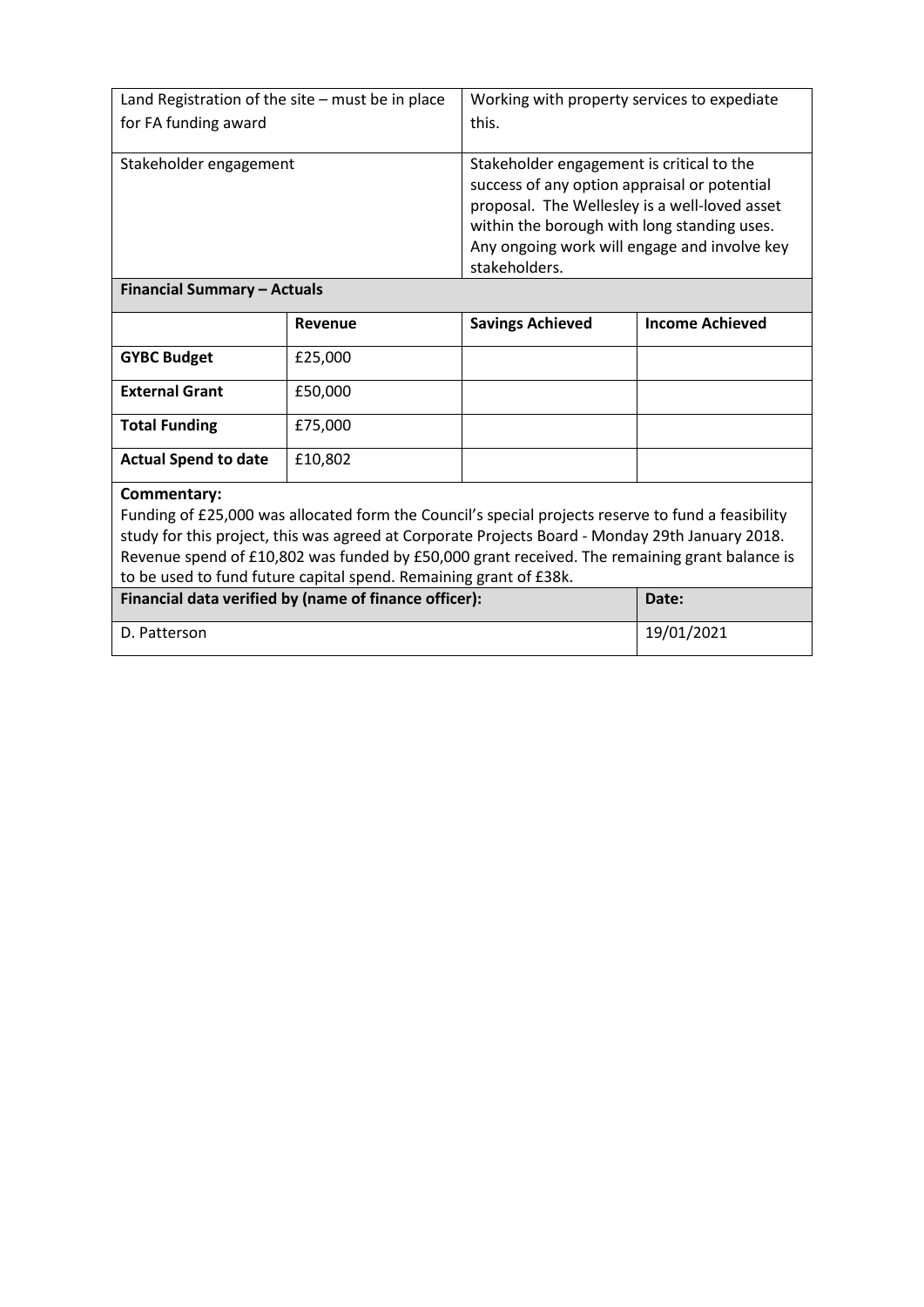# **Project Quarter Progress Report**

| <b>Project Name</b>                                                                                                                                                                                                                                                                                                                                                                                                                                                                                                                                                                                                                                                                                                                                                                             | Marina Centre                                 |                                                                                                                                                                              |                                                                                                                                                                                                                                                             |                                |
|-------------------------------------------------------------------------------------------------------------------------------------------------------------------------------------------------------------------------------------------------------------------------------------------------------------------------------------------------------------------------------------------------------------------------------------------------------------------------------------------------------------------------------------------------------------------------------------------------------------------------------------------------------------------------------------------------------------------------------------------------------------------------------------------------|-----------------------------------------------|------------------------------------------------------------------------------------------------------------------------------------------------------------------------------|-------------------------------------------------------------------------------------------------------------------------------------------------------------------------------------------------------------------------------------------------------------|--------------------------------|
| <b>Date</b>                                                                                                                                                                                                                                                                                                                                                                                                                                                                                                                                                                                                                                                                                                                                                                                     | 06/01/2021                                    |                                                                                                                                                                              |                                                                                                                                                                                                                                                             |                                |
| <b>Lead ELT Officer</b>                                                                                                                                                                                                                                                                                                                                                                                                                                                                                                                                                                                                                                                                                                                                                                         | Lindsay Barker                                |                                                                                                                                                                              |                                                                                                                                                                                                                                                             |                                |
| <b>Support ELT Officer</b>                                                                                                                                                                                                                                                                                                                                                                                                                                                                                                                                                                                                                                                                                                                                                                      | Sheila Oxtoby                                 |                                                                                                                                                                              |                                                                                                                                                                                                                                                             |                                |
| <b>Project Manager</b>                                                                                                                                                                                                                                                                                                                                                                                                                                                                                                                                                                                                                                                                                                                                                                          | David Ramsay                                  |                                                                                                                                                                              |                                                                                                                                                                                                                                                             |                                |
| <b>Status</b>                                                                                                                                                                                                                                                                                                                                                                                                                                                                                                                                                                                                                                                                                                                                                                                   |                                               |                                                                                                                                                                              |                                                                                                                                                                                                                                                             | Green - no problems or         |
|                                                                                                                                                                                                                                                                                                                                                                                                                                                                                                                                                                                                                                                                                                                                                                                                 |                                               |                                                                                                                                                                              |                                                                                                                                                                                                                                                             | minor issues                   |
| Summary - the whole project                                                                                                                                                                                                                                                                                                                                                                                                                                                                                                                                                                                                                                                                                                                                                                     |                                               |                                                                                                                                                                              |                                                                                                                                                                                                                                                             |                                |
| The project proposes to redevelop the Leisure Centre to include a six-lane pool, learner pool,<br>sports hall, various health and fitness suites, leisure water and climbing wall. The project has<br>completed both RIBA Stage 2, 3 and 4 with the projects multi-disciplinary team led by Mace and is<br>now commencing Stage 5 with the contract award to Morgan Sindall Construction.                                                                                                                                                                                                                                                                                                                                                                                                       |                                               |                                                                                                                                                                              |                                                                                                                                                                                                                                                             |                                |
| <b>Key Project achievements</b>                                                                                                                                                                                                                                                                                                                                                                                                                                                                                                                                                                                                                                                                                                                                                                 |                                               | <b>Milestones</b>                                                                                                                                                            |                                                                                                                                                                                                                                                             | Target Date/<br><b>Outcome</b> |
| <b>RIBA Stages</b>                                                                                                                                                                                                                                                                                                                                                                                                                                                                                                                                                                                                                                                                                                                                                                              |                                               | Stage 1,2,3 and 4                                                                                                                                                            |                                                                                                                                                                                                                                                             | Completed                      |
| <b>Pre-Construct Services Contract</b>                                                                                                                                                                                                                                                                                                                                                                                                                                                                                                                                                                                                                                                                                                                                                          |                                               |                                                                                                                                                                              |                                                                                                                                                                                                                                                             | <b>March 2020</b>              |
| Award                                                                                                                                                                                                                                                                                                                                                                                                                                                                                                                                                                                                                                                                                                                                                                                           |                                               |                                                                                                                                                                              |                                                                                                                                                                                                                                                             |                                |
| <b>Demolition Completion</b>                                                                                                                                                                                                                                                                                                                                                                                                                                                                                                                                                                                                                                                                                                                                                                    |                                               |                                                                                                                                                                              |                                                                                                                                                                                                                                                             | September 2020                 |
| <b>Main Construction Contract</b><br>Award                                                                                                                                                                                                                                                                                                                                                                                                                                                                                                                                                                                                                                                                                                                                                      |                                               |                                                                                                                                                                              |                                                                                                                                                                                                                                                             | November 2020                  |
| Main Construction Start on Site                                                                                                                                                                                                                                                                                                                                                                                                                                                                                                                                                                                                                                                                                                                                                                 |                                               |                                                                                                                                                                              |                                                                                                                                                                                                                                                             | December 2020                  |
| <b>Practical Completion</b>                                                                                                                                                                                                                                                                                                                                                                                                                                                                                                                                                                                                                                                                                                                                                                     |                                               |                                                                                                                                                                              |                                                                                                                                                                                                                                                             | Summer 2022                    |
|                                                                                                                                                                                                                                                                                                                                                                                                                                                                                                                                                                                                                                                                                                                                                                                                 | <b>Summary of Project Quarter Performance</b> |                                                                                                                                                                              |                                                                                                                                                                                                                                                             |                                |
| Remaining hoarding works were completed w/c 7 <sup>th</sup> September.<br>$\bullet$<br>Hoarding wrap install took place over 7 <sup>th</sup> , 8 <sup>th</sup> and 9 <sup>th</sup> September.<br>$\bullet$<br>Utilities - contracts being progressed directly with new suppliers for electricity, gas and<br>water.<br>The contract sum total was in excess of the Pre-Tender Estimate so an extensive design<br>efficiency and value engineering exercise was carried out with the preferred contractor to<br>bring the project back on budget.<br>ELT and MWG approved contract sum and revised drawings.<br>Legals agreed between Morgan Sindall and Great Yarmouth Borough Council (represented<br>by NP Law)<br>Grants secured from New Anglia GBF, Sport England and BRP totalling £4.6m. |                                               |                                                                                                                                                                              |                                                                                                                                                                                                                                                             |                                |
| <b>Open issues</b>                                                                                                                                                                                                                                                                                                                                                                                                                                                                                                                                                                                                                                                                                                                                                                              |                                               |                                                                                                                                                                              | <b>Mitigation</b>                                                                                                                                                                                                                                           |                                |
| Because of government guidelines particularly<br>in respect of social distancing there is a cost<br>increase in prelims in the main contract as the<br>main contractor has had to provide additional<br>site accommodation to ensure the social<br>distancing rule is adhered to together with<br>alternative forms of clocking in/out, etc.                                                                                                                                                                                                                                                                                                                                                                                                                                                    |                                               | Particularly in respect of the latest lockdown<br>we are working proactively with the main<br>contractor to identify potential issues before<br>they have cost impact/delays |                                                                                                                                                                                                                                                             |                                |
| There is provision in the contract for additional<br>expense due to EU Exit - increases in tariffs,<br>delays labour shortages                                                                                                                                                                                                                                                                                                                                                                                                                                                                                                                                                                                                                                                                  |                                               |                                                                                                                                                                              | Again, we are working with the contractor to<br>alleviate these issues - there have not been any<br>tariff issues but by pre-ordering we can get<br>round port delays and by pre planning and<br>using local firms get round any potential labour<br>issues |                                |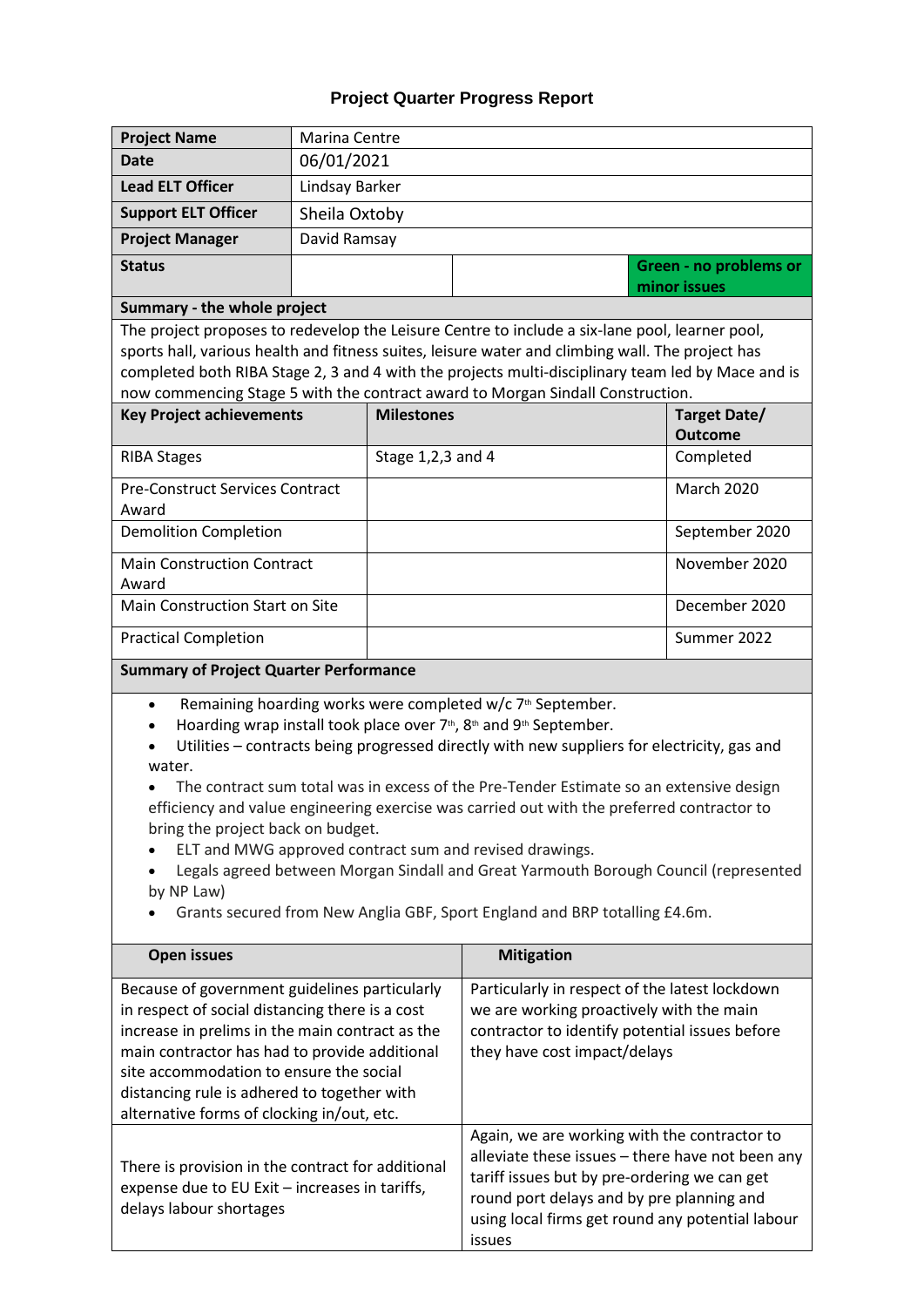| <b>Financial Summary - Actuals</b> |                                                       |                         |                        |
|------------------------------------|-------------------------------------------------------|-------------------------|------------------------|
| <b>Budget</b>                      | <b>Committed Spend</b>                                | <b>Savings Achieved</b> | <b>Income Achieved</b> |
| £26m                               | £26m                                                  | Grants £4.6m            | £                      |
| Commentary:                        |                                                       |                         |                        |
|                                    | Financial data verified by (name of finance officer): |                         | Date:                  |
|                                    |                                                       |                         |                        |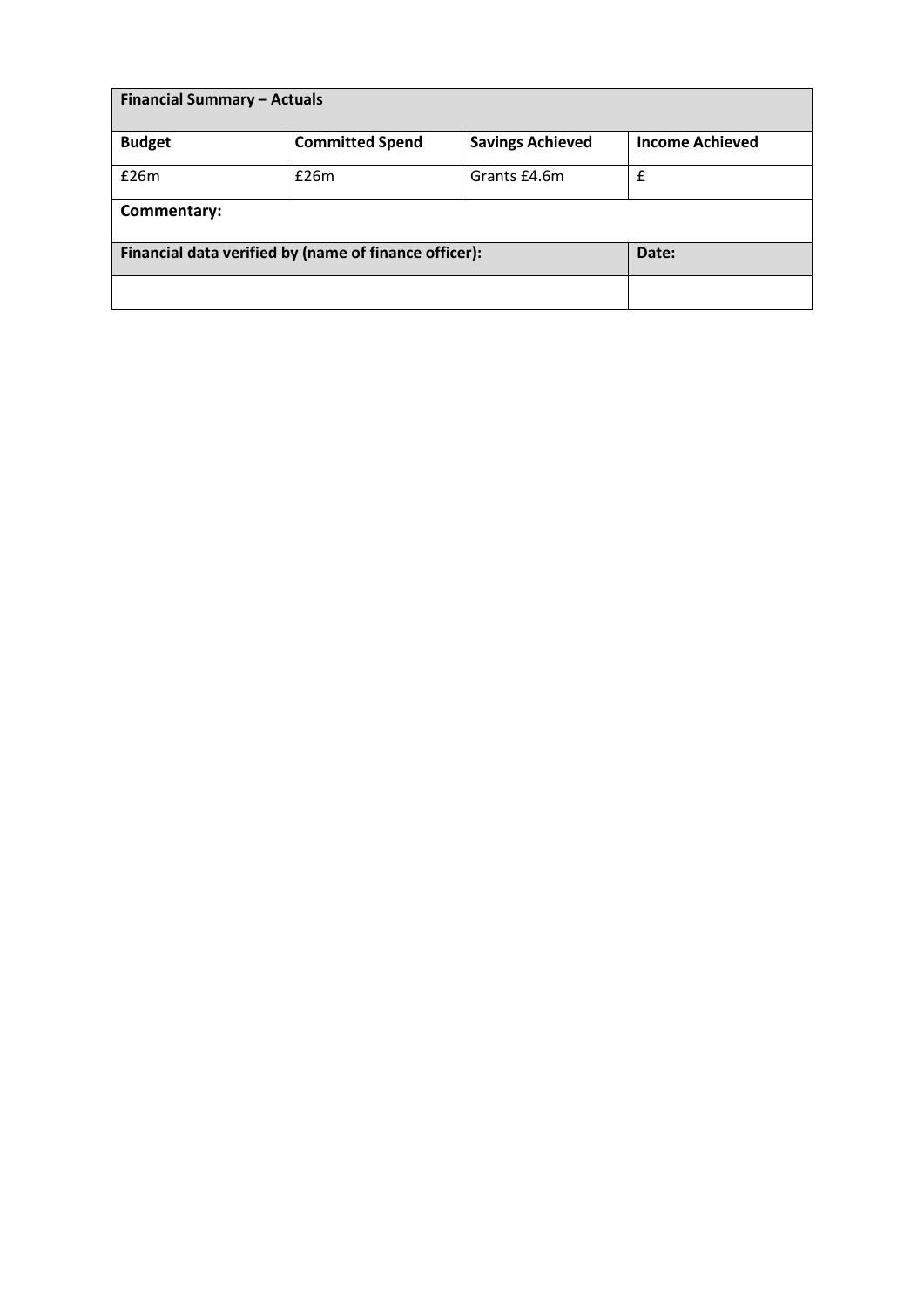# **Project Quarter Progress Report**

| <b>Project Name</b>                              | <b>Winter Gardens</b> |                                                                                                              |                                                                                                               |  |  |
|--------------------------------------------------|-----------------------|--------------------------------------------------------------------------------------------------------------|---------------------------------------------------------------------------------------------------------------|--|--|
| <b>Date</b>                                      | 08 January 2021       |                                                                                                              |                                                                                                               |  |  |
| <b>Lead ELT Officer</b>                          |                       | Lindsay Barker                                                                                               |                                                                                                               |  |  |
| <b>Support ELT Officer</b>                       |                       | <b>Kate Watts</b>                                                                                            |                                                                                                               |  |  |
| <b>Project Manager</b>                           |                       | Michelle Burdett                                                                                             |                                                                                                               |  |  |
| <b>Status</b>                                    |                       |                                                                                                              | Green - no problems or minor                                                                                  |  |  |
|                                                  |                       |                                                                                                              | <b>issues</b>                                                                                                 |  |  |
|                                                  |                       |                                                                                                              |                                                                                                               |  |  |
| Summary - the whole project                      |                       |                                                                                                              |                                                                                                               |  |  |
|                                                  |                       | The project is to restore the building and structural elements of the Heritage asset, as well as to give the |                                                                                                               |  |  |
|                                                  |                       | building a new life by transforming both the internal and external spaces into a distinctive attraction for  | both the local community and the visitors to Great Yarmouth. It is intended that the facility will provide an |  |  |
| all year-round attraction along the Golden Mile. |                       |                                                                                                              |                                                                                                               |  |  |
|                                                  |                       |                                                                                                              |                                                                                                               |  |  |
| <b>Key Project achievements</b>                  |                       | <b>Milestones</b>                                                                                            | <b>Target Date/</b>                                                                                           |  |  |
|                                                  |                       |                                                                                                              | <b>Outcome</b>                                                                                                |  |  |
| To stabilise building                            |                       | Scaffolding to support the structure                                                                         | <b>COMPLETE</b>                                                                                               |  |  |
| To secure a commercial end                       |                       | put in place<br>Development Agreement to be                                                                  | Spring 2021                                                                                                   |  |  |
| user                                             |                       | signed by successful commercial                                                                              |                                                                                                               |  |  |
|                                                  |                       | operator from tender process                                                                                 |                                                                                                               |  |  |
| To generate council income                       |                       | Apply for BRP funding (led by                                                                                | <b>COMPLETE</b>                                                                                               |  |  |
| and boost the local economy                      |                       | <b>Regeneration and Funding Manager)</b>                                                                     |                                                                                                               |  |  |
|                                                  |                       | Apply for Pooled Business Rates                                                                              | <b>COMPLETE</b>                                                                                               |  |  |
|                                                  |                       | (led by Regeneration and Funding                                                                             |                                                                                                               |  |  |
|                                                  |                       | Manager)<br>Prepare concept design                                                                           | <b>COMPLETE</b>                                                                                               |  |  |
|                                                  |                       | (led by Feilden & Mawson)                                                                                    |                                                                                                               |  |  |
|                                                  |                       | Complete order of costs                                                                                      | <b>COMPLETE</b>                                                                                               |  |  |
|                                                  |                       | (led by Allman Woodcock)                                                                                     |                                                                                                               |  |  |
|                                                  |                       | Complete updated condition survey                                                                            | <b>COMPLETE</b>                                                                                               |  |  |
|                                                  |                       | to be used to support funding                                                                                |                                                                                                               |  |  |
|                                                  |                       | applications<br>(led by The Morton Partnership)                                                              |                                                                                                               |  |  |
|                                                  |                       |                                                                                                              |                                                                                                               |  |  |
| Prepare first stage Funding                      |                       | Submit expression of interest to                                                                             | <b>COMPLETE</b>                                                                                               |  |  |
| Application (pre-application)                    |                       | National Lottery Heritage Fund                                                                               |                                                                                                               |  |  |
|                                                  |                       | (Horizon Fund)                                                                                               |                                                                                                               |  |  |
|                                                  |                       | Outcome of EOI (1 <sup>st</sup> Stage                                                                        | <b>COMPLETE</b>                                                                                               |  |  |
|                                                  |                       | application)                                                                                                 |                                                                                                               |  |  |
|                                                  |                       | P+R approval of £60k budget for the<br>specialists to complete the pre-app                                   | <b>COMPLETE</b>                                                                                               |  |  |
|                                                  |                       | submission                                                                                                   |                                                                                                               |  |  |
|                                                  |                       | Pre-application development                                                                                  | June 2020 - February 2021                                                                                     |  |  |
|                                                  |                       | Procurement of Business Planning                                                                             | <b>COMPLETE</b>                                                                                               |  |  |
|                                                  |                       | Consultant                                                                                                   |                                                                                                               |  |  |
|                                                  |                       | Procurement of Architect /                                                                                   | <b>COMPLETE</b>                                                                                               |  |  |
|                                                  |                       | specialists                                                                                                  |                                                                                                               |  |  |
|                                                  |                       | Submission of pre application                                                                                | 26 February 2021                                                                                              |  |  |
|                                                  |                       | Outcome of 2 <sup>nd</sup> stage application                                                                 | Circa June 2021                                                                                               |  |  |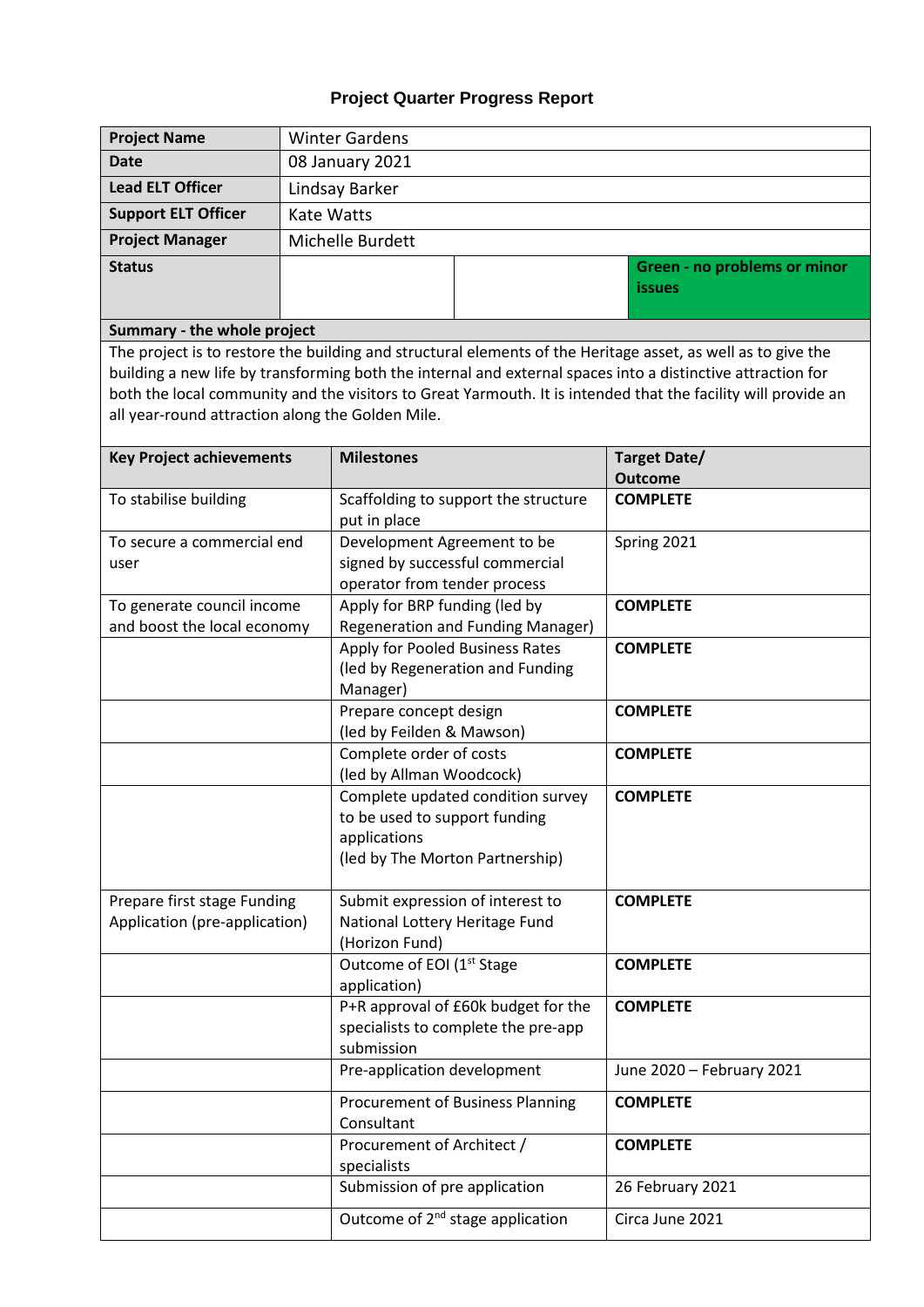| Prepare Development            | <b>Latest Submission 2022</b> | Specific date TBC |
|--------------------------------|-------------------------------|-------------------|
| Application                    |                               |                   |
| Delivery Phase (capital works) |                               | Maximum 5 years   |

#### **Summary of Project Quarter Performance**

Following confirmation of the Business Rate Pool Bid award for next stage of application submission, a design team has been commissioned as follows:

- Business Planning DCA appointed
- Quantity Surveyor and Project Management Artelia Ltd appointed
- Architectural Designs (RIBA 1+) BFF (Burrell Foley Fischer) appointed
- Structural Engineers The Morton Partnership appointed
- Service Engineers Buro Harrold appointed
- Additional support Kendrick Hobbs catering advice and Jane Topliss Accessibility advice

The focus of this project stage is appointment of specialists to assist with the completion of the preapplication stage of the programme. Furthermore, establish internal budget of 50% of an approved estimated cost of £120,00 (£60,000 cost to GYBC) as approved by P&R Committee in May 2020.

The Design Team have

- a) developed a concept design with approval from Member Working Group;
- b) profiled cost plan for delivery of the preferred design option;
- c) launched public engagement survey to ensure the concept commercial operation follows public endorsement;
- d) developed an activity and interpretation plan for inclusion within the application to demonstrate local investment during works and longevity of operation

A commercial operator remains engaged in the project offering opinion and sector expertise; however due to the impact of several lockdowns they are focusing on their existing businesses. Therefore, the business planner has engaged with sector specialists to ensure a sustainable business plan is provided with options for a single or multiple operator defined.

| <b>Open issues</b>                               | <b>Mitigation</b>                                           |
|--------------------------------------------------|-------------------------------------------------------------|
| Financial risk to Council managing project of    | Working with commercial operator to strengthen Horizon      |
| this magnitude and national importance           | Fund application success                                    |
| Safety risk of building structure                | Structural survey completed by The Morton Partnership       |
|                                                  | and internal scaffolding installed. This complies with      |
|                                                  | survey recommendation to sustain integrity of structure     |
|                                                  | for up to 5 years. The works are complete, drain            |
|                                                  | assessment shows blockages which need rectifying.           |
|                                                  | <b>Budget within tolerance</b>                              |
| Lack of understanding the depth of building      | Investment in thorough and detailed design, engineering,    |
| restoration requirements. Risk of structural and | cost and business planning work in the pre-application      |
| application failure.                             | phase will enable the Council to understand and mitigate    |
|                                                  | the risks presented by the project, so that if funding is   |
|                                                  | secured at the end of 2020, progress can be made swiftly    |
|                                                  | thereafter to develop the scheme in detail on the basis of  |
|                                                  | detailed knowledge and planning                             |
|                                                  | The business modelling is being completed from the point    |
| Commercial Operator withdraws from project       | of view of the preferred operator. This will be with a full |
|                                                  | pack of information both in terms of the funders            |
|                                                  | requirements, the building costs (running $/$ R+M).         |
|                                                  | Delays to the project programme are planned as minimal,     |
|                                                  | procurement tenders continue to be drafted ready for        |
| Project hold during Covid-19 measures            | launch as the appropriate time. Appointment of external     |
|                                                  | experts to assist in the development of a stage 1           |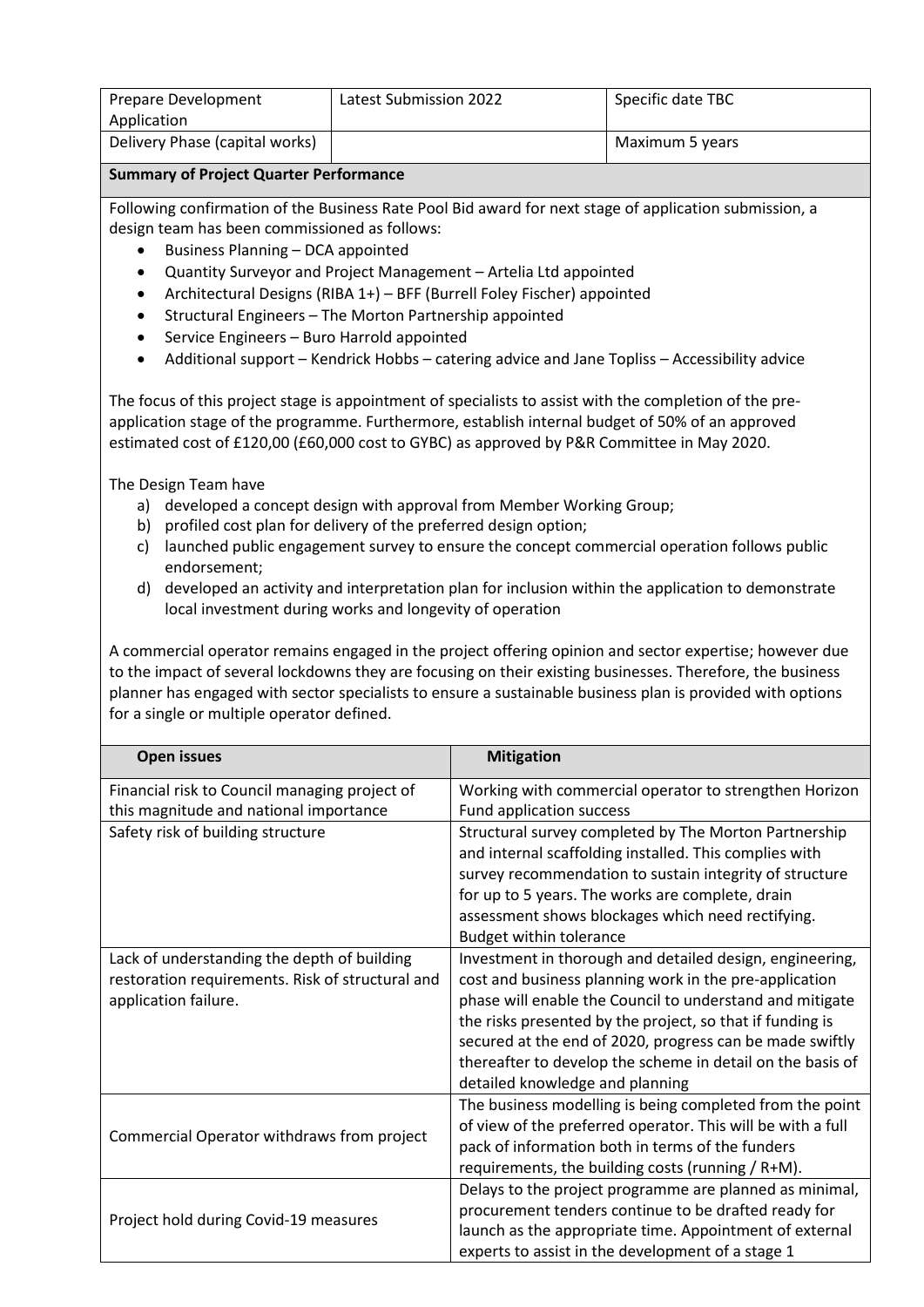| application business case to be pursued initially. Their |
|----------------------------------------------------------|
| contribution should enable GYBC to continue to be ready  |
| to submit an application by NLHF deadlines.              |

#### **Financial Summary – Actuals**

| <b>Budget</b> | <b>Committed Spend</b>      | <b>Savings Achieved</b> | <b>Income Achieved</b> |
|---------------|-----------------------------|-------------------------|------------------------|
| £120,000      | £60.000<br>(£49,802 actual) | £0                      | £0                     |

### **Commentary:**

Contract award letters issued by the Council's appointed procurement team, purchase orders have been raised and recorded on the finance system with proof of defrayal acquired ready to commence BRP claims.

| Financial data verified by (name of finance officer): | Date:      |
|-------------------------------------------------------|------------|
| Jane Bowgen                                           | 18/01/2020 |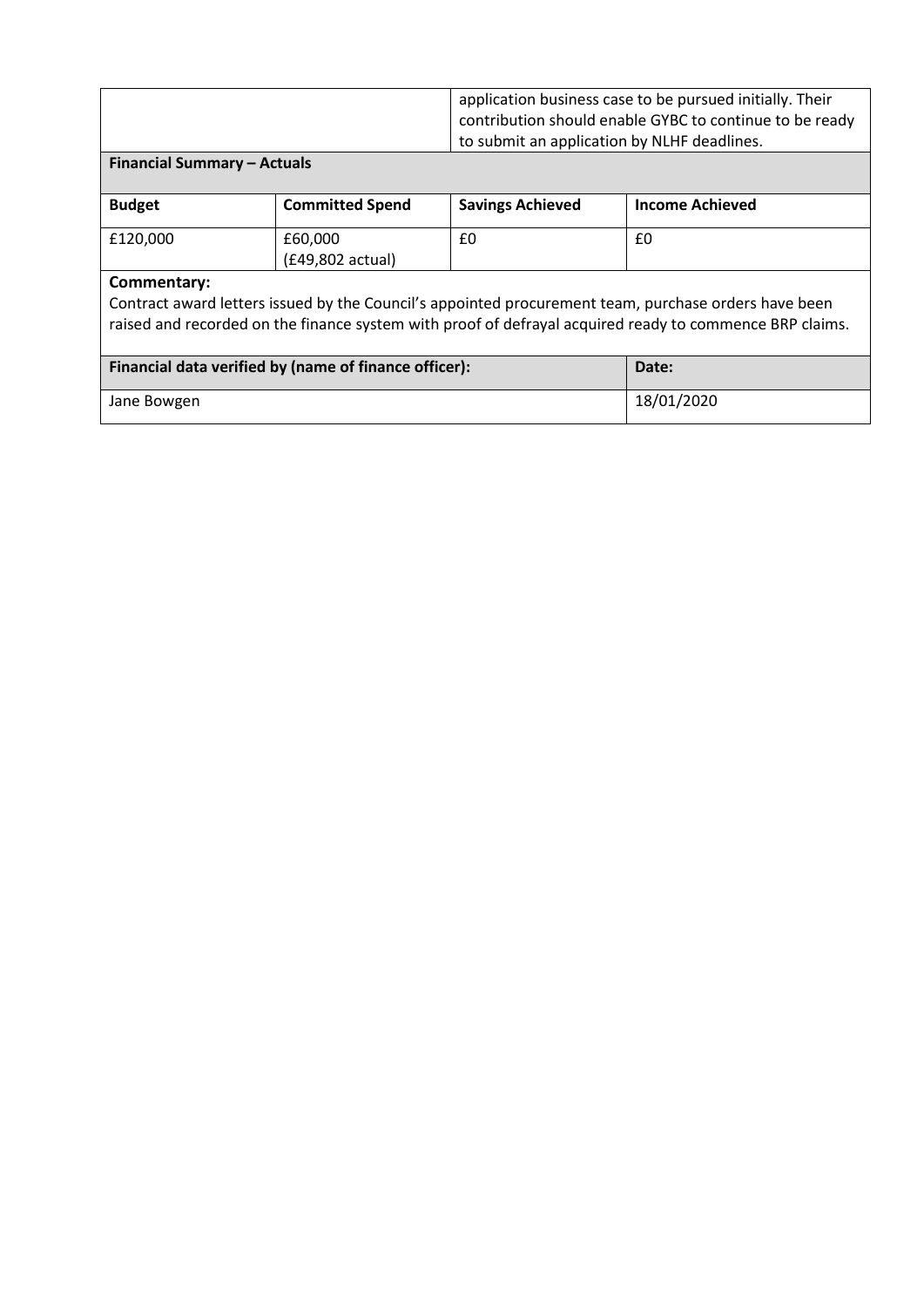## **Project Progress Report**

| <b>Project Name</b>                           |                   | Improving the Market                                                                                                                                                 |                                             |  |  |
|-----------------------------------------------|-------------------|----------------------------------------------------------------------------------------------------------------------------------------------------------------------|---------------------------------------------|--|--|
| <b>Date</b>                                   |                   | January 2021                                                                                                                                                         |                                             |  |  |
| <b>Lead ELT Officer</b>                       |                   | Jane Beck                                                                                                                                                            |                                             |  |  |
| <b>Support ELT Officer</b>                    |                   | Lindsay Barker                                                                                                                                                       |                                             |  |  |
| <b>Project Manager</b>                        |                   |                                                                                                                                                                      |                                             |  |  |
| <b>Status</b>                                 |                   |                                                                                                                                                                      | Green - no problems or minor issues         |  |  |
| Summary of the whole project                  |                   |                                                                                                                                                                      |                                             |  |  |
|                                               |                   | By 2025, redevelopment of a six-day covered market focusing on local goods and creating incubator<br>opportunities for new businesses to develop in the Town Centre. |                                             |  |  |
| <b>Key Project</b><br>achievements            | <b>Milestones</b> |                                                                                                                                                                      | <b>Target Date/Outcome</b>                  |  |  |
| H1 Improving the<br><b>Market Place</b>       |                   | Appointment of new architects (Chaplin<br>Farrant) from GYBC framework.                                                                                              | Complete                                    |  |  |
|                                               |                   | Site surveys shared with architect.                                                                                                                                  | Complete                                    |  |  |
|                                               |                   | Market & Market Gates visual improvements.                                                                                                                           | November - Complete                         |  |  |
|                                               |                   | Updated Market Place Redevelopment Costs                                                                                                                             | November - Complete                         |  |  |
|                                               |                   | P&R PAM presentation                                                                                                                                                 | January 2020 - Complete                     |  |  |
|                                               | Group             | Town Centre masterplan Members Working                                                                                                                               | January 2020 - Complete                     |  |  |
|                                               |                   | All member briefing "town centre"                                                                                                                                    | January 2020 - Complete                     |  |  |
|                                               |                   | News design and concepts to be presented to<br><b>P&amp;R Committee</b>                                                                                              | January 2020 - Complete                     |  |  |
| H2 Consultations                              |                   | Market Place business/ Stakeholders'<br>consultations                                                                                                                | January 2020 - Complete                     |  |  |
|                                               | report            | Press Briefing and publication of committee                                                                                                                          | January 2020 - Complete                     |  |  |
|                                               |                   | Individual Six-day Market trader consultations.                                                                                                                      | Underway due completion end<br>January 2021 |  |  |
| H3 Property<br>Support                        |                   | Procurement specifications prepared for the<br>delivery of Planning documentation.                                                                                   | Complete                                    |  |  |
|                                               |                   | Planning application submitted                                                                                                                                       | Approved August 2020                        |  |  |
|                                               |                   | Formulation of detailed tender<br>documentation                                                                                                                      | Complete                                    |  |  |
|                                               | Tender            |                                                                                                                                                                      | December 2020                               |  |  |
|                                               |                   | Contractor commencement on site                                                                                                                                      | Winter/Spring 2021                          |  |  |
| <b>Summary of Project Quarter Performance</b> |                   |                                                                                                                                                                      |                                             |  |  |

Tender documents were completed and published December 2020 the tender closes on the 1<sup>st</sup> February 2021 and work will then commence on evaluation and appointment.

To speed delivery, a separate tender has been developed for the full design of the timber structure. This work is underway and design is anticipated to be complete during February 2021.

Work will continue through-out the tender evaluation process to identify any value engineering opportunities.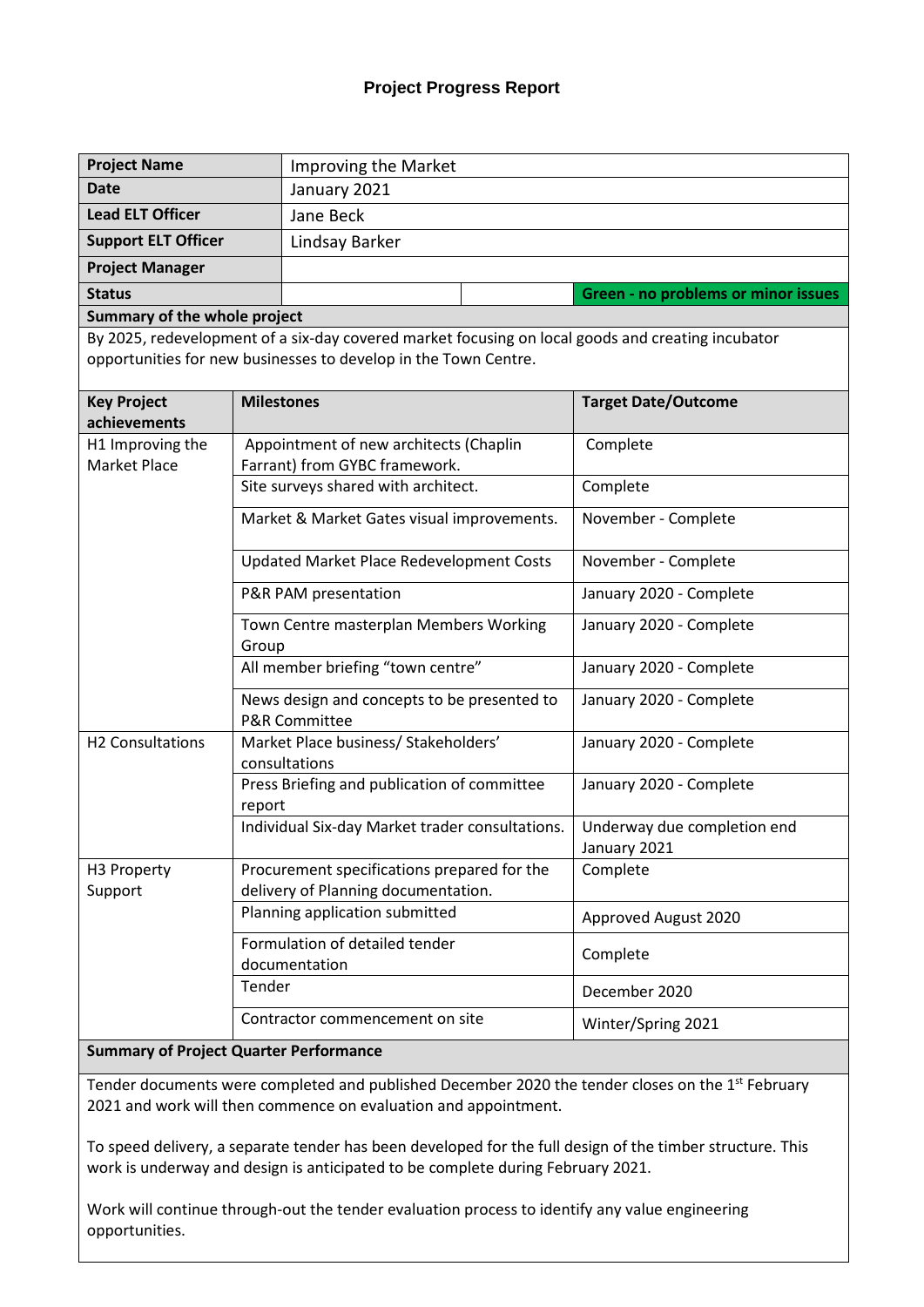A way forward has been agreed with the utilities companies in relation to the diversion of services within the Market Place.

A draft lease for the new units has been completed and shared with businesses for consultation. Work in relation to individual unit layouts has begun and will continue through February to deliver design certainty ahead of any on-site start.

| Open issues                            | <b>Mitigation</b>                                                    |  |
|----------------------------------------|----------------------------------------------------------------------|--|
| A shortfall of £2.2m in the £4.5m      | FHSF has been identified for this project. Issues to be closed on    |  |
| development plan will impact on        | final confirmation of funding.                                       |  |
| building of the Market Place           |                                                                      |  |
| infrastructure.                        |                                                                      |  |
| Increased build costs due to structure | It is anticipated that the scheme can be delivered within budget $-$ |  |
| changes.                               | this cannot be finalised until appointment of the main Contractor    |  |
| Delayed start on site due to late      | Tender Documents released in December - Contractor to be             |  |
| submission of Planning Application     | identified during the early part of 2021.                            |  |
| Lead-in times for Glulam structure     | Independent tender and contract completed for Glulam structure       |  |
|                                        | to reduce delays (8 weeks design, 12 weeks manufacture) this is in   |  |
|                                        | place and anticipated design will complete before Contractor         |  |
|                                        | appointment.                                                         |  |

**Financial Summary – Actuals**

|                                                       | Revenue                                                                    | Capital      | <b>Notes on Background</b> |
|-------------------------------------------------------|----------------------------------------------------------------------------|--------------|----------------------------|
| <b>Total Budget Approved</b>                          | £                                                                          | £4,477,020   |                            |
| <b>Funded by:</b>                                     | This is to be being broken down in the below rows - leave this line blank. |              |                            |
| <b>GYBC</b>                                           | £                                                                          | £3,377,020   | borrowing                  |
| <b>External Grant e.g. HLF</b>                        | £                                                                          | £1,100,000   | <b>Business Rates Pool</b> |
| <b>Other</b>                                          | £                                                                          | £            |                            |
| <b>Total Funding</b>                                  | £                                                                          | £4,477,020   |                            |
| <b>Actual Spend to date</b>                           | £                                                                          | £<br>193,915 |                            |
| <b>Savings Achieved</b>                               | £                                                                          | £            |                            |
| <b>Income Achieved</b>                                | £                                                                          | £            |                            |
| Financial data verified by (name of finance officer): |                                                                            |              | Date:                      |
| Lorna Snow                                            |                                                                            |              | 20/01/21                   |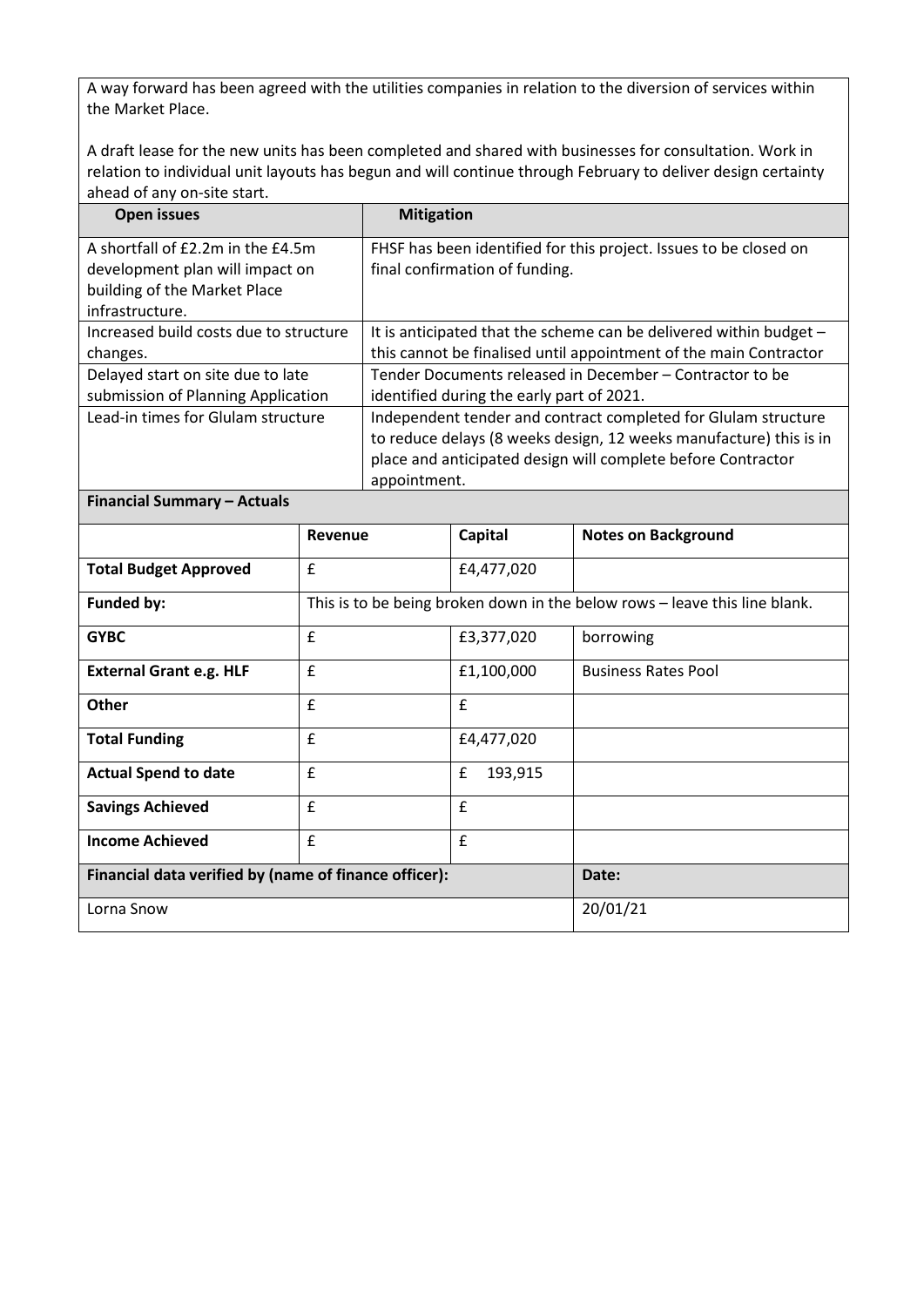# **Project Quarter Progress Report**

| <b>Project Name</b>                                                                                                                                                                                                                                                                                                                                                                                                                                                                                                                                                             | Go Trade                                                      |                                                                                                                                                                                                                                                                                                                                                                                         |                                                                                                              |                                                                                                                                                                                                         |
|---------------------------------------------------------------------------------------------------------------------------------------------------------------------------------------------------------------------------------------------------------------------------------------------------------------------------------------------------------------------------------------------------------------------------------------------------------------------------------------------------------------------------------------------------------------------------------|---------------------------------------------------------------|-----------------------------------------------------------------------------------------------------------------------------------------------------------------------------------------------------------------------------------------------------------------------------------------------------------------------------------------------------------------------------------------|--------------------------------------------------------------------------------------------------------------|---------------------------------------------------------------------------------------------------------------------------------------------------------------------------------------------------------|
| <b>Date</b>                                                                                                                                                                                                                                                                                                                                                                                                                                                                                                                                                                     | 4 January 2021                                                |                                                                                                                                                                                                                                                                                                                                                                                         |                                                                                                              |                                                                                                                                                                                                         |
| <b>Lead ELT Officer</b>                                                                                                                                                                                                                                                                                                                                                                                                                                                                                                                                                         | <b>Kate Watts</b>                                             |                                                                                                                                                                                                                                                                                                                                                                                         |                                                                                                              |                                                                                                                                                                                                         |
| <b>Support ELT Officer</b>                                                                                                                                                                                                                                                                                                                                                                                                                                                                                                                                                      | Lindsay Barker                                                |                                                                                                                                                                                                                                                                                                                                                                                         |                                                                                                              |                                                                                                                                                                                                         |
| <b>Project Manager</b>                                                                                                                                                                                                                                                                                                                                                                                                                                                                                                                                                          | <b>Stacy Cosham</b>                                           |                                                                                                                                                                                                                                                                                                                                                                                         |                                                                                                              |                                                                                                                                                                                                         |
| <b>Status</b>                                                                                                                                                                                                                                                                                                                                                                                                                                                                                                                                                                   |                                                               |                                                                                                                                                                                                                                                                                                                                                                                         |                                                                                                              | Green - no problems or minor<br><i>issues</i>                                                                                                                                                           |
| Summary - the whole project                                                                                                                                                                                                                                                                                                                                                                                                                                                                                                                                                     |                                                               |                                                                                                                                                                                                                                                                                                                                                                                         |                                                                                                              |                                                                                                                                                                                                         |
| Go Trade is a project that is bringing together a total of 16 English and French partners from south east<br>England and northern France with the aim of boosting visitor numbers, dynamism and attractiveness of<br>Great Yarmouth Market. To achieve this aim Great Yarmouth Borough is working with the 15 project<br>partners to develop the Go Trade brand, themed events, promotional videos, market trader training and<br>digital corner (town centre WI-FI).<br>A project extension has been approved by the Joint Secretariat covering 1 April 2021 to 31 March 2022. |                                                               |                                                                                                                                                                                                                                                                                                                                                                                         |                                                                                                              |                                                                                                                                                                                                         |
| <b>Key Project achievements</b>                                                                                                                                                                                                                                                                                                                                                                                                                                                                                                                                                 | <b>Target Date/</b><br><b>Milestones</b>                      |                                                                                                                                                                                                                                                                                                                                                                                         |                                                                                                              | <b>Outcome</b>                                                                                                                                                                                          |
| KP4. 1: Delivery of Go Trade<br>Animations (Events) Schedule.                                                                                                                                                                                                                                                                                                                                                                                                                                                                                                                   | 20. Delivered within the Market<br>Place.                     |                                                                                                                                                                                                                                                                                                                                                                                         | Full schedule of animations for 2019-                                                                        | 2019 event programme completed.<br>2020 event programme suspended<br>due to CV19.                                                                                                                       |
| KP4: 2: To host a Go Trade UK<br>Food/ French market with<br>project partners                                                                                                                                                                                                                                                                                                                                                                                                                                                                                                   |                                                               | To host collaborative event with<br>Basildon Borough Council,<br>Gravesham Borough Council, Visit<br>Kent with Amiens, Lumbres,<br>Louvigne Du Desert and Caen. With<br>the desired aim of attracting French<br>traders/ chefs and UK artisan<br>traders/ chefs. The animation<br>(event) will be billed as a food and<br>drink festival. Showcasing the best<br>of England and France. |                                                                                                              | Delayed due to restrictions on<br>public gatherings due to Covid-19.<br>Intention to reschedule as part of<br>project extension in 2021.<br><b>Included within Winter</b><br>Programme for Spring 2021. |
| KP4: 3 Funding of stand-alone<br>local publication.                                                                                                                                                                                                                                                                                                                                                                                                                                                                                                                             |                                                               | GYBC Marketing team to send an EOI<br>live via the GYBC procurement<br>portal.                                                                                                                                                                                                                                                                                                          |                                                                                                              | Delayed due to Covid-19 project<br>suspension. Deliverable included<br>within extension plan.                                                                                                           |
| KP6: 5 Partner meetings for                                                                                                                                                                                                                                                                                                                                                                                                                                                                                                                                                     |                                                               |                                                                                                                                                                                                                                                                                                                                                                                         | To be planned by Basildon Borough                                                                            | March 2021 to March 2022                                                                                                                                                                                |
| extension                                                                                                                                                                                                                                                                                                                                                                                                                                                                                                                                                                       | Council, programmed into project<br>plan for GYBC attendance. |                                                                                                                                                                                                                                                                                                                                                                                         |                                                                                                              |                                                                                                                                                                                                         |
| KP7. Introduction of Market<br>Place Wi-Fi for digital corner.                                                                                                                                                                                                                                                                                                                                                                                                                                                                                                                  |                                                               | IT.<br>A solution has been found to the<br>to install an affordable Wi-Fi                                                                                                                                                                                                                                                                                                               | Technology to be agreed with NCC<br>Digital Corner deliverable. The PMO<br>team is working with GYBC IT team | Complete<br>Complete                                                                                                                                                                                    |
|                                                                                                                                                                                                                                                                                                                                                                                                                                                                                                                                                                                 |                                                               | network within Great Yarmouth                                                                                                                                                                                                                                                                                                                                                           | Market place. GYBC is working with                                                                           |                                                                                                                                                                                                         |

GYBC IT to procure a contractor

Complete

Procurement document to be

prepared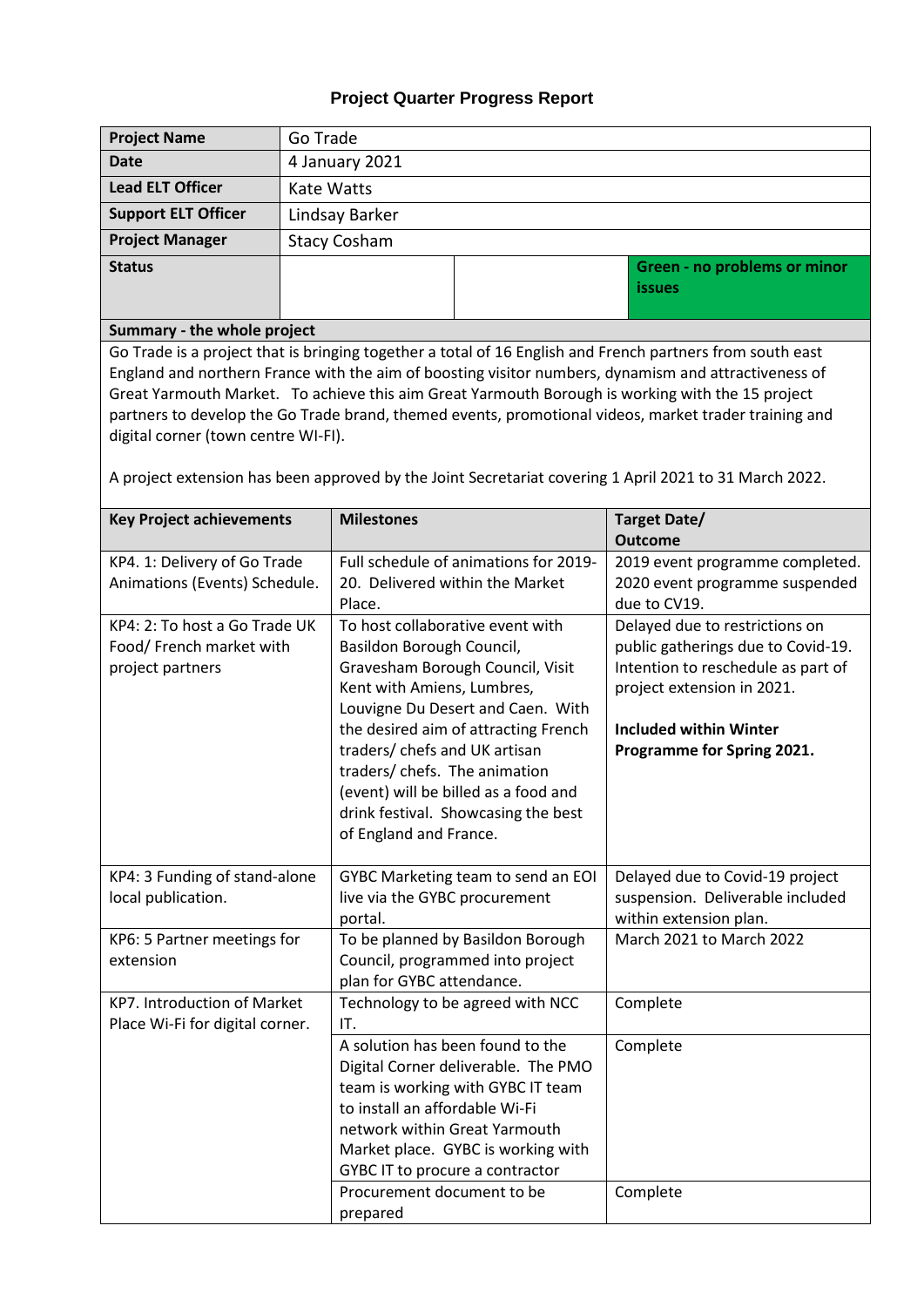|                                                                                                                                           | Go Trade Wifi/ 4G report to be<br>presented to EDC June 3rd (See<br>attached)                                                                   | Complete                                                                                                                       |
|-------------------------------------------------------------------------------------------------------------------------------------------|-------------------------------------------------------------------------------------------------------------------------------------------------|--------------------------------------------------------------------------------------------------------------------------------|
|                                                                                                                                           | To send Go Trade WiFi/ 4G<br>procurement live and decide upon<br>supplier                                                                       | Complete                                                                                                                       |
|                                                                                                                                           | Agree upon final costs and location<br>of WiFi equipment                                                                                        | Complete                                                                                                                       |
|                                                                                                                                           | To work with GYTCP to install Wi-Fi<br>in the marketplace                                                                                       | <b>Installed December 2020.</b><br>Awaiting BT appointment to go<br>live January                                               |
|                                                                                                                                           | Wi-Fi to enhance GYTCP click and<br>collect service ShopAppy                                                                                    | Summer 2020 - delayed to Q4                                                                                                    |
|                                                                                                                                           | Wi-Fi to provide data for future<br>research projects or future bid<br>application                                                              | January 2021 onwards                                                                                                           |
| KP8. 1: Design of business<br>development webinars and<br>trial role outs to traders.                                                     | Agree upon content of webinar with<br>Basildon Borough Council,<br>Gravesham Borough Council, NMTF<br>and the UOG                               | Traders did not embrace the<br>training packages. Further<br>business support requirements<br>factored into project extension. |
| KP8: 2: Develop a young<br>entrepreneurs/ business<br>advisory programme with<br>project partner NMTF and<br><b>GYBC Business advisor</b> | Schedule of business advisory<br>programme to be created                                                                                        | April 2021 to December 2021                                                                                                    |
| KP9. Work with the UOG and<br>all partners on the content of<br>the Go Trade website then roll<br>out to all partners and traders.        | Train GYBC team on CMS of website                                                                                                               | No longer required, GYTCP taking<br>responsibility of website from<br>March 2021.                                              |
| KP11. Produce and publicise<br>tourism marketing videos<br>promoting the Great<br>Yarmouth market offer.                                  | Second Go Trade promotional video<br>to be launched across all GYBC<br>media channels and uploaded to<br>GYBC website by GYBC Marketing<br>team | <b>Video launched September 2020</b>                                                                                           |
|                                                                                                                                           | Third Go Trade promotional video to<br>be provided by supplier December<br>2020 for launch Q4                                                   | Video provided December 2020.<br>Ready to launch Jan to Mar 2021                                                               |
|                                                                                                                                           | Programme of amateur videos to be<br>developed over extension period                                                                            | April 21 to March 22                                                                                                           |

#### **Summary of Project Quarter Performance**

The project has delivered against its agreed deliverables within the initial project plan. The Lead Partner confirms that GYBC has delivered the project brand, newsletters to date, tourism itineraries, established business support training and required promotional films. The cross-border press release was issued in December across the Partnership for publication.

The marketplace wi-fi has been successfully installed by Elephant Wi-Fi in December 2020. An order has been placed with BT to schedule the connection activation, expected to be completed by middle of January 2021. Publicising of availability of the Wi-Fi is held until appropriate within national lockdown measures.

The Council formalised the partnership agreement as part of the project extension. GO Trade will continue until March 2022, all activity to be complete by 31<sup>st</sup> December 2021. The agreement attracted a further 62,654.85 Euros investment in Great Yarmouth, 31% match from the Council.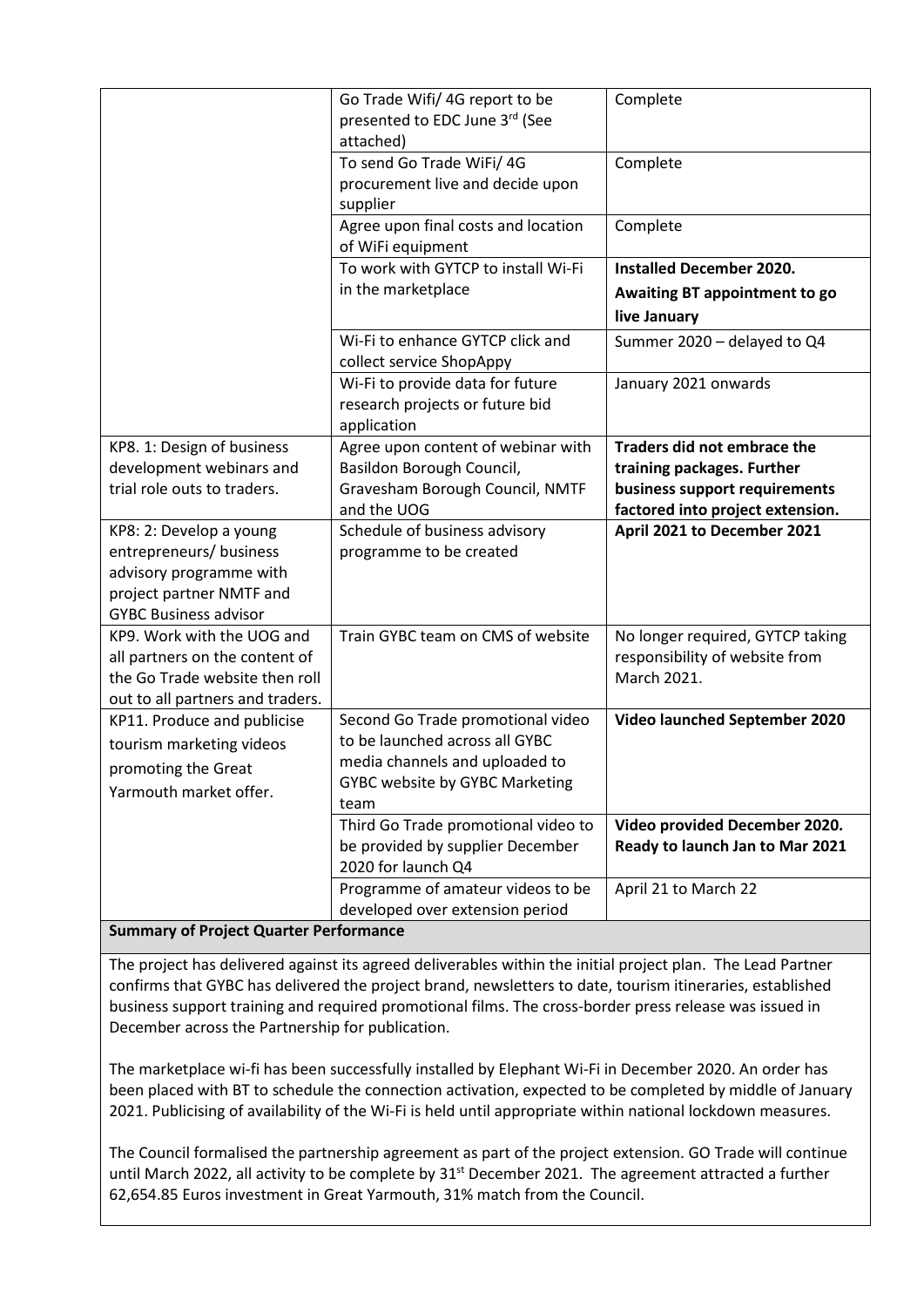The project plan is being prepared, engaging colleagues from Business Support, Communications, Marketing and Tourism and Property Services to offer a robust programme of local market events, trader business support packages, online promotion of the market on the Go Trade website, attracting new markets to join Go Trade as well as further promotional films, cross border press and tourism itineraries.

| Open issues                                                    | <b>Mitigation</b>                                                                                                                                                                                                    |
|----------------------------------------------------------------|----------------------------------------------------------------------------------------------------------------------------------------------------------------------------------------------------------------------|
| Delayed payment of claims.                                     | The next claim is due March 2021 with payment expected<br>May 2021. GYBC Officers will work proactively with the<br>appointed FLC to complete within deadline. A new FLC<br>will be sought for the extension period. |
| Continued local and/or national lockdown due<br>to coronavirus | Further lockdowns prevent the delivery of marketplace<br>events. Officers will endeavour to plan events complying<br>with government guidelines and concentrate activity on<br>Trader support and tourism promotion. |

#### **Financial Summary – Actuals**

| <b>Budget</b> | <b>Committed Spend</b> | <b>Savings Achieved</b> | <b>Income Achieved</b>      |
|---------------|------------------------|-------------------------|-----------------------------|
| £206.038      | £207.152               | £0                      | £27,987 (including claim 3) |

#### **Commentary:**

Original total agreement: Euros 224,204 = £199,292 + Modification increase: Euros 11,000 = £9,777. Total agreement to March 21: Euros 235,204 = £209,069.

Above figures exclude new extension agreement from April 21 to March 22: Euros 62,654.85 = £56,993.74 (Rate of Exchange £1 = Euro 1.1019)

Recoverable costs = 69% of project spend & GYBC contribution = 31% of project spend

Claims 4 to 6 to be paid in January 21 with claim 7 (to December 20) due in March 21

Assumes all grant funding will be claimed and reimbursed in full.

| Financial data verified by (name of finance officer): | Date:    |
|-------------------------------------------------------|----------|
| Mark Rogers                                           | 14-01-21 |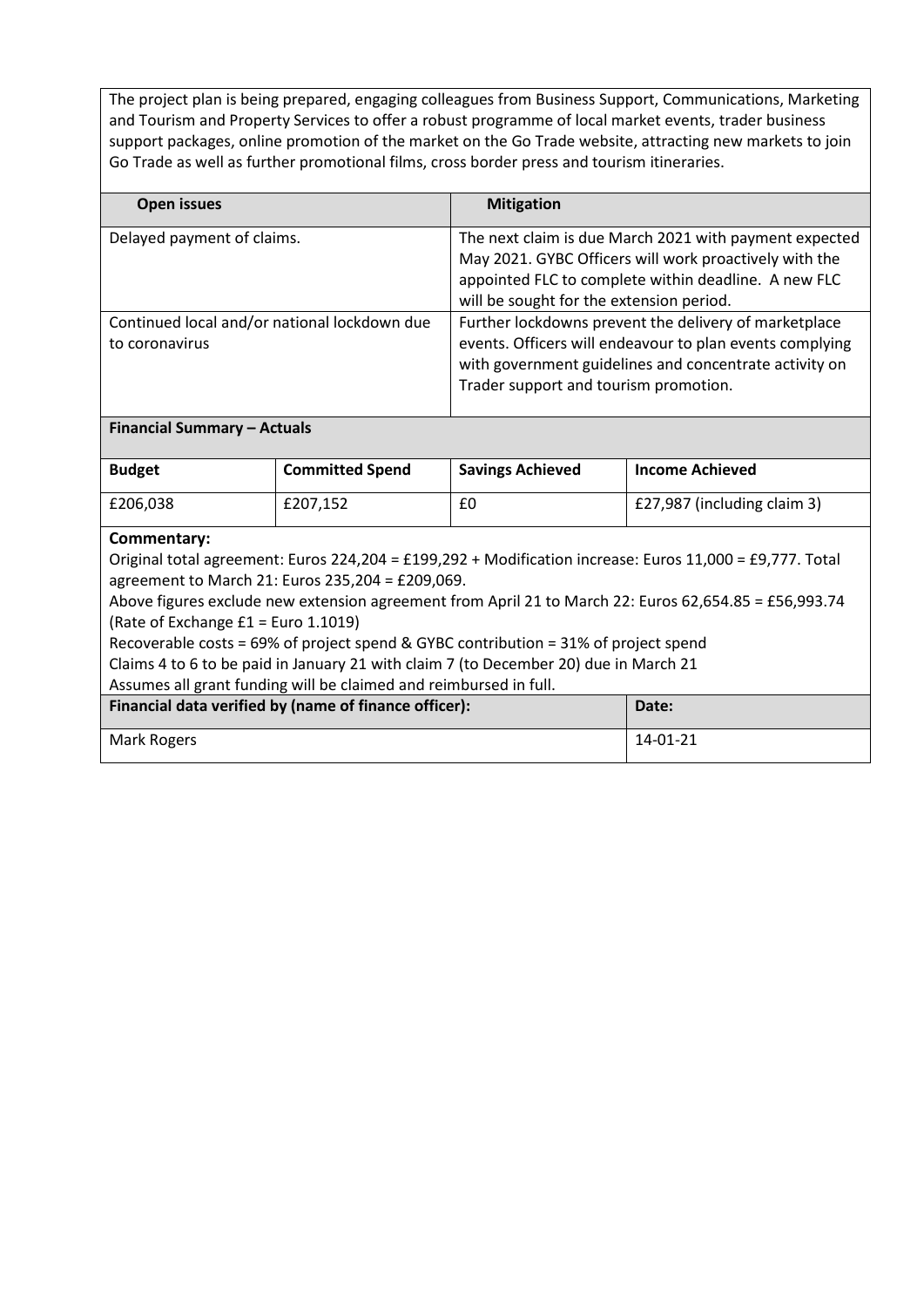# **Project Quarter Progress Report**

| <b>Project Name</b>                                                                                                                                                                                                                                                                                                                                                                                                                                                                                                                                                                                                                                                                                                | ESF Community Economic Development (CED) Inclusion                                         |                                                                                                                                                                                                                                                                                       |                                                                         |                                                                                                                                                                                                                                                                                                   |
|--------------------------------------------------------------------------------------------------------------------------------------------------------------------------------------------------------------------------------------------------------------------------------------------------------------------------------------------------------------------------------------------------------------------------------------------------------------------------------------------------------------------------------------------------------------------------------------------------------------------------------------------------------------------------------------------------------------------|--------------------------------------------------------------------------------------------|---------------------------------------------------------------------------------------------------------------------------------------------------------------------------------------------------------------------------------------------------------------------------------------|-------------------------------------------------------------------------|---------------------------------------------------------------------------------------------------------------------------------------------------------------------------------------------------------------------------------------------------------------------------------------------------|
| <b>Date</b>                                                                                                                                                                                                                                                                                                                                                                                                                                                                                                                                                                                                                                                                                                        | 4 January 2021                                                                             |                                                                                                                                                                                                                                                                                       |                                                                         |                                                                                                                                                                                                                                                                                                   |
| <b>Lead ELT Officer</b>                                                                                                                                                                                                                                                                                                                                                                                                                                                                                                                                                                                                                                                                                            | <b>Kate Watts</b>                                                                          |                                                                                                                                                                                                                                                                                       |                                                                         |                                                                                                                                                                                                                                                                                                   |
| <b>Support ELT Officer</b>                                                                                                                                                                                                                                                                                                                                                                                                                                                                                                                                                                                                                                                                                         | Lindsay Barker                                                                             |                                                                                                                                                                                                                                                                                       |                                                                         |                                                                                                                                                                                                                                                                                                   |
| <b>Project Manager</b>                                                                                                                                                                                                                                                                                                                                                                                                                                                                                                                                                                                                                                                                                             | <b>Stacy Cosham</b>                                                                        |                                                                                                                                                                                                                                                                                       |                                                                         |                                                                                                                                                                                                                                                                                                   |
| <b>Status</b>                                                                                                                                                                                                                                                                                                                                                                                                                                                                                                                                                                                                                                                                                                      |                                                                                            |                                                                                                                                                                                                                                                                                       | <b>Amber: Issues that</b>                                               |                                                                                                                                                                                                                                                                                                   |
|                                                                                                                                                                                                                                                                                                                                                                                                                                                                                                                                                                                                                                                                                                                    |                                                                                            |                                                                                                                                                                                                                                                                                       | are being mitigated                                                     |                                                                                                                                                                                                                                                                                                   |
|                                                                                                                                                                                                                                                                                                                                                                                                                                                                                                                                                                                                                                                                                                                    |                                                                                            |                                                                                                                                                                                                                                                                                       |                                                                         |                                                                                                                                                                                                                                                                                                   |
| Summary - the whole project<br>The project will support new and innovative neighbourhood-based employability services to meet gaps<br>identified by local residents with governance provided by a Community Economic Development Group and<br>Panel. This group will be chaired by a local resident with 50% community representation and sector<br>specialists. Inclusion Grants will be targeted at social economy SMEs, with support provided by an Inclusion<br>Worker who will help these organisations and participants to access community support. All grants provided<br>will aim to reduce the disconnection between people who face complicated life challenges and the benefits<br>of economic growth. |                                                                                            |                                                                                                                                                                                                                                                                                       |                                                                         |                                                                                                                                                                                                                                                                                                   |
| <b>Key Project achievements</b>                                                                                                                                                                                                                                                                                                                                                                                                                                                                                                                                                                                                                                                                                    |                                                                                            | <b>Milestones</b>                                                                                                                                                                                                                                                                     |                                                                         | Target Date/                                                                                                                                                                                                                                                                                      |
| profit organisations.                                                                                                                                                                                                                                                                                                                                                                                                                                                                                                                                                                                                                                                                                              | Project Coordinator to award<br>16 - 24 grants to SME Not for<br>off by senior management. |                                                                                                                                                                                                                                                                                       | To award £43k in grants by end of<br>February 2020, grants to be signed | <b>Outcome</b><br>Grant Panel agreed to extend<br>successful projects with uplift<br>funding. Treated as 'new'<br>applications and approved.<br>Completed                                                                                                                                         |
| Project Inclusion Worker to<br>identify and engage targeted<br>residents within the targeted<br>wards of Great Yarmouth.<br>Submit EClaim to DWP on a<br>quarterly basis.                                                                                                                                                                                                                                                                                                                                                                                                                                                                                                                                          |                                                                                            | To engage with all beneficiary<br>projects who will benefit from<br>support offered by the inclusion<br>worker. Individuals will benefit from<br>the programs offered by the SME's.<br>Q3 19 Claim submitted by 31 <sup>st</sup> July<br>2019.<br>Q4 19 claim submitted by 31 January |                                                                         | <b>ESF Grant Beneficiary project</b><br>outcomes to be added to Inclusion<br>Worker database to improve<br>figures. Inclusion Worker started in<br>role 1 September 2020<br>Completed<br>Outstanding issues with validation<br>of Q3-4 19, delay in approval. DWP<br>IT are providing support but |
| Complete all Project Activity                                                                                                                                                                                                                                                                                                                                                                                                                                                                                                                                                                                                                                                                                      |                                                                                            | 2020<br>Q1 20 to be submitted April 2020<br>Q2 20 to be submitted July 2020<br>Q3 20 to be submitted October<br>2020<br>Q4 20 to be submitted January 2020<br>Final claim submitted by 31 March<br>2021<br>Inclusion Worker to sign off                                               |                                                                         | sporadic.<br>Q1-3 2020 have been drafted ready<br>to upload once issues are resolved.<br>Inclusion Worker has been                                                                                                                                                                                |
| by 31 December 2020.                                                                                                                                                                                                                                                                                                                                                                                                                                                                                                                                                                                                                                                                                               |                                                                                            | 2020                                                                                                                                                                                                                                                                                  | supported clients by 31 December                                        | targeting audience since<br>September, have aligned sign-off<br>with local beneficiary schemes<br>(extended to 31 Jan)<br>Local beneficiaries stalled due to<br>Lockdown and further funding<br>awarded in November for 3 month<br>schemes. Therefore, activity                                   |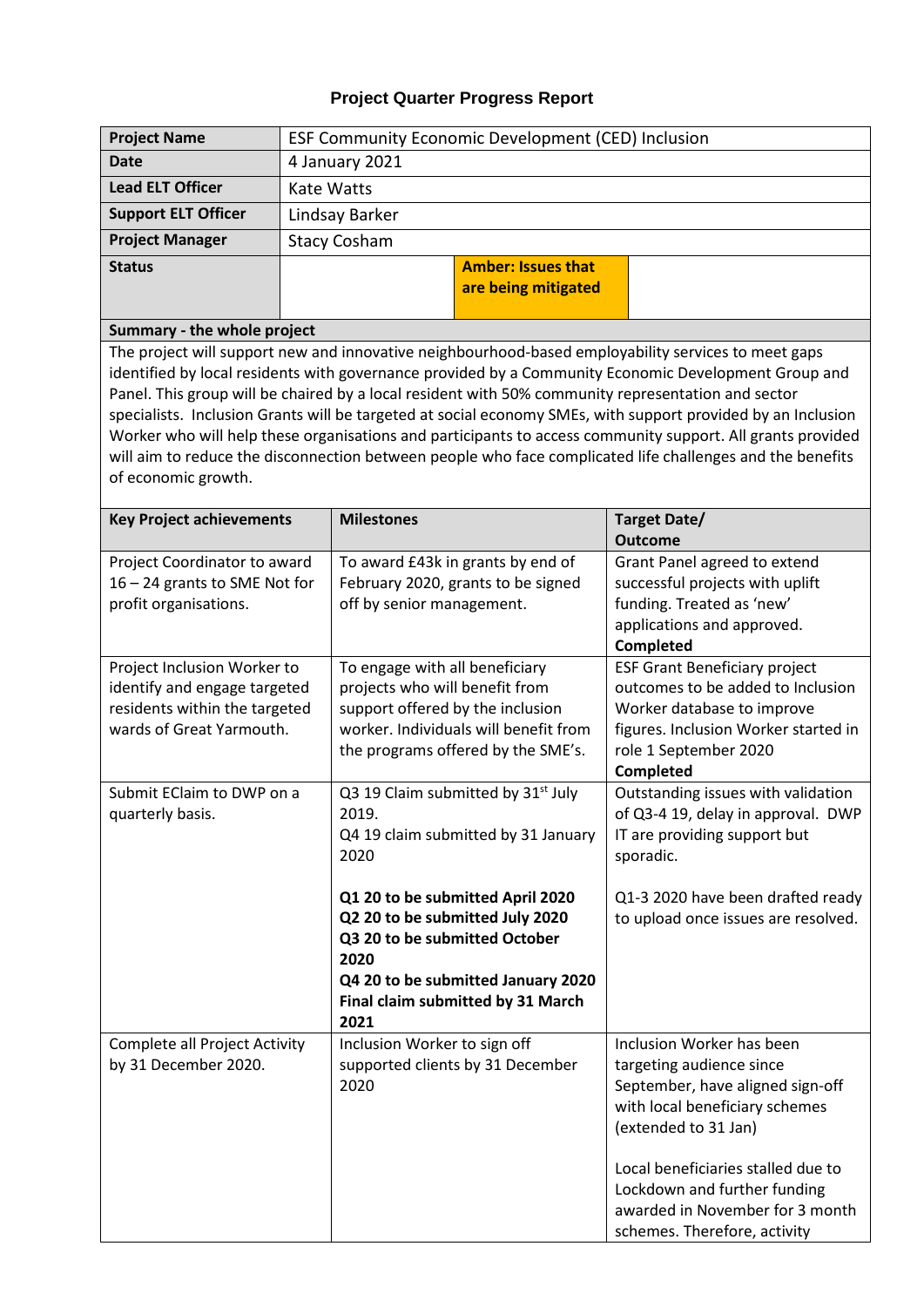#### **Summary of Project Quarter Performance**

#### **Project Delivery and Grant Beneficiaries:**

Following appointment of a new Project Manager in July 2020, the project has resumed delivery. DWP confirmed in August that the project will not be extended further in light of Coronavirus pandemic impacts. Upon consultation with grant beneficiaries only two remained in operation due to start delay while all other schemes had completed in March 2020. The direct impact of the pandemic on the project had been the inability to complete the final grant round in February 2020. Therefore, the project will not be extended beyond original timescale and project closure will complete as timetabled in March 2021.

The ESF Neighbourhood Grant Panel met in October, deciding there was insufficient time to repeat the final call for grants, instead offered existing and previous successful grant beneficiaries the opportunity to rerun their schemes for three months with additional funding. Five beneficiaries accepted the invitation and applied for further funding. This brings the Council back on target to award between 16-22 local grants.

Successful beneficiaries are: CAPPA (uplift), Great Yarmouth Gorleston Young Carers, Mandalay Wellbeing CIC, Mancroft Advice Project (MAP) and Heartstone (who applied during the last call for applications which the Panel felt fair to honour).

Meanwhile, Greenlight Trust and Kingsgate (Christ Church) continue their delivery after successful award during the third round.

The project is being brought back within its agreed funding targets and measures with the above achievements.

Outstanding claims with the DWP remain to be paid. The Council must complete a verification review on each claim, which was not made clear during the project inception visit. There have been ongoing IT issues with accessing the correct claim environment to complete this step, which DWP IT are supporting to resolve. All further claims and progress reports are drafted, ready to be uploaded when able. We anticipate the Council's funding will now be made in a final lump sum at the end of the project.

#### **Inclusion Worker:**

The replacement Inclusion Worker was appointed  $1<sup>st</sup>$  September 2020, who has endeavoured to engage with existing clients to establish current status, set up job clubs with community groups already running drop-in appointments in Gorleston and Great Yarmouth. The Inclusion Worker has concentrated on the previous under-performance to target potential clients and has achieved a degree of success, bringing our target figures up to expectations.

The Inclusion Worker has overcome issues with venue accessibility to run appointment due to third party access to venues following CV19 continued restrictions. The second lockdown in November also impacted this support offer by being unable to offer face to face support to those without appropriate technology to engage by other means. Instead the Inclusion Worker supported by telephone and helped promote the Norfolk wide initiative to combat digital poverty.

| Open issues                                          | <b>Mitigation</b>                                                                                                                                            |
|------------------------------------------------------|--------------------------------------------------------------------------------------------------------------------------------------------------------------|
| Payments not made due to Brexit.                     | Written confirmation of funding has been received from<br>the DWP confirming HM Treasury will continue to fund                                               |
|                                                      | contracted projects.                                                                                                                                         |
| Payment not received by DWP for quarters to<br>date. | The two EClaim are successfully submitted, provisionally<br>approved by DWP contract manager. Quarters one to<br>three 2020 are prepared and ready to submit |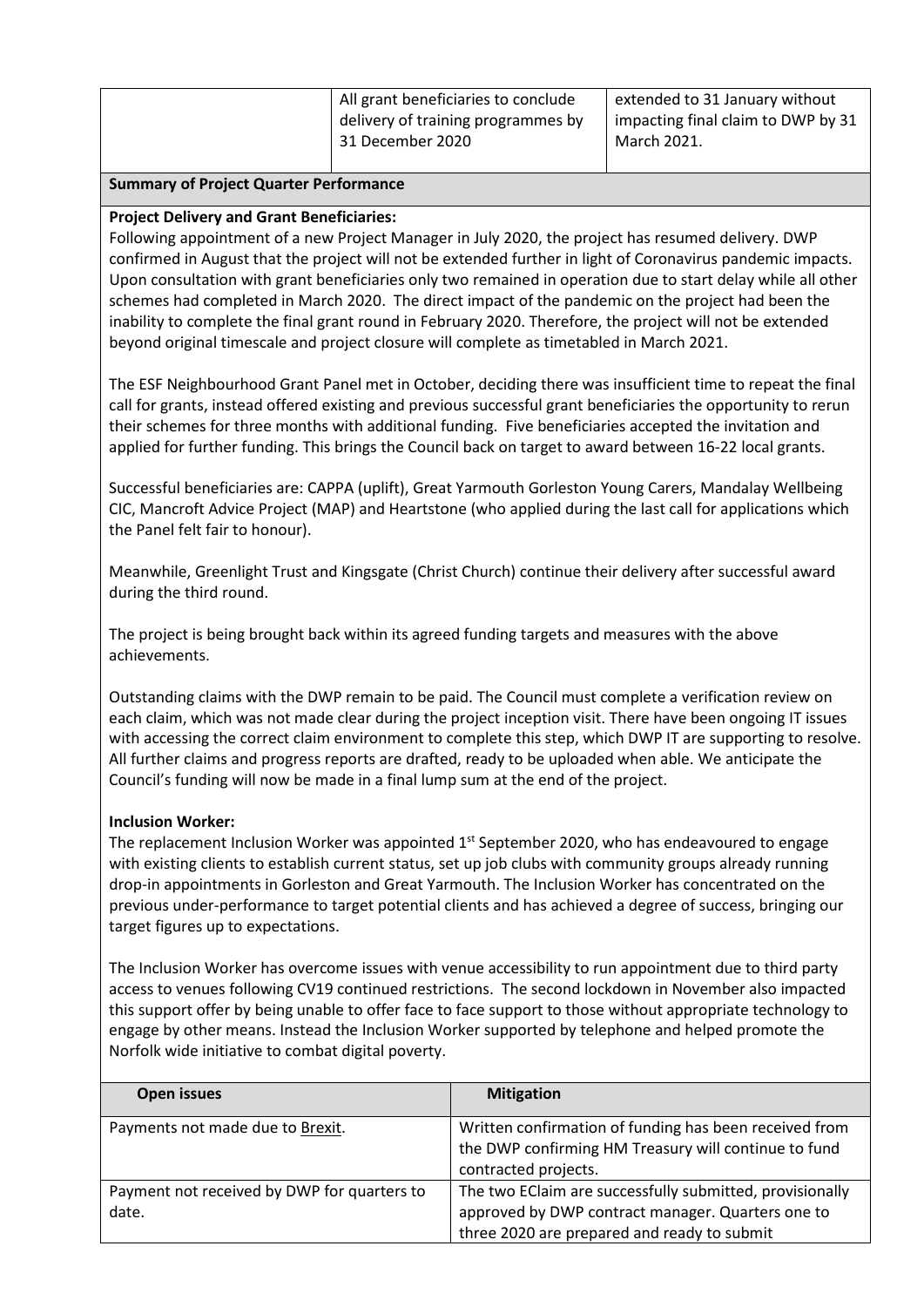|                                                                                                            | immediately. DWP IT are assisting to resolve blocks to<br>complete these outstanding claims.                                                                                                                                                            |
|------------------------------------------------------------------------------------------------------------|---------------------------------------------------------------------------------------------------------------------------------------------------------------------------------------------------------------------------------------------------------|
| Inclusion worker not to have met project<br>targets by end of ESF 2021.                                    | Marketing budget to be used to promote project to<br>potential candidates via social media. DWP confirmed<br>that numbers can be taken from beneficiary projects at<br>Coordinators discretion. Target appraisal taking place.                          |
| Successful beneficiaries have not submitted<br>their reports in line with their grant acceptance<br>terms. | Project Manager to ensure all paperwork is filed correctly<br>and maintain regular communications with successful<br>grant beneficiaries. Missing paperwork is being chased,<br>the majority of which has been obtained with one report<br>outstanding. |
| <b>Financial Summary - Actuals</b>                                                                         |                                                                                                                                                                                                                                                         |

| <b>Budget</b> | <b>Committed Spend</b> | <b>Savings Achieved</b> | <b>Income Achieved</b> |
|---------------|------------------------|-------------------------|------------------------|
| £407.400      | £167,309               | £0                      | £0.00                  |

# **Commentary:**

Grant beneficiaries are required to provide 50% match against their grant award. The budget from GYBC is £83,700 which is 50% match against DWP funding allocation.

| Financial data verified by (name of finance officer): | Date: |
|-------------------------------------------------------|-------|
|                                                       |       |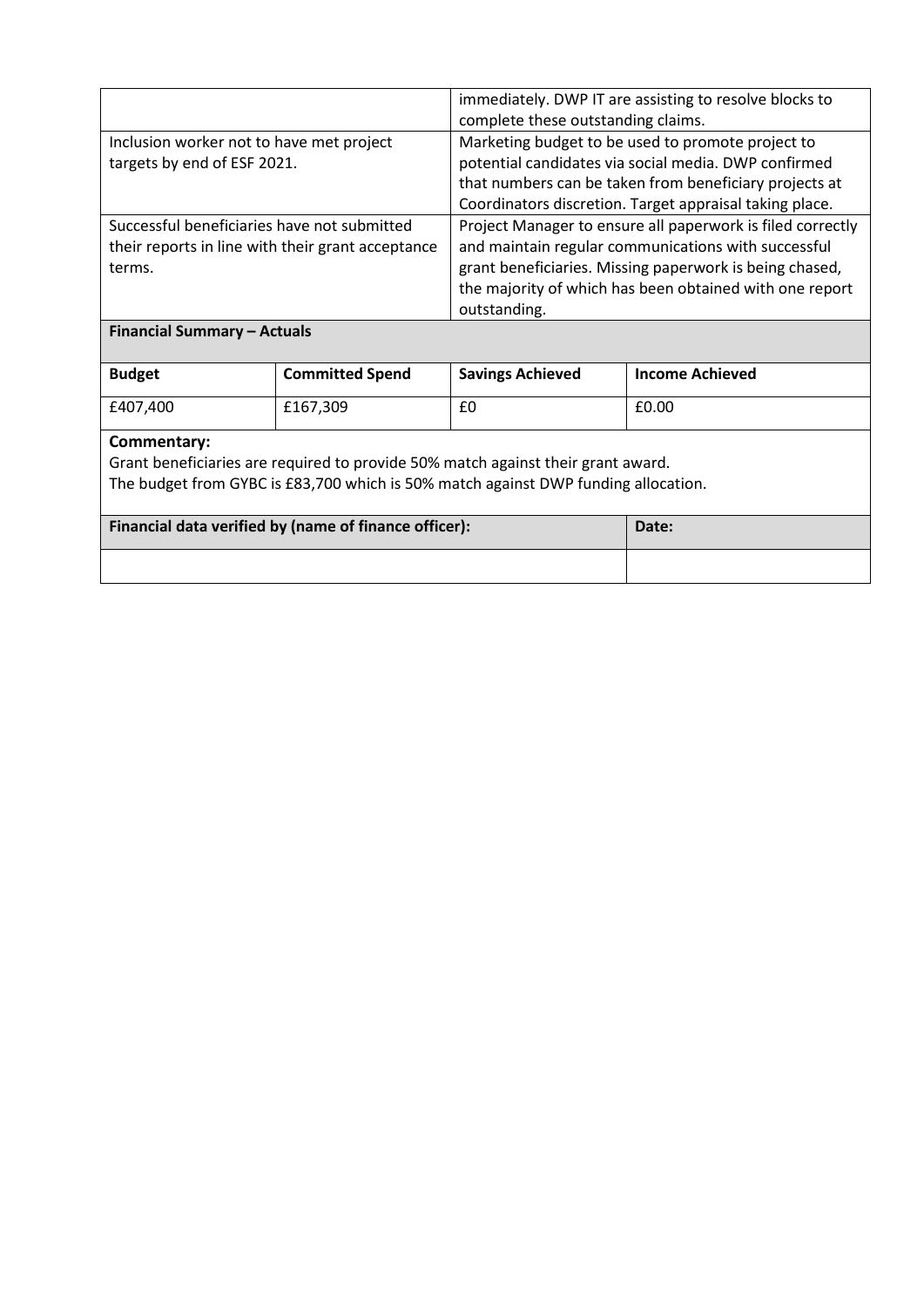# **Project Progress Report**

| <b>Project Name</b>          | The Conge          |                              |
|------------------------------|--------------------|------------------------------|
| <b>Date</b>                  | 19/01/21           |                              |
| <b>Lead ELT Officer</b>      | David Glason       |                              |
| <b>Support ELT Officer</b>   | Nicola Turner      |                              |
| <b>Project Manager</b>       | <b>Tracey Read</b> |                              |
| <b>Status</b>                |                    | Green - no problems or minor |
|                              |                    | <i>issues</i>                |
| Summary of the whole project |                    |                              |

Transforming The Conge: by 2025, The Conge is transformed with new mixed-use development lining both sides of the lower half of the street, and the next phase ready for delivery connecting it to the renewed Market Place.

| <b>Key Project achievements</b>                                  | <b>Milestones</b>                                                                                           | <b>Target Date/Outcome</b>                                                                                                                                                                                                                                               |
|------------------------------------------------------------------|-------------------------------------------------------------------------------------------------------------|--------------------------------------------------------------------------------------------------------------------------------------------------------------------------------------------------------------------------------------------------------------------------|
| <b>Existing Business Support</b>                                 | Support package for businesses<br>identified for relocation or costings to<br>feed into viability           | September 2020 - soft<br>engagement over relocation with<br>leaseholders has begun following<br>pre-planning application                                                                                                                                                 |
| New mixed-use<br>development - design<br>concept and development | Sales and Marketing Report                                                                                  | September 2019 - Final report<br>received                                                                                                                                                                                                                                |
|                                                                  | <b>Viability Study</b>                                                                                      | September 2019 - Final scenarios<br>received                                                                                                                                                                                                                             |
|                                                                  | <b>Technical investigations</b>                                                                             | Completed for outline planning<br>application                                                                                                                                                                                                                            |
|                                                                  | Design Concept                                                                                              | Chaplin Farrant appointed June<br>2019<br>Final drafts for pre planning-<br>application September 2019<br>Pre-planning application meeting-<br>November 2019<br><b>Outline Planning application</b><br>submitted - May 2020<br>Planning consent granted<br>December 2020 |
| Public Realm investment                                          | Realign Carriageway - improved public<br>realm and footway/cycleway linking<br>rail station to Market Place | Complete                                                                                                                                                                                                                                                                 |
| Funding                                                          | Project included within the Future<br>High Street Fund (FHSF) bid<br>submission                             | Mid-2020                                                                                                                                                                                                                                                                 |
|                                                                  | Project re-appraisal in light of<br>successful FHSF bid outcome                                             | January 2021 - Ongoing                                                                                                                                                                                                                                                   |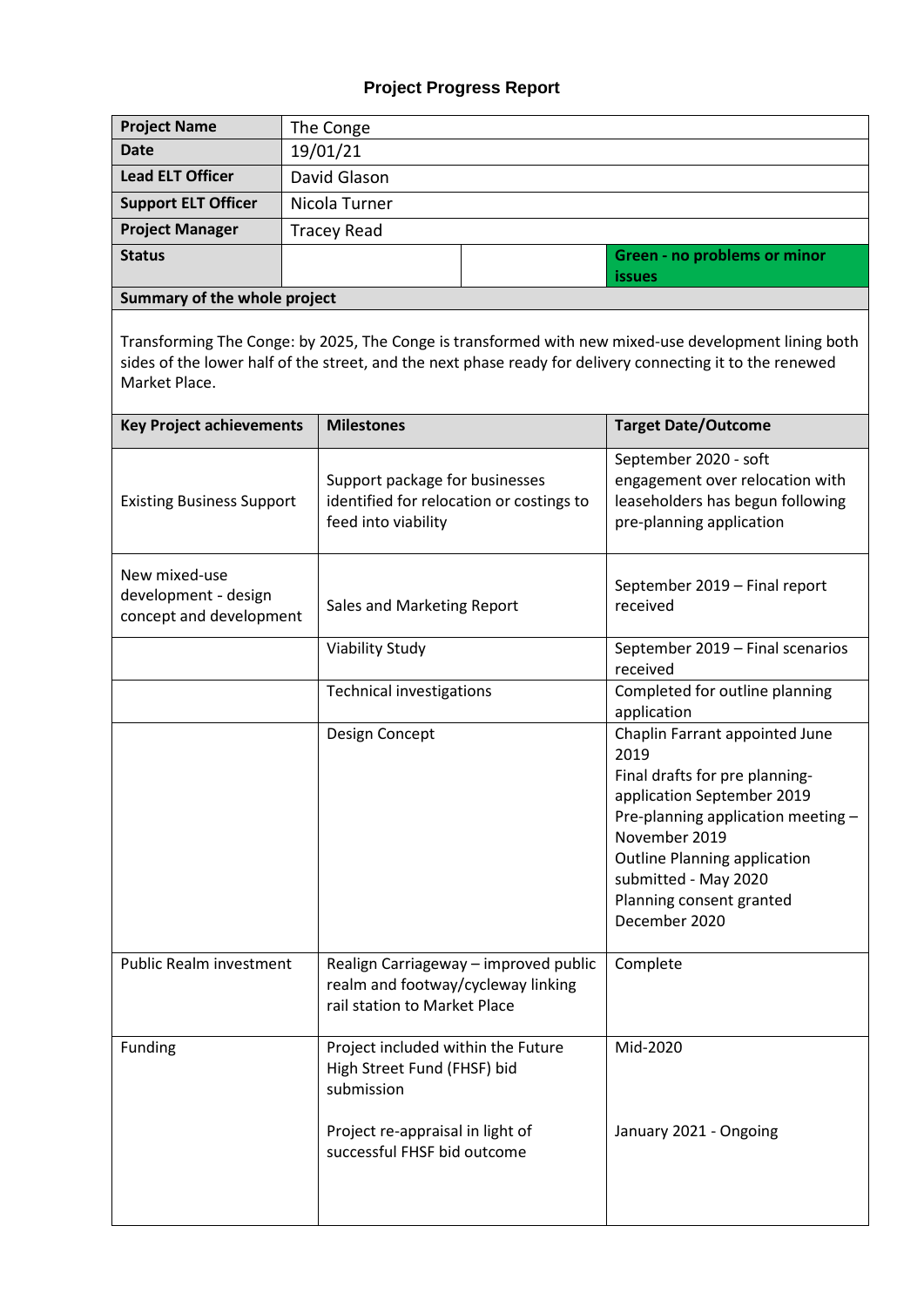|                                                                                                                                                                                                                                                                                                                                                                                                                      | Discussions with Homes England &<br>progression of Strategic Development<br>Partner |                   |                             | Ongoing                           |
|----------------------------------------------------------------------------------------------------------------------------------------------------------------------------------------------------------------------------------------------------------------------------------------------------------------------------------------------------------------------------------------------------------------------|-------------------------------------------------------------------------------------|-------------------|-----------------------------|-----------------------------------|
| <b>Summary of Project Quarter Performance</b>                                                                                                                                                                                                                                                                                                                                                                        |                                                                                     |                   |                             |                                   |
| During this period the outline planning application was granted planning consent. There had been<br>considerable liaison with statutory planning consultees (Historic England, Lead Flood Authority and<br>Norfolk Highways) with all issues reaching resolution. Progress also made in attracting a Strategic<br>Development Partner & ongoing discussions with Homes England. Future High Street Fund bid success. |                                                                                     |                   |                             |                                   |
| <b>Open issues</b>                                                                                                                                                                                                                                                                                                                                                                                                   |                                                                                     | <b>Mitigation</b> |                             |                                   |
| Planning permission                                                                                                                                                                                                                                                                                                                                                                                                  |                                                                                     |                   | Planning permission granted |                                   |
| Viability gap                                                                                                                                                                                                                                                                                                                                                                                                        | Feasibility work towards attracting a development partner                           |                   |                             |                                   |
| <b>Financial Summary - Actuals</b>                                                                                                                                                                                                                                                                                                                                                                                   |                                                                                     |                   |                             |                                   |
|                                                                                                                                                                                                                                                                                                                                                                                                                      | Revenue                                                                             |                   | <b>Capital</b>              | <b>Notes on Background</b>        |
| <b>Total Budget Approved</b>                                                                                                                                                                                                                                                                                                                                                                                         | £                                                                                   |                   | £185,000                    | As per bid to Business Rates Pool |
| <b>Funded by:</b>                                                                                                                                                                                                                                                                                                                                                                                                    |                                                                                     |                   |                             |                                   |
| <b>GYBC</b>                                                                                                                                                                                                                                                                                                                                                                                                          | £                                                                                   |                   | £92,500                     |                                   |
| <b>External Grant e.g. HLF</b>                                                                                                                                                                                                                                                                                                                                                                                       | £                                                                                   |                   | £92,500                     | <b>Business Rate Pool</b>         |
| <b>Other</b>                                                                                                                                                                                                                                                                                                                                                                                                         | £                                                                                   |                   | £                           |                                   |
| <b>Total Funding</b>                                                                                                                                                                                                                                                                                                                                                                                                 | £                                                                                   |                   | £185,000                    |                                   |
| <b>Actual Spend to date</b>                                                                                                                                                                                                                                                                                                                                                                                          | £                                                                                   |                   | £57,813                     |                                   |
| <b>Savings Achieved</b>                                                                                                                                                                                                                                                                                                                                                                                              | £                                                                                   |                   | £0                          |                                   |
| <b>Income Achieved</b>                                                                                                                                                                                                                                                                                                                                                                                               | £                                                                                   |                   | £0                          |                                   |
| Financial data verified by (name of finance officer):                                                                                                                                                                                                                                                                                                                                                                |                                                                                     | Date:             |                             |                                   |
| Greg London                                                                                                                                                                                                                                                                                                                                                                                                          |                                                                                     | 20/01/2021        |                             |                                   |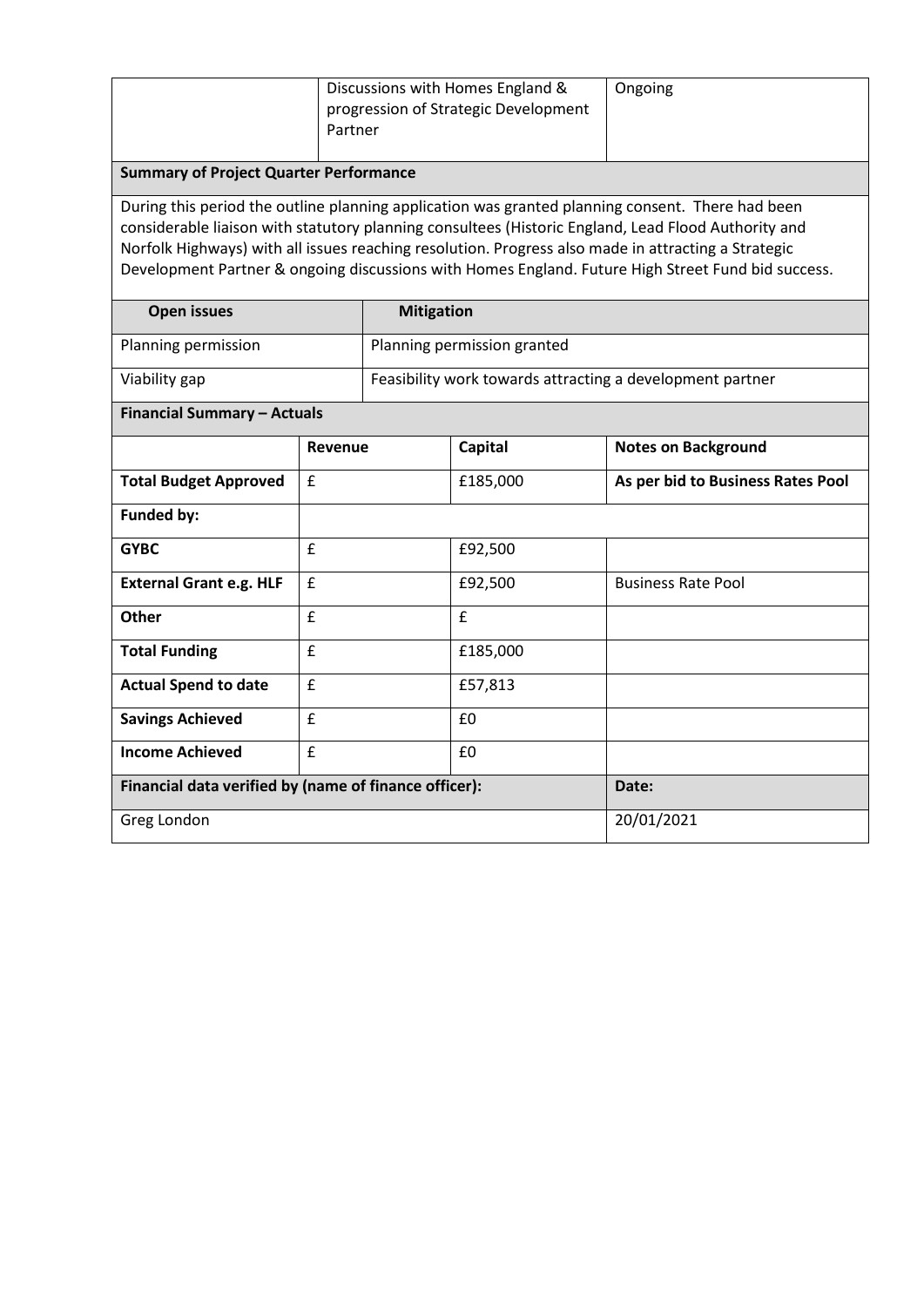# **Project Quarter Progress Report**

| <b>Project Name</b>                               | North Quay                |                                                                                                                                                                                   |                                |
|---------------------------------------------------|---------------------------|-----------------------------------------------------------------------------------------------------------------------------------------------------------------------------------|--------------------------------|
| <b>Date</b>                                       | 18.01.2021                |                                                                                                                                                                                   |                                |
| <b>Lead ELT Officer</b>                           | David Glason              |                                                                                                                                                                                   |                                |
| <b>Support ELT Officer</b>                        | Sheila Oxtoby             |                                                                                                                                                                                   |                                |
| <b>Project Manager</b>                            | <b>Tracey Read</b>        |                                                                                                                                                                                   |                                |
| <b>Status</b>                                     | <b>Amber: Issues that</b> |                                                                                                                                                                                   |                                |
|                                                   | are being mitigated       |                                                                                                                                                                                   |                                |
|                                                   |                           |                                                                                                                                                                                   |                                |
| Summary - the whole project                       |                           |                                                                                                                                                                                   |                                |
| site allocation in the Great Yarmouth Local Plan. |                           | Comprehensive redevelopment of the North Quay waterfront site in Great Yarmouth - a strategic                                                                                     |                                |
| <b>Key Project achievements</b>                   |                           | <b>Milestones</b>                                                                                                                                                                 | Target Date/<br><b>Outcome</b> |
| Land acquisition                                  |                           | Land acquisition strategy                                                                                                                                                         | July 2018 -                    |
|                                                   |                           |                                                                                                                                                                                   | Complete                       |
|                                                   |                           | Committee report on acquisition                                                                                                                                                   | July 2018 -                    |
|                                                   |                           | strategy                                                                                                                                                                          | Complete                       |
|                                                   |                           | Submit application for Business Rates                                                                                                                                             | September 2018-                |
|                                                   |                           | Pool (BRP) funding £170k (decision                                                                                                                                                | Complete &                     |
|                                                   |                           | November 2018)                                                                                                                                                                    | Successful                     |
|                                                   |                           | Set up Officers Working Group Meetings                                                                                                                                            | Complete                       |
|                                                   |                           | for next 12 months                                                                                                                                                                |                                |
|                                                   |                           | Appoint Development Surveyor                                                                                                                                                      | Complete                       |
|                                                   |                           | Carry out an independent review of the                                                                                                                                            | Complete                       |
|                                                   |                           | Land Evaluation Survey and factor in                                                                                                                                              |                                |
|                                                   |                           | final land evaluation cost needed                                                                                                                                                 |                                |
|                                                   |                           | Commission a study for legal advice on<br>Compulsory Purchase and engagement                                                                                                      | Complete                       |
| <b>Business Rate Pool Milestones</b>              |                           | BRP monitoring reports                                                                                                                                                            | Ongoing with all               |
|                                                   |                           |                                                                                                                                                                                   | deadlines hit.                 |
| <b>Communications Strategy</b>                    |                           | <b>Draft Communications Strategy</b>                                                                                                                                              | Complete                       |
|                                                   |                           |                                                                                                                                                                                   |                                |
|                                                   |                           | Draft letters for residents                                                                                                                                                       | Complete                       |
|                                                   |                           | Draft Media Statement                                                                                                                                                             | Complete                       |
|                                                   |                           |                                                                                                                                                                                   |                                |
|                                                   |                           | <b>Ongoing Media Preparedness</b>                                                                                                                                                 | Complete                       |
| <b>Engagement with Land Owners</b>                |                           | Letters to Businesses                                                                                                                                                             | Complete                       |
|                                                   |                           | Engage all parties (landowners and<br>leaseholders) initially to identify specific<br>constraints and opportunities for<br>agreements beginning with investors<br>and developers. | Ongoing                        |
|                                                   |                           | Engagement with smaller site owner<br>occupiers, especially residents to<br>provide reassurance over process and<br>timeframes                                                    | Complete                       |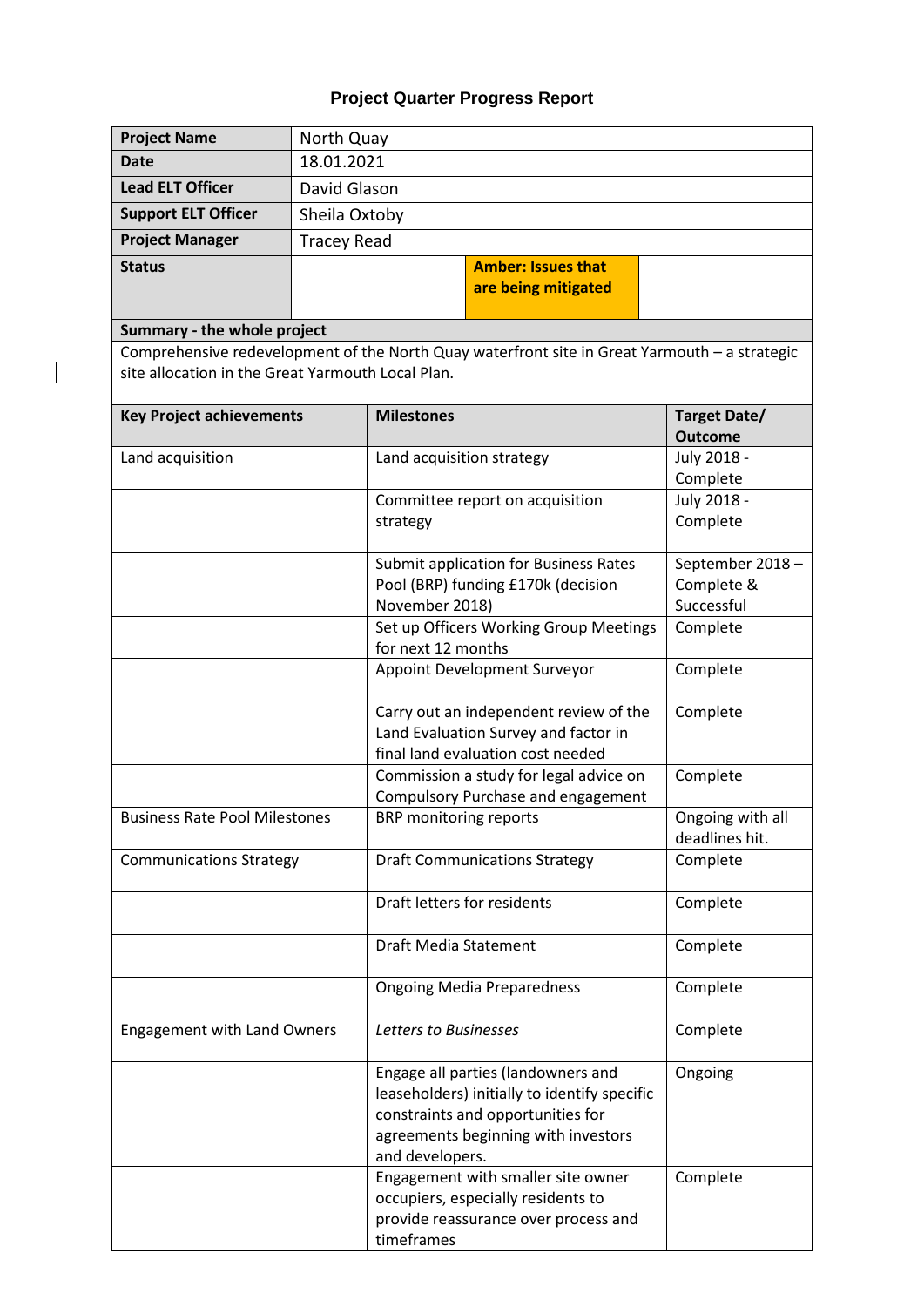| <b>Technical Studies</b>                                                                       | Tender sent out 18th March 2019                                                                                                                                                                                                                                            | Complete                                      |  |
|------------------------------------------------------------------------------------------------|----------------------------------------------------------------------------------------------------------------------------------------------------------------------------------------------------------------------------------------------------------------------------|-----------------------------------------------|--|
|                                                                                                | Highways transport assessment<br>Ground and contamination survey<br>Utilities assessment<br>Flood risk and Drainage assessment<br>Topographical survey<br>Ecological survey<br>Landscape survey<br>Archaeological assessment<br>Air Quality assessment<br>Noise assessment | All Complete                                  |  |
| Independent Land Evaluation<br>Report                                                          | Report on land registration and cost<br>valuation w/c 11 <sup>th</sup> March 2019                                                                                                                                                                                          | Complete                                      |  |
| <b>Supplementary Planning</b><br>Document                                                      | SPD development starts 7th May 2019                                                                                                                                                                                                                                        | Complete                                      |  |
|                                                                                                | First draft SPD 30th August 2019                                                                                                                                                                                                                                           | Complete                                      |  |
|                                                                                                | Procure consultants - Urban Delivery<br>engaged                                                                                                                                                                                                                            | Complete                                      |  |
|                                                                                                | Prepare Options for SPD                                                                                                                                                                                                                                                    | Complete                                      |  |
|                                                                                                | Draft Leaflet / Questionnaire /<br>Exhibition Boards / Online Consultation<br>Form / Document                                                                                                                                                                              | Complete                                      |  |
|                                                                                                | Policy and Resources Committee to<br>agree Consultation October 2019                                                                                                                                                                                                       | Complete                                      |  |
|                                                                                                | Informal Consultation Period to 24 <sup>th</sup><br>November 2019                                                                                                                                                                                                          | Complete                                      |  |
|                                                                                                | <b>Final Draft SPD</b>                                                                                                                                                                                                                                                     | $w/c$ 23 $rd$<br>December 2019                |  |
|                                                                                                | <b>SEA/HRA Screening</b>                                                                                                                                                                                                                                                   | 9th December-<br>23rd December<br>2019        |  |
|                                                                                                | Regulation 12/13 Representations<br>Period                                                                                                                                                                                                                                 | $13^{th}$ January - $3^{rd}$<br>February 2020 |  |
|                                                                                                | Adopt SPD at Policy and Resources<br>Committee                                                                                                                                                                                                                             | 19 <sup>th</sup> May 2020                     |  |
| <b>Soft Market Testing</b>                                                                     | Procurement of external organisation to<br>deliver soft market testing                                                                                                                                                                                                     | February 2021                                 |  |
|                                                                                                | Delivery of soft market testing                                                                                                                                                                                                                                            | Spring 2021 (tbc)                             |  |
|                                                                                                | Industry market day                                                                                                                                                                                                                                                        | Spring 2021 (tbc)                             |  |
| Land acquisition                                                                               | Ongoing negotiations                                                                                                                                                                                                                                                       | Ongoing                                       |  |
| <b>Summary of Project Quarter Performance</b>                                                  |                                                                                                                                                                                                                                                                            |                                               |  |
| The project has been temporarily paused during the pandemic as the market testing events could |                                                                                                                                                                                                                                                                            |                                               |  |

not proceed. Officer Working Group reconvened December 2020 and will meet regularly to move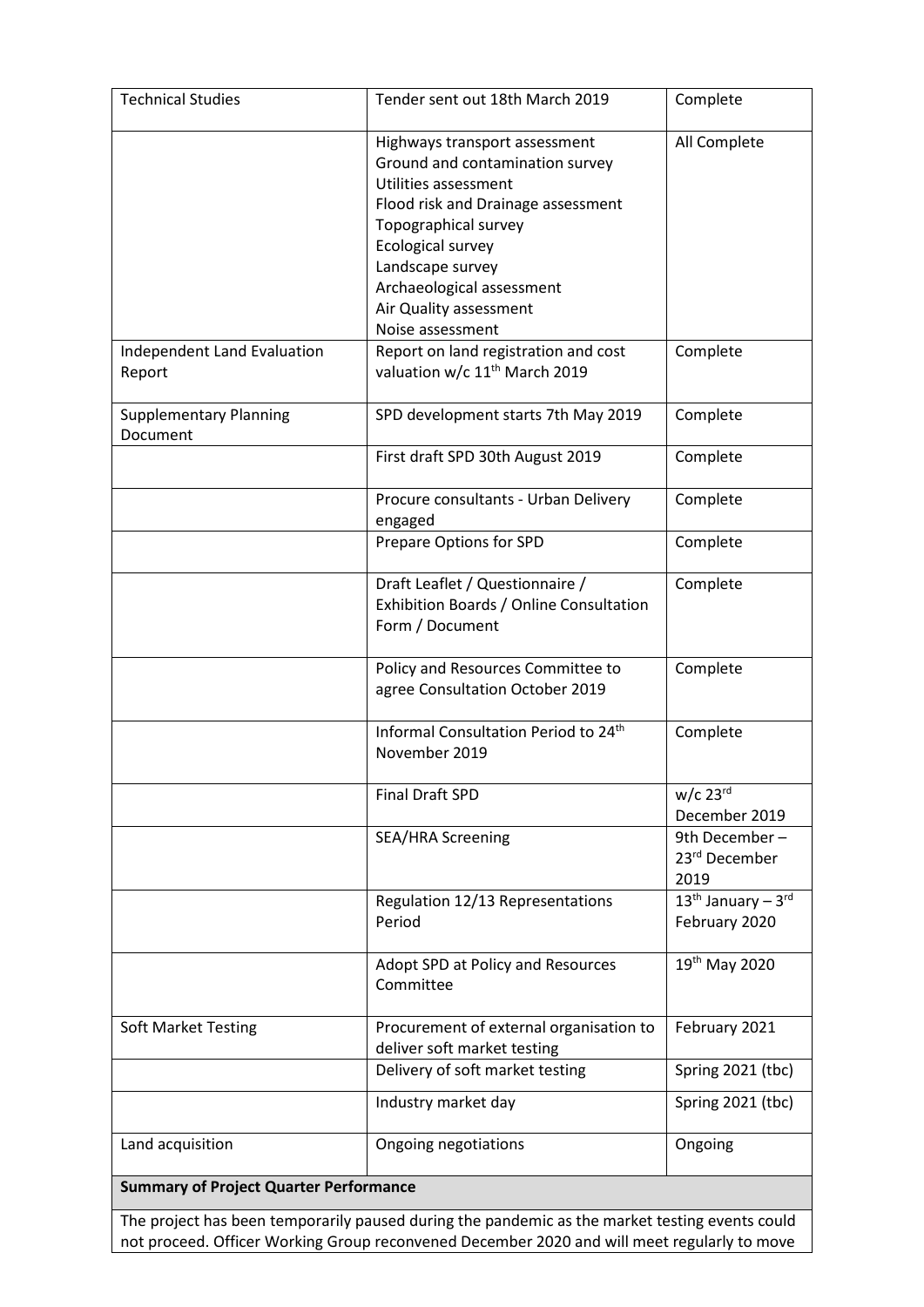project forward. Procurement to go out in February 2021 for external consultant to deliver soft market testing, ideally a specialist in urban regeneration. Soft Market testing prospectus drafted and ready for release on contracts portal.

Procurement of services has been delayed due to staff redeployed to other areas of corporate need. There will be a delay but not a significant impact. North Quay is included in a package of measures in the draft Great Yarmouth Town Deal bid submitted in December 2020. If successful, this will contribute to the programme of land assembly.

| Open issues           | <b>Mitigation</b>                                                                                 |
|-----------------------|---------------------------------------------------------------------------------------------------|
| Impact of COVID19     | Reviewed/monitored                                                                                |
| No Project Management | New Project Manager successfully recruited<br>and due to start work on 8 <sup>th</sup> March 2021 |

#### **Financial Summary – Actuals**

| <b>Budget</b> | <b>Committed Spend</b> | <b>Savings Achieved</b> | <b>Income Achieved</b> |
|---------------|------------------------|-------------------------|------------------------|
| £2.947.000    | £628,000               | £0                      | £0                     |

#### **Commentary:**

Norfolk Business Rate Pooled funding secured (£197K) as well as £2.5m from GYBC for land acquisition. North Quay is included in a package of measures in the draft Great Yarmouth Town Deal bid submitted in December 2020. If successful, this will financially contribute to the programme of land assembly.

| Financial data verified by (name of finance officer): | Date: |
|-------------------------------------------------------|-------|
| Greg London                                           |       |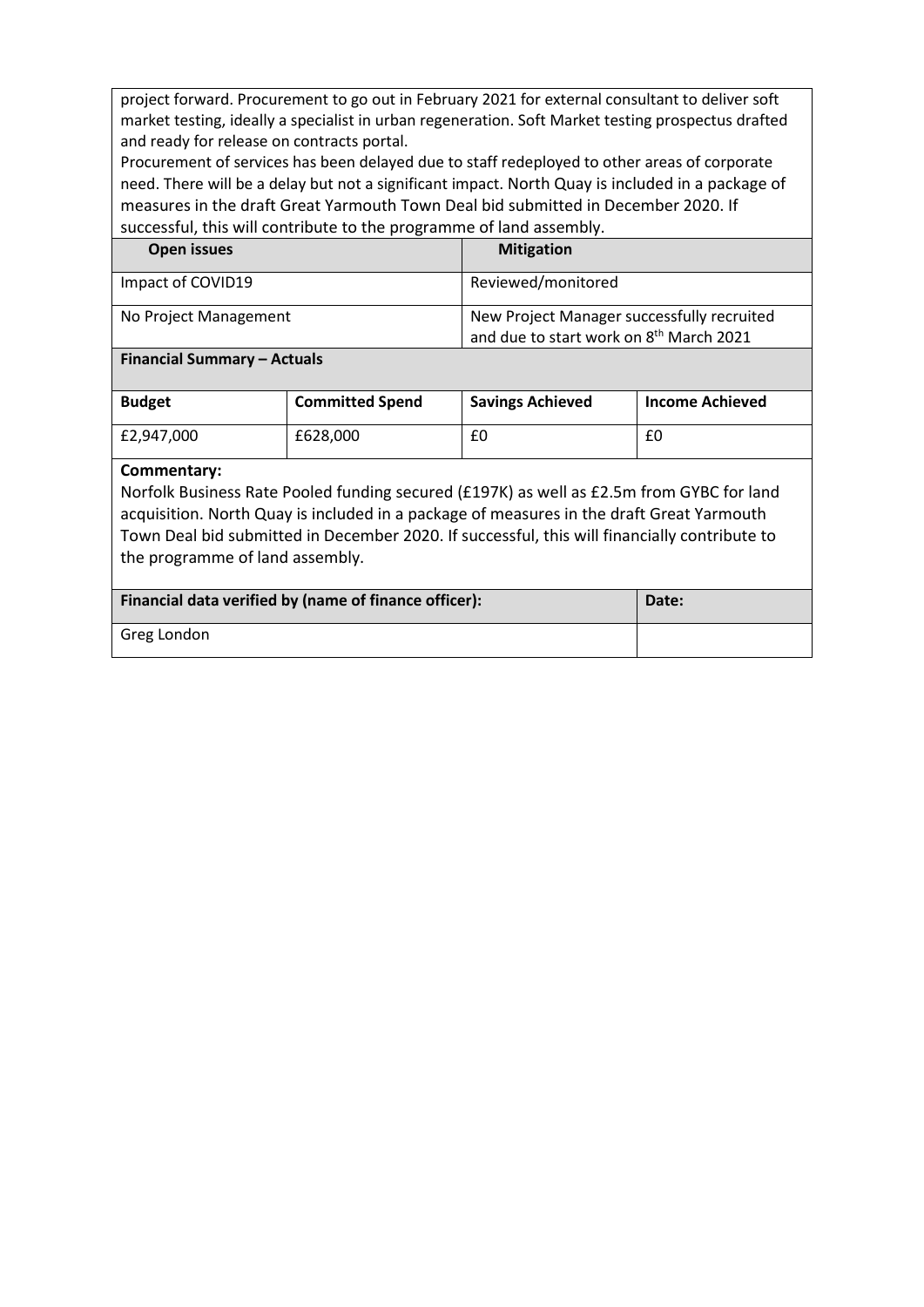## **POLICY & RESOURCES COMMITTEE**

|                                                                                                                                                                                                                                                                                                                                                                                                                                                                                                                                                                                                                                                                                                                                                                                                                                                                                                                                                      |                        |               |                            |                             |                         | 20/21                   |               | <b>Trend</b>          |              |
|------------------------------------------------------------------------------------------------------------------------------------------------------------------------------------------------------------------------------------------------------------------------------------------------------------------------------------------------------------------------------------------------------------------------------------------------------------------------------------------------------------------------------------------------------------------------------------------------------------------------------------------------------------------------------------------------------------------------------------------------------------------------------------------------------------------------------------------------------------------------------------------------------------------------------------------------------|------------------------|---------------|----------------------------|-----------------------------|-------------------------|-------------------------|---------------|-----------------------|--------------|
| <b>Indicators</b>                                                                                                                                                                                                                                                                                                                                                                                                                                                                                                                                                                                                                                                                                                                                                                                                                                                                                                                                    | <b>This</b><br>Quarter | <b>Target</b> | <b>Previous</b><br>Quarter | Qtr <sub>3</sub><br>2019/20 | 19/20<br><b>Outturn</b> | Annual<br><b>Target</b> | <b>Status</b> | Last<br><b>Period</b> | Last<br>Year |
| PR01: Average time to assess Housing Benefit & Council Tax<br>Support: New claims (Quarterly Cumulative)                                                                                                                                                                                                                                                                                                                                                                                                                                                                                                                                                                                                                                                                                                                                                                                                                                             | 25 days                | 17 days       | 25 days                    | 12 days                     | 12 days                 | 17 days                 | R             | $\leftrightarrow$     | W            |
| This measure is outside of the target and tolerance set due to the increased number of applications caused by the pandemic. More customers are now applying for<br>LCTRS due to a change in their circumstances for example a loss in income meaning customer has to claim Universal Credit. We are constantly reviewing our workplans<br>on a weekly basis to try and reduce New Claims and we plan that an improvement will be made by the next quarter, however this will dependant on the number of<br>new claims received in the next quarter.<br>We have also had a change in resource due to Revenues & Benefits restructure, meaning we have lost a full time member of staff in the benefits team and also an<br>experienced member of staff is on maternity leave. Although the maternity leave has been covered it will take time to train this member of staff to a standard<br>equivalent to that of an experienced member of the team. |                        |               |                            |                             |                         |                         |               |                       |              |
| PR02: Average time to assess Housing Benefit & Council Tax<br>Support: Change in circumstances (Quarterly Cumulative)                                                                                                                                                                                                                                                                                                                                                                                                                                                                                                                                                                                                                                                                                                                                                                                                                                | 12 days                | 9 days        | 12 days                    | 7 days                      | 6 days                  | 9 days                  | A             | $\leftarrow$          |              |
| PR03: Collection rates Council Tax (Quarterly Cumulative)                                                                                                                                                                                                                                                                                                                                                                                                                                                                                                                                                                                                                                                                                                                                                                                                                                                                                            | 80.0%                  | 82.1%         | 52.9%                      | 81.9%                       | 95.5%                   | 97.0%                   | N             | N/A                   | J            |
| The first three quarters collection has been effected by COVID 19 due to some residents ability to pay with uncertain financial situations, reduced incomes and impact<br>of lockdown. It should also be noted that it was decided to delay the normal process of recovery action and whilst gentle reminders were sent, formal recovery has not<br>been able to commence until the Magistrates' Court confirmed they would began to schedule Liability Hearings again. We have now had our first liability court hearing<br>date on 4 December 2020. Enforcement action options have now commenced on these Liability Orders.                                                                                                                                                                                                                                                                                                                       |                        |               |                            |                             |                         |                         |               |                       |              |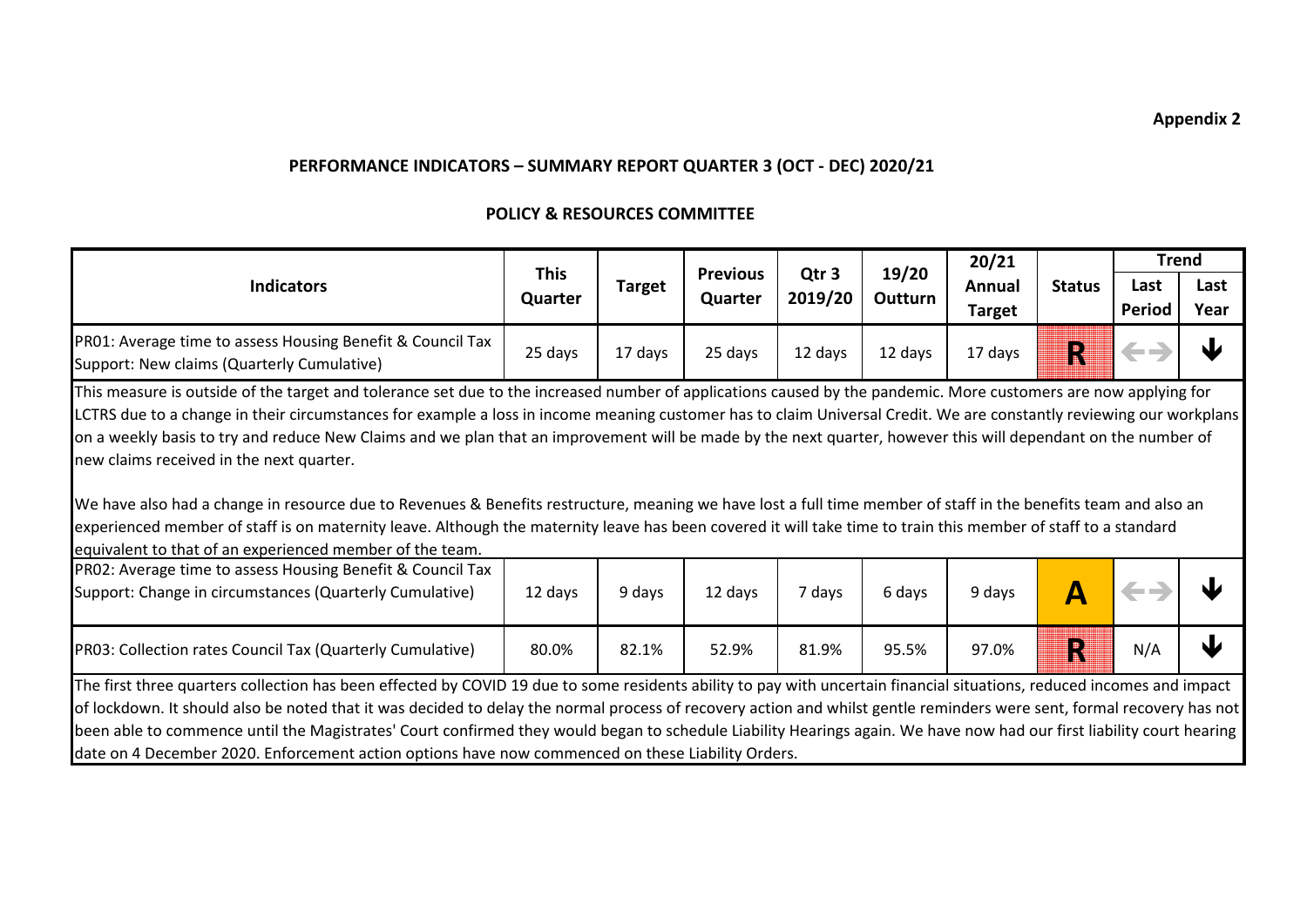|                                                                                                                                                                                                                                                                                                                                                                                                                                                                  |                        |                  |                            |                             |                  | 20/21            |                           | <b>Trend</b>  |              |
|------------------------------------------------------------------------------------------------------------------------------------------------------------------------------------------------------------------------------------------------------------------------------------------------------------------------------------------------------------------------------------------------------------------------------------------------------------------|------------------------|------------------|----------------------------|-----------------------------|------------------|------------------|---------------------------|---------------|--------------|
| <b>Indicators</b>                                                                                                                                                                                                                                                                                                                                                                                                                                                | <b>This</b><br>Quarter | <b>Target</b>    | <b>Previous</b><br>Quarter | Qtr <sub>3</sub><br>2019/20 | 19/20<br>Outturn | Annual           | <b>Status</b>             | Last          | Last         |
|                                                                                                                                                                                                                                                                                                                                                                                                                                                                  |                        |                  |                            |                             |                  | <b>Target</b>    |                           | <b>Period</b> | Year         |
| a) Number of long term empty homes (6 months or more)                                                                                                                                                                                                                                                                                                                                                                                                            | 643                    | Less than<br>600 | 712                        | 589                         | 610              | Less than<br>600 | $\overline{\mathsf{A}}$   |               | 业            |
| b) Number of long term empty homes (Over 2 years)<br>(Snapshot at last day of quarter)                                                                                                                                                                                                                                                                                                                                                                           | 162                    | Less than<br>160 | 155                        | 168                         | 160              | Less than<br>160 | A                         |               |              |
| The number of properties over two years old are just over the target of less than 160. The number of empty properties over six months is now 69 below the previous<br>quarter. This is still above the target of less than 600 and is likely due to the COVID-19 pandemic and the slowness in the housing market in both rental and sales, due<br>to lockdown                                                                                                    |                        |                  |                            |                             |                  |                  |                           |               |              |
| PR05: Collection rates NNDR (Quarterly Cumulative)                                                                                                                                                                                                                                                                                                                                                                                                               | 73.7%                  | 82.1%            | 47.4%                      | 80.5%                       | 96.5%            | 97.0%            | N                         | N/A           | $\downarrow$ |
| impact of lockdown. It should also be noted that it was decided to delay the normal process of recovery action and whilst gentle reminders were sent, formal recovery<br>has not been able to commence until the Magistrates' Court confirmed they would began to schedule Liability Hearings again. We have now had our first liability court<br>hearing date on 4 December 2020. Enforcement action options have now been commenced on these Liability Orders. |                        |                  |                            |                             |                  |                  |                           |               |              |
| PR06: Contact centre telephone calls: Percentage of Contact<br>Centre calls answered as a % of all calls offered (Quarterly<br>Cumulative)                                                                                                                                                                                                                                                                                                                       | 88.77%                 | 90%              | 92.66%                     | 90.71%                      | 89.97%           | 90%              | Α                         |               |              |
| PR07: Contact centre telephone calls:<br>Average wait time by customers contacting the Contact<br>Centre (Quarterly)                                                                                                                                                                                                                                                                                                                                             | 1:17<br>minutes        | 1:30<br>minutes  | 0:32<br>minutes            | 0:37<br>minutes             | 1:04<br>minutes  | 1:30<br>minutes  | G                         |               |              |
| PR08: Percentage of FOI and EIR requests responded to<br>within 20 working days (Quarterly Cumulative)                                                                                                                                                                                                                                                                                                                                                           | 87%                    | 90%              | 75.69%                     | 86%                         | 93.40%           | 90%              | $\boldsymbol{\mathsf{A}}$ |               |              |
| PR09: % of completed Full Performance Reviews (Quarterly<br>Cumulative)                                                                                                                                                                                                                                                                                                                                                                                          | 67%                    | 69%              | 0%                         | 87%                         | 86%              | 85%              | $\boldsymbol{\mathsf{A}}$ |               |              |
| We continue to receive completed 1:1's from managers following the roll out of the new process which commenced in September. We have already made<br>improvements to the paperwork following feedback from staff and manager.                                                                                                                                                                                                                                    |                        |                  |                            |                             |                  |                  |                           |               |              |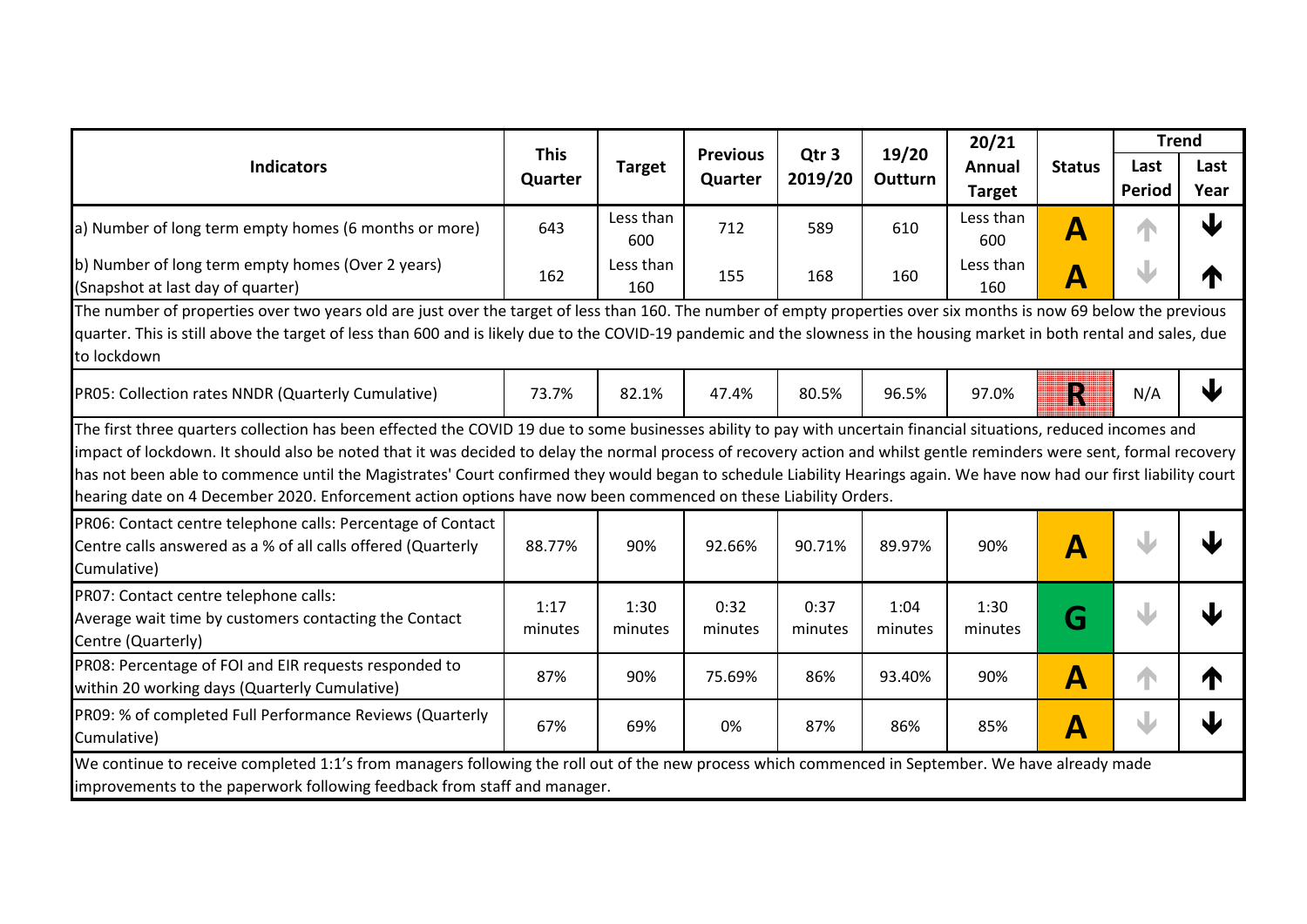|                                                                                                                                                                                                                                                                                                                        | <b>This</b> |               | <b>Previous</b> | Qtr <sub>3</sub> | 19/20                  | 20/21         |               | <b>Trend</b>  |           |
|------------------------------------------------------------------------------------------------------------------------------------------------------------------------------------------------------------------------------------------------------------------------------------------------------------------------|-------------|---------------|-----------------|------------------|------------------------|---------------|---------------|---------------|-----------|
| <b>Indicators</b>                                                                                                                                                                                                                                                                                                      | Quarter     | <b>Target</b> | Quarter         | 2019/20          | <b>Outturn</b>         | Annual        | <b>Status</b> | Last          | Last      |
|                                                                                                                                                                                                                                                                                                                        |             |               |                 |                  |                        | <b>Target</b> |               | <b>Period</b> | Year      |
| PR10: The number of working days lost due to sickness<br>absence per FTE. (Quarterly Cumulative)                                                                                                                                                                                                                       | 7.06 days   | 6.3 days      | $4.83$ days     |                  | 5.56 days   12.91 days | 8.5 days      | R             | N/A           | $\bigcup$ |
| Long term sickness continues to account for a high proportion of our absence rate, with 4 current cases at the of Q3. Reasons for long term absence are varied and                                                                                                                                                     |             |               |                 |                  |                        |               |               |               |           |
| include musculo-skeletal, cancer treatment and surgery. All cases are being proactively managed and supported by line managers and HR, regular review meetings and                                                                                                                                                     |             |               |                 |                  |                        |               |               |               |           |
| held, interventions with occupational health are being made, access to our employee assistance programme and return to work programmes are being used and staff                                                                                                                                                        |             |               |                 |                  |                        |               |               |               |           |
| are being supported to return to work with appropriate return to work plans.                                                                                                                                                                                                                                           |             |               |                 |                  |                        |               |               |               |           |
| Short term sickness absence reasons are varied and include headaches, stomach and digestion, cold symptoms, chest and respiratory, hospital tests and infections.                                                                                                                                                      |             |               |                 |                  |                        |               |               |               |           |
| Short term absence remains lower than the comparative quarter in 2019.                                                                                                                                                                                                                                                 |             |               |                 |                  |                        |               |               |               |           |
| Whilst long term absence remains a concern, we have seen a decrease in the number of cases. For example Q1 had 11 cases, Q2 16 but Q3 we have only had 6 cases of<br>long term absence.                                                                                                                                |             |               |                 |                  |                        |               |               |               |           |
| We have noted that the number of occurrences of absence has steadily increased quarter on quarter this year, however it does remain substantially lower than last<br>year. The HR Advisors are being tasked with doing further work in this area to understand more and deal with any targeted interventions required. |             |               |                 |                  |                        |               |               |               |           |
| It is anticipated with continued and ongoing support to staff and managers that we will see a longer term overall reduction in sickness absence. Whilst we are not                                                                                                                                                     |             |               |                 |                  |                        |               |               |               |           |
| predicting to meet the target of 8.5 days per FTE this year, we are predicting a significant reduction from 2019-20, of 3 days lost per FTE. This will be the second lowest                                                                                                                                            |             |               |                 |                  |                        |               |               |               |           |
| number of days lost to sickness absence in the last 4 years.                                                                                                                                                                                                                                                           |             |               |                 |                  |                        |               |               |               |           |
| PR11: Council spend on apprenticeships as a % of                                                                                                                                                                                                                                                                       |             |               |                 |                  |                        |               |               |               |           |
| apprenticeship levy (Quarterly Cumulative)                                                                                                                                                                                                                                                                             | 98%         | Monitor       | 116%            | 66%              | 79.54%                 | Monitor       | N/A           | W             |           |
| PR12: % of Audit days delivered (of the annual plan)                                                                                                                                                                                                                                                                   |             |               |                 |                  |                        |               |               |               | ↓         |
| (Quarterly cumulative)                                                                                                                                                                                                                                                                                                 | 48%         | 75%           | 3%              | 74%              | 98%                    | 100%          | R             | N/A           |           |
| The internal audit plan is normally spread across the year. Due to COVID-19 the plan has predominantly been assigned to quarter 3 and quarter 4, with just the                                                                                                                                                         |             |               |                 |                  |                        |               |               |               |           |
| assurance mapping commencing in quarter 2. Internal audit resources have been assigned to the audits for the remainder of the year and are underway. Significant                                                                                                                                                       |             |               |                 |                  |                        |               |               |               |           |
| progress has been made through quarter 3 and with continued support from the Council we are expecting to complete the plan by 31st March 2021.                                                                                                                                                                         |             |               |                 |                  |                        |               |               |               |           |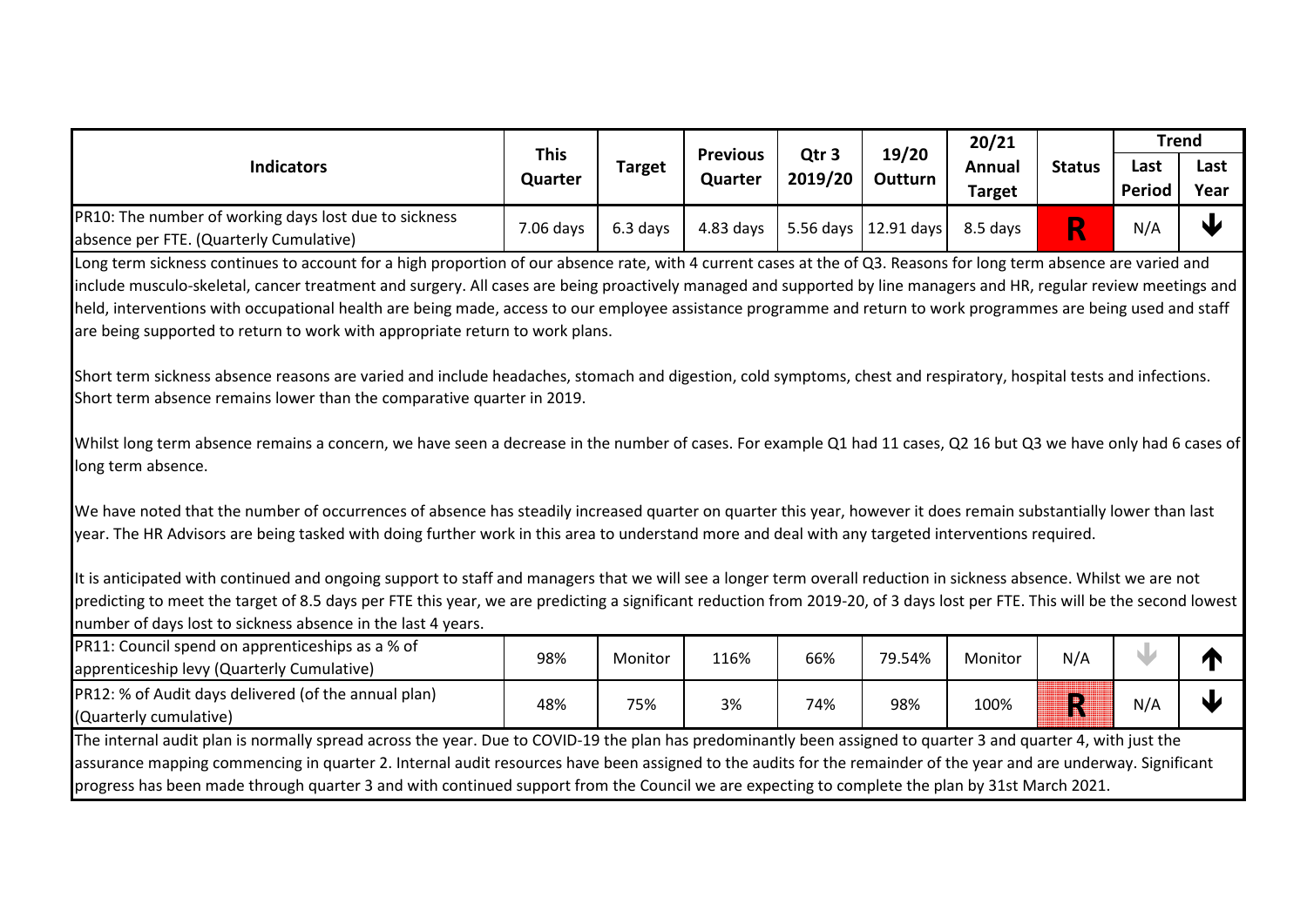|                                                                                                                                                   |                        |               |                            |                             |                  | 20/21                   |               | <b>Trend</b>   |              |
|---------------------------------------------------------------------------------------------------------------------------------------------------|------------------------|---------------|----------------------------|-----------------------------|------------------|-------------------------|---------------|----------------|--------------|
| <b>Indicators</b>                                                                                                                                 | <b>This</b><br>Quarter | <b>Target</b> | <b>Previous</b><br>Quarter | Qtr <sub>3</sub><br>2019/20 | 19/20<br>Outturn | Annual<br><b>Target</b> | <b>Status</b> | Last<br>Period | Last<br>Year |
| PR13: Percentage of priority 1 Internal Audit<br>recommendations completed on time (Quarterly cumulative)                                         | 100%                   | 100%          | 100%                       | 100%                        | 100%             | 100%                    | G             |                |              |
| PR14: Corporate Property Portfolio Revenue Growth per<br>annum (Quarterly Cumulative)                                                             | 3.89%                  | 1.89%         | 1.29%                      | 4.16%                       | 0.36%            | 2.50%                   | G             | T              | W            |
| PR15: Corporate Property Portfolio Arrears per annum<br>(Quarterly Cumulative)                                                                    | 25.80%                 | 7.5%          | 28.58%                     | 5.44%                       | 5.47%            | 7.5%                    | R             | W              | N            |
| As a result of COVID-19 we continue to work with our commercial portfolio occupiers offering deferred rent payments as necessary and appropriate. |                        |               |                            |                             |                  |                         |               |                |              |
| PR16: Corporate Property Overall Occupancy levels per<br>annum (Quarterly Cumulative)                                                             | 96.07%                 | 90%           | 96.07%                     | 95.91%                      | 95.47%           | 90%                     | G             | $\leftarrow$   | И            |
| PR17: Payment of Invoices within 30 days (%) (Quarterly<br>Cumulative)                                                                            | 93.70%                 | 90%           | 93.7%                      | 96.4%                       | 96%              | 90%                     | G             | <b>CE</b>      | NU           |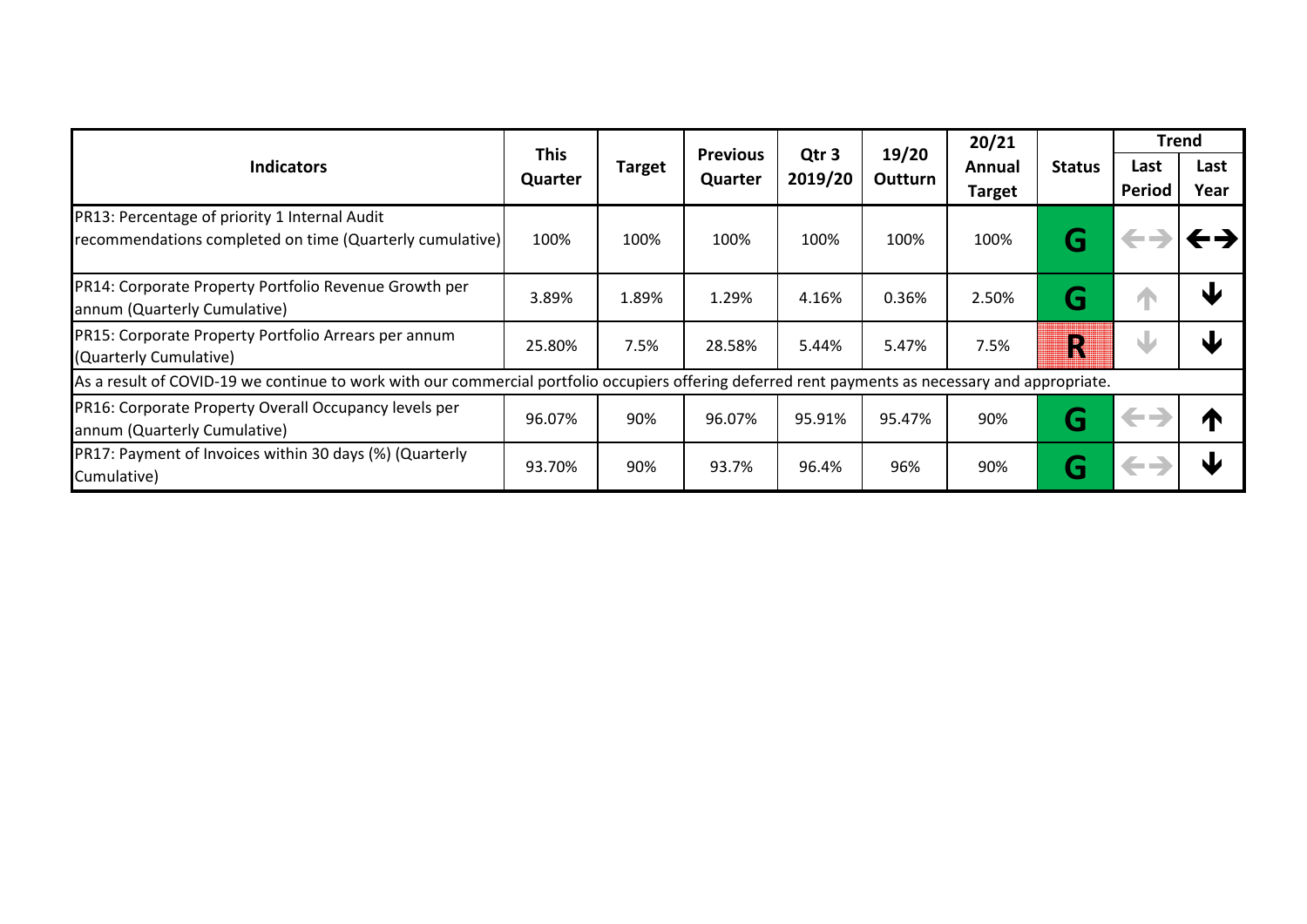#### **ECONOMIC DEVELOPMENT COMMITTEE**

|                                                                                                                                                                      |                        |               |                            |                             |                  | 20/21         |               | <b>Trend</b>  |      |
|----------------------------------------------------------------------------------------------------------------------------------------------------------------------|------------------------|---------------|----------------------------|-----------------------------|------------------|---------------|---------------|---------------|------|
| <b>Indicators</b>                                                                                                                                                    | <b>This</b><br>Quarter | <b>Target</b> | <b>Previous</b><br>Quarter | Qtr <sub>3</sub><br>2019/20 | 19/20<br>Outturn | Annual        | <b>Status</b> | Last          | Last |
|                                                                                                                                                                      |                        |               |                            |                             |                  | <b>Target</b> |               | <b>Period</b> | Year |
| ED01: Planning applications: Major applications determined                                                                                                           |                        |               |                            |                             |                  |               |               |               |      |
| within 13 weeks or as agreed extension (Quarterly                                                                                                                    | 81%                    | 75%           | 100%                       | 100%                        | 100%             | 75%           | G             |               |      |
| Cumulative)                                                                                                                                                          |                        |               |                            |                             |                  |               |               |               |      |
| ED02: Planning applications: Non Major (Minor or Other)                                                                                                              |                        |               |                            |                             |                  |               |               |               |      |
| applications determined within 8 weeks or as agreed                                                                                                                  | 66%                    | 75%           | 59%                        | 80.56%                      | 87.8%            | 75%           | R             | 4             |      |
| extension (Quarterly Cumulative)                                                                                                                                     |                        |               |                            |                             |                  |               |               |               |      |
| The outturn for just the 3 months of Q3 was 74%, a significant improvement which is predicted to continue along this trend and in excess of the target figure in Q4. |                        |               |                            |                             |                  |               |               |               |      |
| This reflects a strengthening of staffing levels within the Development Control service and the bedding-in of changes to work practices.                             |                        |               |                            |                             |                  |               |               |               |      |
| ED03: Percentage of Major planning applications processed                                                                                                            |                        |               |                            |                             |                  |               |               |               |      |
| within 13 weeks or as agreed extension over the last 24                                                                                                              | 91%                    | 75%           | 97.2%                      | 91.4%                       | 94.4%            | 75%           | G             |               |      |
| months (Quarterly Cumulative)                                                                                                                                        |                        |               |                            |                             |                  |               |               |               |      |
| ED04: Percentage of Non Major planning applications                                                                                                                  |                        |               |                            |                             |                  |               |               |               |      |
| processed within 8 weeks or as agreed extension over the                                                                                                             | 73%                    | 75%           | 73.5%                      | 76.5%                       | 79.03%           | 75%           | G             |               |      |
| last 24 months (Quarterly Cumulative)                                                                                                                                |                        |               |                            |                             |                  |               |               |               |      |
| ED05: Percentage of Major planning applications overturned                                                                                                           | 0%                     | 9%            | 0%                         | 2.85%                       | 2.7%             | 9%            | G             | $\leftarrow$  |      |
| on appeal over the last 24 months (Quarterly Cumulative)                                                                                                             |                        |               |                            |                             |                  |               |               |               |      |
| ED06: Planning Appeals: Percentage of Non Major Planning                                                                                                             |                        |               |                            |                             |                  |               |               |               |      |
| applications overturned on appeal over the last 24 months of                                                                                                         |                        |               |                            |                             |                  |               |               |               |      |
| an authority's total number of decisions on applications                                                                                                             | 0.2%                   | 9%            | 0.2%                       | 66.0%                       | 0.29%            | 9%            | G             | $\leftarrow$  |      |
| (Quarterly Cumulative)                                                                                                                                               |                        |               |                            |                             |                  |               |               |               |      |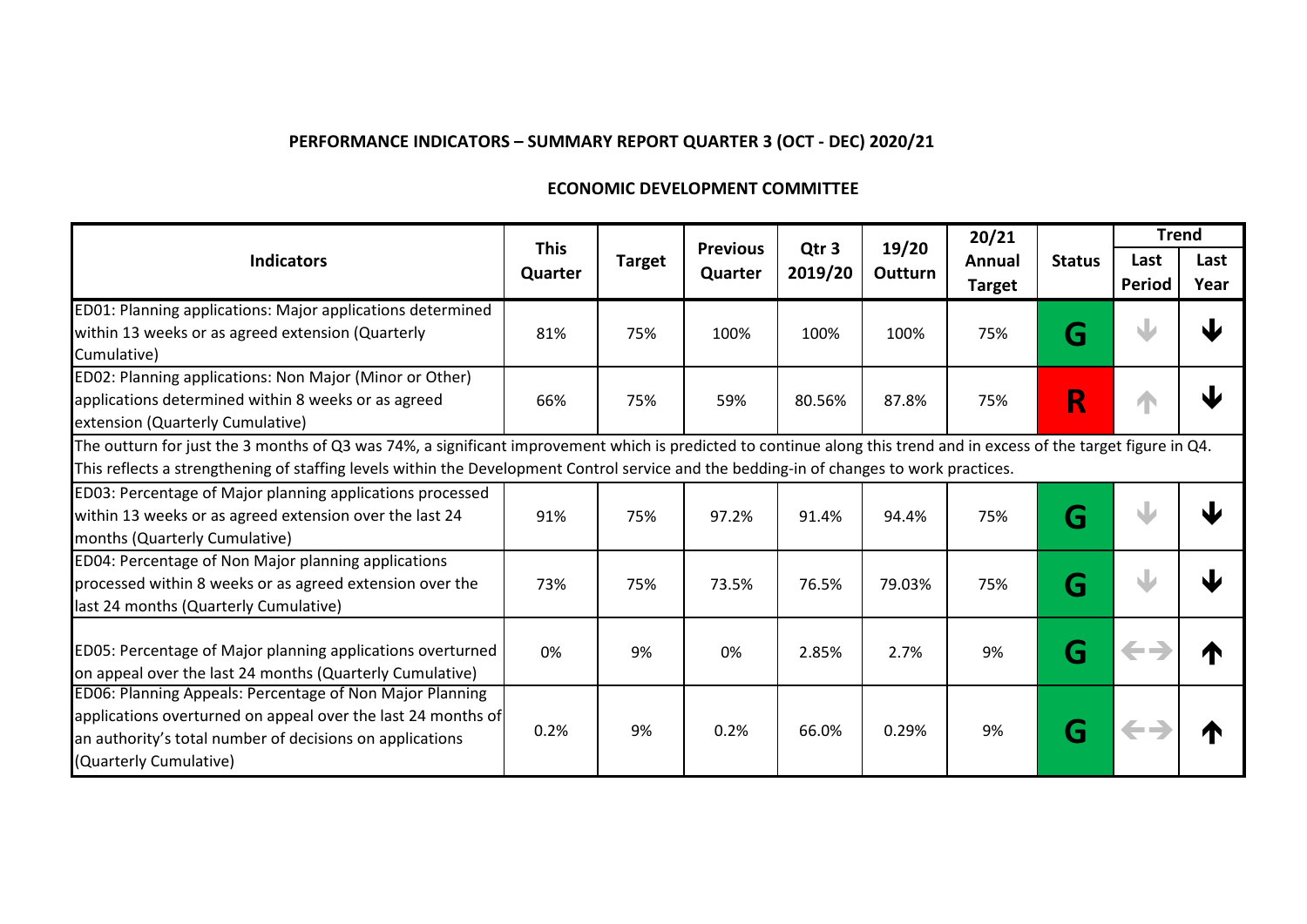|                                                                                                                                                                                                                                                                                                                                                                                                                                                         |             |               |                 |                             |                  | 20/21         |               | <b>Trend</b> |      |
|---------------------------------------------------------------------------------------------------------------------------------------------------------------------------------------------------------------------------------------------------------------------------------------------------------------------------------------------------------------------------------------------------------------------------------------------------------|-------------|---------------|-----------------|-----------------------------|------------------|---------------|---------------|--------------|------|
| <b>Indicators</b>                                                                                                                                                                                                                                                                                                                                                                                                                                       | <b>This</b> | <b>Target</b> | <b>Previous</b> | Qtr <sub>3</sub><br>2019/20 | 19/20<br>Outturn | Annual        | <b>Status</b> | Last         | Last |
|                                                                                                                                                                                                                                                                                                                                                                                                                                                         | Quarter     |               | Quarter         |                             |                  | <b>Target</b> |               | Period       | Year |
| ED07: Building Control: The percentage of building regulation<br>applications where a decision notice is issued within the<br>eight week statutory period. (Quarterly Cumulative)                                                                                                                                                                                                                                                                       | 100%        | 100%          | 100%            | 100%                        | 100%             | 100%          |               |              |      |
| ED08: Percentage of Land Charges search returns sent within<br>10 working days. (Quarterly Cumulative)                                                                                                                                                                                                                                                                                                                                                  | 78%         | 90%           | 91.37%          | 89%                         | 91.58%           | 90%           | N             |              |      |
| The Q3 outturn reflects the impact of Covid19 on the availability of information from other parties to complete the Search e.g. other sections of the Council and<br>Norfolk County Council. In addition, because private search companies are not able to access the Town Hall and the normal service provision, the Land Charges team<br>are also undertaking searches for private search companies which places additional pressures on the service. |             |               |                 |                             |                  |               |               |              |      |
| ED09: Enterprise Zone: Beacon Park: % of empty floor space<br>across Beacon Park (Quarterly Snapshot at last day of<br>quarter)                                                                                                                                                                                                                                                                                                                         | 5.11%       | 12.5%         | 5.11%           | 7.5%                        | 5.11%            | 12.5%         |               |              |      |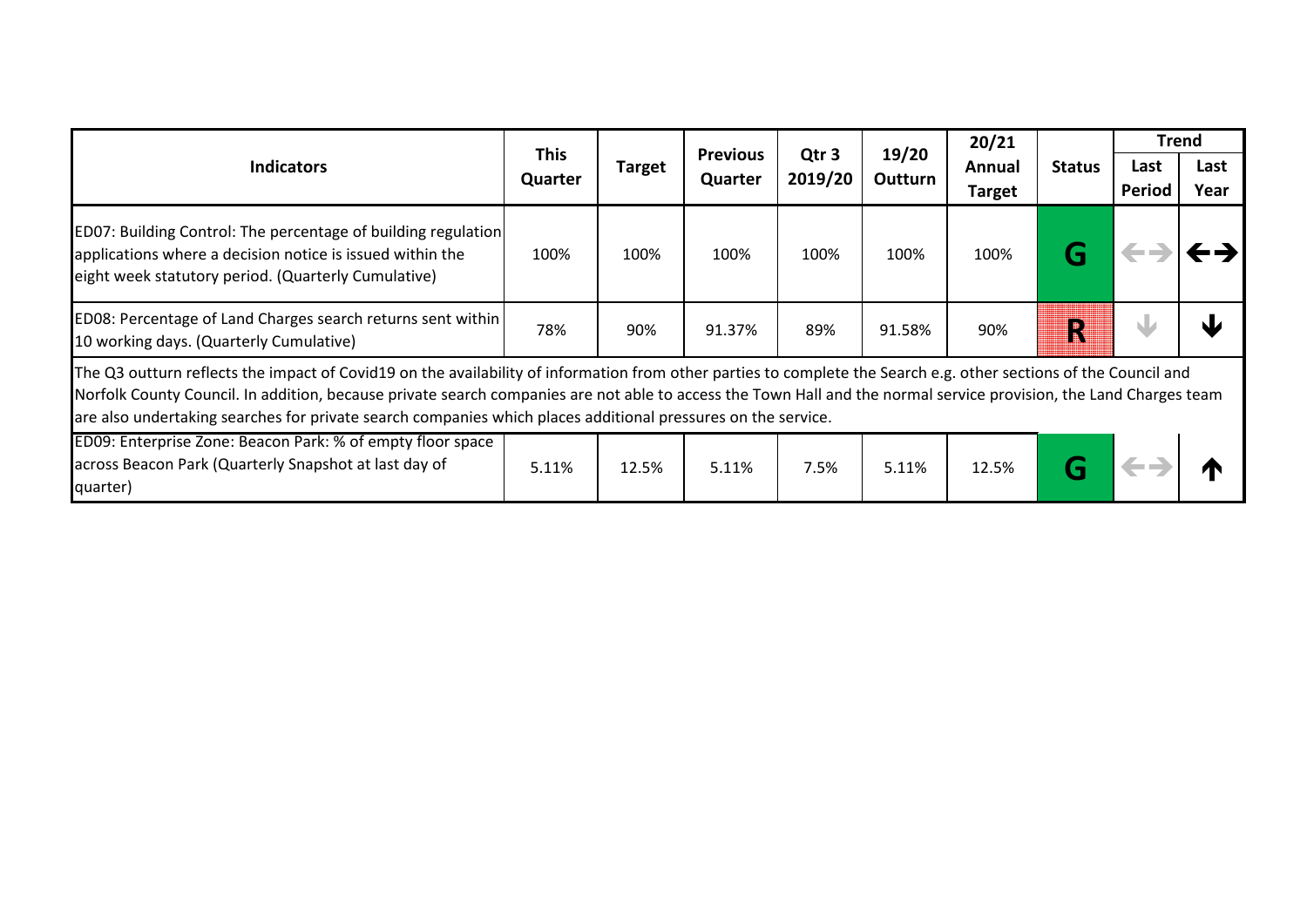## **ENVIRONMENT COMMITTEE**

|                                                              | <b>This</b> |               | <b>Previous</b> |                             | 19/20   | 20/21         |               | <b>Trend</b> |              |
|--------------------------------------------------------------|-------------|---------------|-----------------|-----------------------------|---------|---------------|---------------|--------------|--------------|
| <b>Indicators</b>                                            |             | <b>Target</b> | Quarter         | Qtr <sub>3</sub><br>2019/20 | Outturn | Annual        | <b>Status</b> | Last         | Last         |
|                                                              | Quarter     |               |                 |                             |         | <b>Target</b> |               | Period       | Year         |
| <b>EN01: Food Hygiene</b>                                    |             |               |                 |                             |         |               |               |              |              |
| a) % of food premises scoring 3 star food hygiene ratings or | No          | 94%           | No              | 97.7%                       | 93%     | 94%           | N/A           | N/A          | N/A          |
| above (Snapshot at last day of quarter)                      | Inspections |               | Inspections     |                             |         |               |               |              |              |
| b) Number of food premises inspected                         |             | <b>TBD</b>    | No.             | 35                          | 814     | <b>TBD</b>    | N/A           |              | $\mathbf{r}$ |
| (Quarterly)                                                  | 1           |               | Inspections     |                             |         |               |               | ↑            |              |
| EN02: Garden waste service: Number of households taking      | 10018       | <b>TBD</b>    | 10032           | 9666                        | 9746    | <b>TBD</b>    | N/A           | $\bigcup$    |              |
| up garden waste bin service.                                 |             |               |                 |                             |         |               |               |              | T            |
| EN03: Percentage of total domestic waste collected which is  | 33.26%      | <b>TBD</b>    | 34.46%          | 32.51%                      | 30.9%   | <b>TBD</b>    | N/A           | J            |              |
| sent for recycling (Quarterly Cumulative)                    |             |               |                 |                             |         |               |               |              | T            |
| <b>EN04: Number of Flytips reported</b>                      | 593         | Monitor       | 578             | 1051                        | 1491    | Monitor       | N/A           | N/A          |              |
| (Quarterly Cumulative)                                       |             |               |                 |                             |         |               |               |              | T            |
| EN05: Number of streets in the Borough meeting street        |             |               |                 |                             |         |               |               |              |              |
| cleanliness levels                                           |             |               |                 |                             |         |               |               |              |              |
| a) Litter (formerly NI195a)                                  | 100.0%      | <b>TBD</b>    | No              | 99%                         | 97.9%   | <b>TBD</b>    | N/A           | ↑            | T            |
|                                                              |             |               | Inspections     |                             |         |               |               |              |              |
| b) Detritus (formerly NI195b)                                | 100.0%      | <b>TBD</b>    | <b>No</b>       | 92%                         | 96.3%   | <b>TBD</b>    | N/A           | ↑            | T            |
| (Snapshot at last month of quarter)                          |             |               | Inspections     |                             |         |               |               |              |              |
| EN06: Contamination rate in dry recycling                    | 18.4%       | 19%           | 18.1%           | 21.3%                       | 20.6%   | 19%           | G             | J            |              |
| (Quarterly Cumulative)                                       |             |               |                 |                             |         |               |               |              | T            |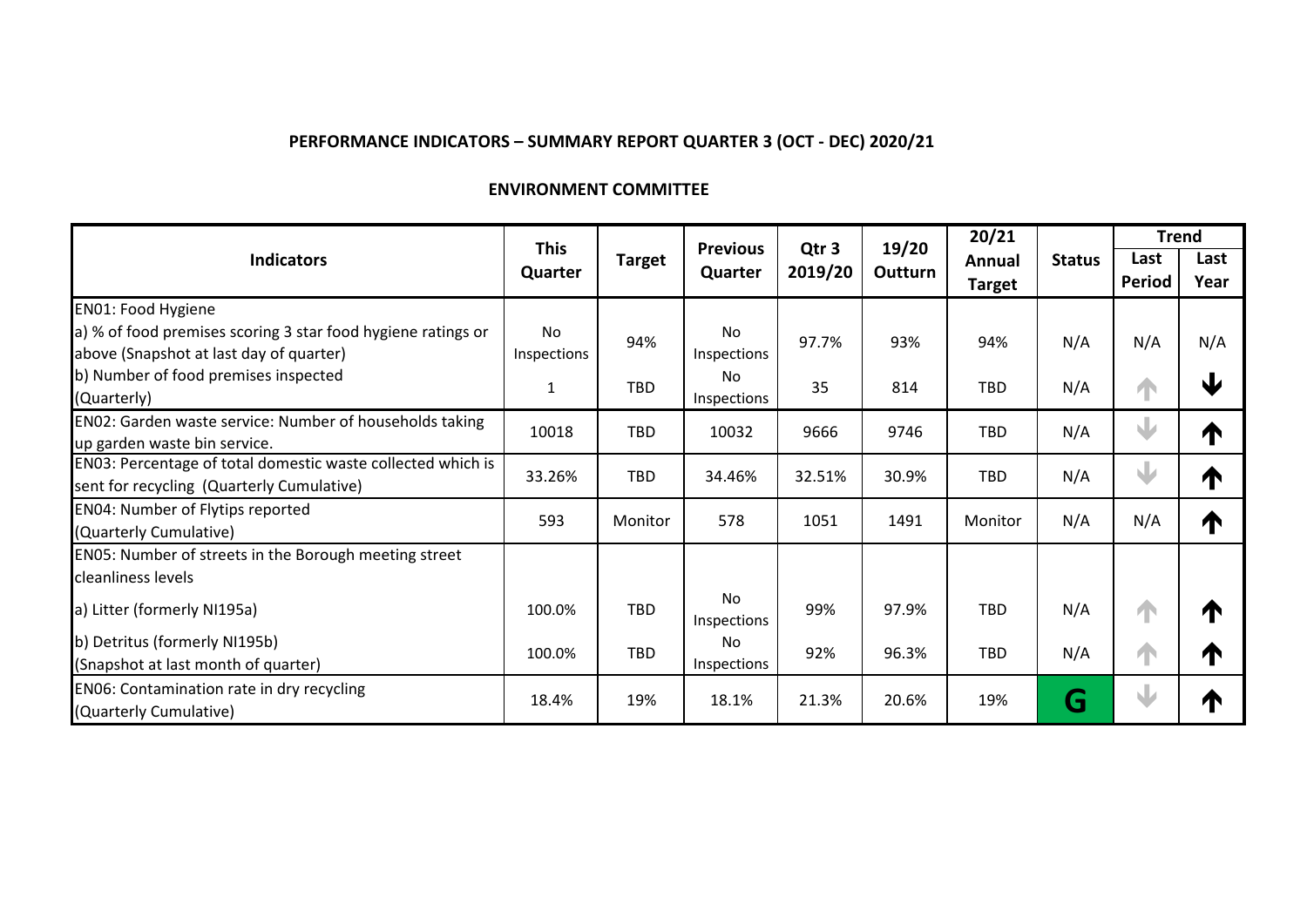### **HOUSING AND NEIGHBOURHOODS COMMITTEE**

|                                                                                                                                                                                                                                                                                                                        | <b>This</b>      |                       | <b>Previous</b>  | Qtr <sub>3</sub> | 19/20     | 20/21           |               |        | <b>Trend</b> |
|------------------------------------------------------------------------------------------------------------------------------------------------------------------------------------------------------------------------------------------------------------------------------------------------------------------------|------------------|-----------------------|------------------|------------------|-----------|-----------------|---------------|--------|--------------|
| <b>Indicators</b>                                                                                                                                                                                                                                                                                                      | Quarter          | <b>Target</b>         | Quarter          | 2019/20          | Outturn   | <b>Annual</b>   | <b>Status</b> | Last   | Last         |
|                                                                                                                                                                                                                                                                                                                        |                  |                       |                  |                  |           | <b>Target</b>   |               | Period | Year         |
| HN01: GYBC Housing : rent collection rate                                                                                                                                                                                                                                                                              |                  |                       |                  |                  |           |                 |               |        |              |
| a) % of rent & arrears collected                                                                                                                                                                                                                                                                                       | 97.29%           | Under<br>Review       | 96.51%           | 99.57%           | 99.39%    | Under<br>Review | R             | 1      | 业            |
| b) Arrears as a % of rent debit                                                                                                                                                                                                                                                                                        | 1.68%            | Under<br>Review       | 2.01%            | 1.26%            | 1.93%     | Under<br>Review | R             | 1      |              |
| c) Total rent arrears (Quarterly Cumulative)                                                                                                                                                                                                                                                                           | £371,742         | Under<br>Review       | £468,969         | £273,181         | £423,709  | Under<br>Review | R             | 1      | J            |
| Targets for these measures are under review due to the effect COVID-19, lockdowns and furloughing has had on payment of rent and rent arrears.                                                                                                                                                                         |                  |                       |                  |                  |           |                 |               |        |              |
| HN02: Number of                                                                                                                                                                                                                                                                                                        |                  |                       |                  |                  |           |                 |               |        |              |
| a) Social housing applicants in allocation pool                                                                                                                                                                                                                                                                        | 855              | N/A<br>Demand<br>Lead | 828              | 593              | 943       | Monitor         | N/A           | J      |              |
| b) Social housing new applicants awaiting assessment<br>(Snapshot at last day of quarter)                                                                                                                                                                                                                              | 143              | 150                   | 189              | 188              | 174       | 150             | G             | 个      | T            |
| HN03: Average Time to Re-let Local Authority Housing<br>(Quarterly Cumulative)                                                                                                                                                                                                                                         | 37 days          | 35 days               | 42 days          | 22 days          | 24 days   | 30 days         | A             | 1      | $\bigcup$    |
| HN04: Average cost of a Void repair<br>(Quarterly Cumulative)                                                                                                                                                                                                                                                          | £3,423.73        | £2,745                | £3,072.80        | £3,050.04        | £2,978.62 | £2,745          | R             | J      | Ψ            |
| There have been a large number of properties that have fallen into the £2,000 - £8,000 cost range during this quarter and this has therefore increased the overall<br>average. The reduction we started to see in the previous quarter was as a result of slightly lower value works being required in void properties |                  |                       |                  |                  |           |                 |               |        |              |
| HN05: Percentage of residents very or fairly satisfied with<br>the repairs service they received<br>(Quarterly Cumulative)<br>The Survey Monkey system has not been available however an alternative is now in place and information has been collected from January 2021.                                             | Not<br>Available | 95%                   | Not<br>Available | 99.05%           | 97.2%     | 95%             | N/A           | N/A    | N/A          |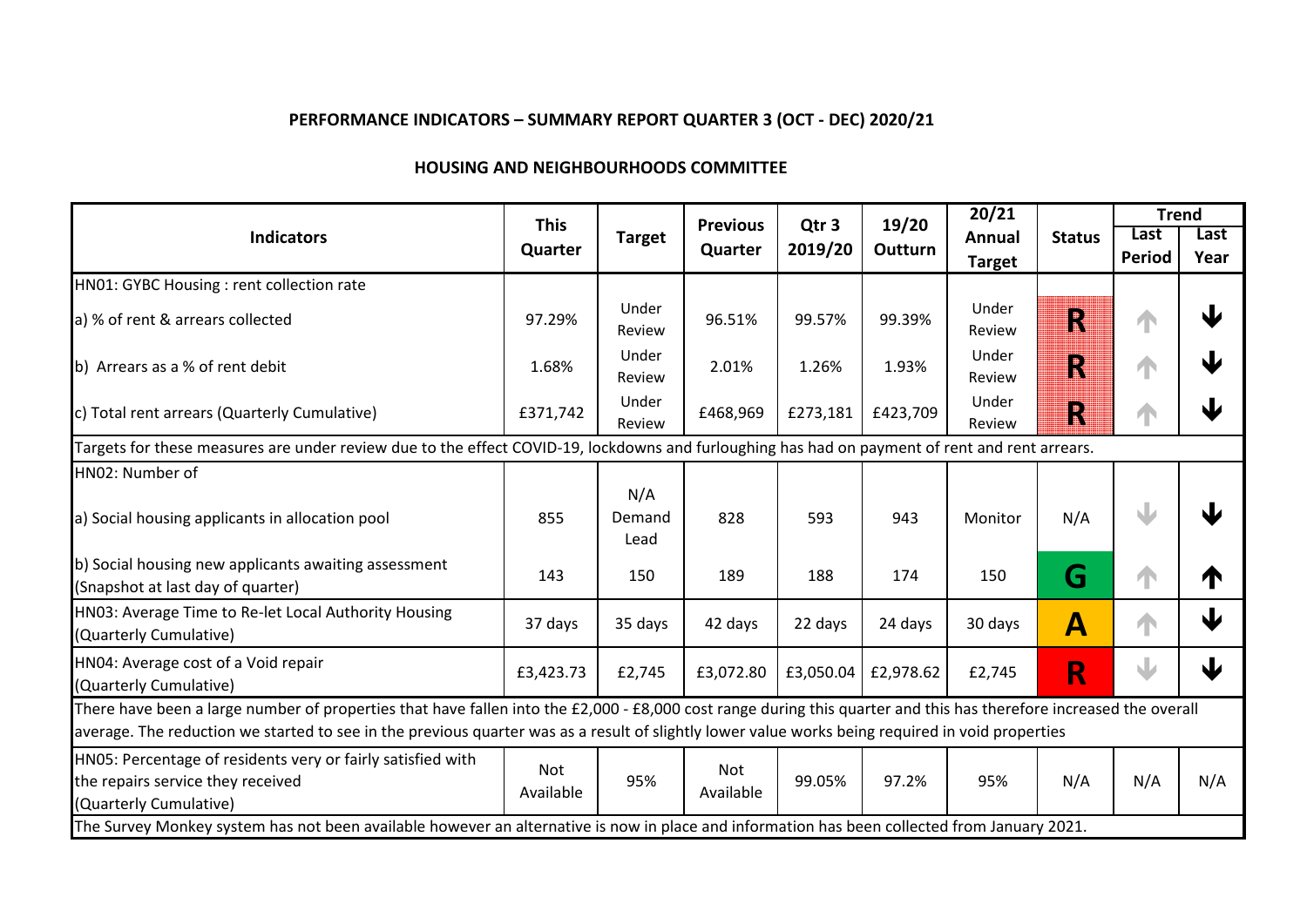| <b>Indicators</b>                                                                                                                                                                                                                                                                                                                                                                                                                                                                                                                                     | <b>This</b><br>Quarter | <b>Target</b> | <b>Previous</b><br>Quarter | Qtr <sub>3</sub><br>2019/20 | 19/20<br>Outturn | 20/21<br>Annual<br><b>Target</b> | <b>Status</b>    | <b>Trend</b><br>Last<br><b>Period</b> | Last<br>Year |
|-------------------------------------------------------------------------------------------------------------------------------------------------------------------------------------------------------------------------------------------------------------------------------------------------------------------------------------------------------------------------------------------------------------------------------------------------------------------------------------------------------------------------------------------------------|------------------------|---------------|----------------------------|-----------------------------|------------------|----------------------------------|------------------|---------------------------------------|--------------|
| HN06: Costs - Total Void Works (service provision) as % of<br>Total Repairs Costs (Quarterly Cumulative)                                                                                                                                                                                                                                                                                                                                                                                                                                              | 9.48%                  | 8.1%          | 12.38%                     | 10%                         | 10.1%            | 8.1%                             | R                | 4                                     | T            |
| GYN Voids have experienced delays due to availability of materials and resources including; internal doors have been at a premium and unavailable from local<br>merchants, composite floor renewal required at some properties and not classed as major works, other work required to properties but not considered major<br>category; severe rat infestation to loft area / major flea infestation (14 days delay), renewal of external drainage systems to ground floor flat. Volume of properties<br>received is inconsistent with previous years. |                        |               |                            |                             |                  |                                  |                  |                                       |              |
| HN07: Costs - total responsive repairs as a percentage of<br>total repairs costs                                                                                                                                                                                                                                                                                                                                                                                                                                                                      | 22.34%                 | 22.1%         | 24.83%                     | 20%                         | 16.33%           | 22.1%                            | $\blacktriangle$ |                                       |              |
| HN08: Number of Disabled Facilities Grant (DFGs) @                                                                                                                                                                                                                                                                                                                                                                                                                                                                                                    |                        |               |                            |                             |                  |                                  |                  |                                       |              |
| a) Numbers of calendar days from initial request to works<br>complete                                                                                                                                                                                                                                                                                                                                                                                                                                                                                 | 298 days               | Monitor       | 187 days                   | 198 days                    | 289 days         | Monitor                          | N/A              |                                       |              |
| b) Number of calendar days from OT recommendation to<br>completion<br>(Quarterly Cumulative)                                                                                                                                                                                                                                                                                                                                                                                                                                                          | 133 days               | Monitor       | 146 days                   | N/A                         | N/A              | Monitor                          | N/A              |                                       | N/A          |
| In Q3 service delivery has started to recover from the impact of Covid-19 with increased numbers of adaptations being completed over Q1 and Q2. However, 58% of<br>the works completed during Q3 were still directly affected by Covid-19 restrictions imposed earlier in the year.                                                                                                                                                                                                                                                                   |                        |               |                            |                             |                  |                                  |                  |                                       |              |
| HN09: Neighbourhoods That Work programme<br>(Reporting period for this indicator runs from Oct 2015- Sept 2020)                                                                                                                                                                                                                                                                                                                                                                                                                                       |                        |               |                            |                             |                  |                                  |                  |                                       |              |
| a) Number of self-help resident led community groups<br>supported to develop. (Cumulative)                                                                                                                                                                                                                                                                                                                                                                                                                                                            | 170                    | 120           | 169                        | 154                         | 167              | 120                              | G                |                                       |              |
| b) Number of residents who have overcome issues<br>preventing them from getting and holding down a job,<br>resulting in them sustaining employment.(Cumulative)                                                                                                                                                                                                                                                                                                                                                                                       | 158                    | 150           | 158                        | 121                         | 137              | 150                              | G                | $\leftarrow$                          |              |
| c) Number of residents with complex needs supported to<br>overcome at least one personal challenge. (Cumulative)                                                                                                                                                                                                                                                                                                                                                                                                                                      | 403                    | 400           | 403                        | 260                         | 396              | 400                              | G                | <b>Service</b>                        |              |